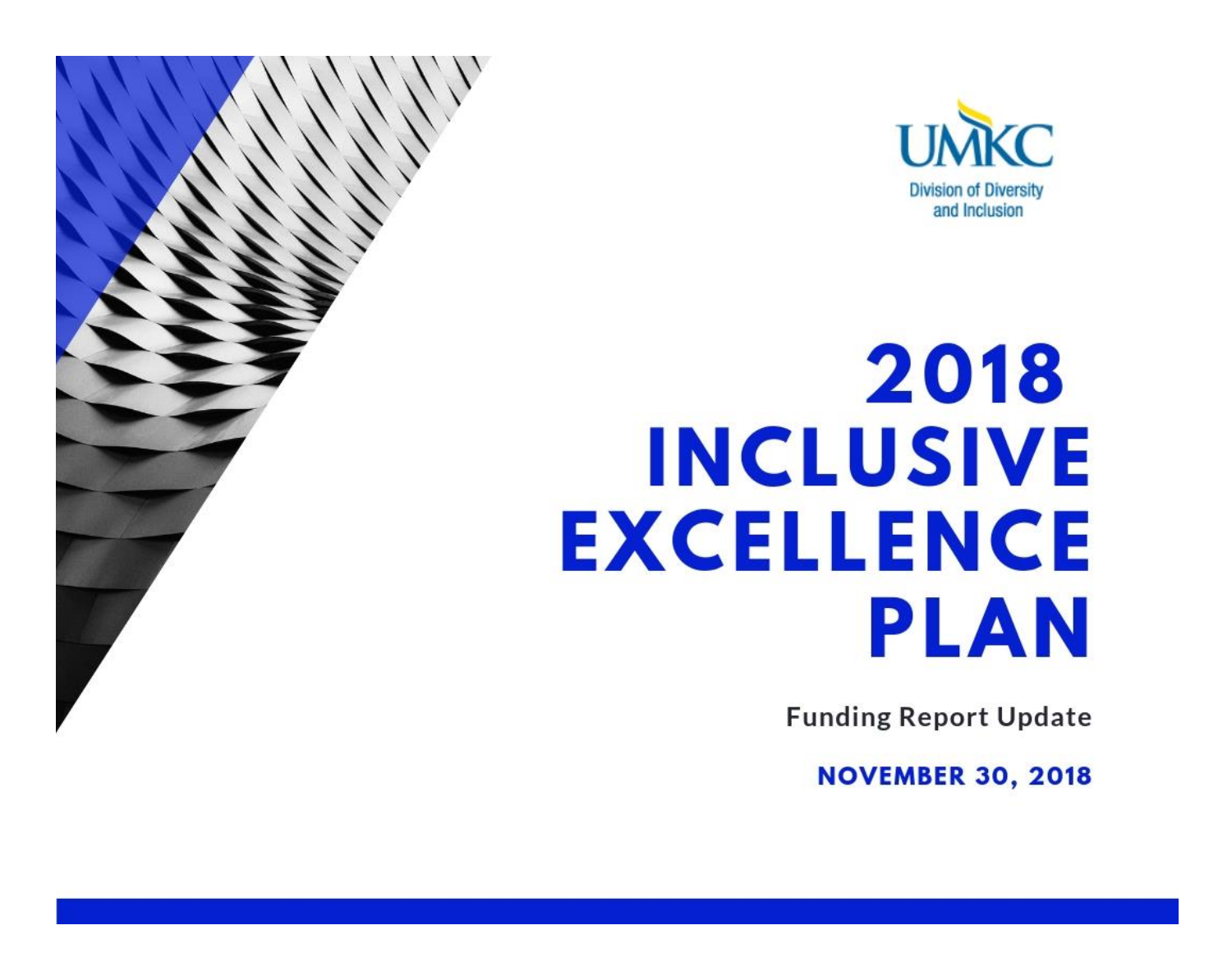# **UMKC Inclusive Excellence Plan**

The University of Missouri-Kansas City (UMKC) is pleased to present our 2018-2019 Inclusive Excellence Plan, including progress reports. The plan represents a campus-wide diversity and inclusion blueprint for making concerted progress in diversity, equity, and inclusion (DEI). To accomplish progress in all academic and administrative units, progress is reported to the UMKC Chancellor's Diversity Council on a regular basis.

UMKC's DEI strategy is grounded in an organizational development approach.<sup>i</sup> This means that we utilize a planned strategy that enhances the effectiveness of people to accomplish successful DEI organizational transformation and performance. Organizational culture— including assumptions, values, behavioral norms, and behavior patterns—are the focus of assessment and intervention. Change agents are identified and developed (using training and awareness activities) throughout the university. UMKC's DEI approach also centers on theories of multicultural organizational development that focuses on moving an organization from mono-cultural to multicultural.

Our approach to DEI is also informed by multiple disciplines including psychology, sociology, communications, anthropology, leadership, and management. UMKC utilizes a diversity dashboard so that DEI trends can be monitored and adjustments made.

#### **About UMKC**

UMKC is the largest comprehensive research university in the Kansas City metro area and the University of Missouri System's public urban research university. UMKC's mission is to lead in life and health sciences; to deepen and expand strengths in the visual and performing arts; to develop a professional workforce and collaborate on urban issues and education; and to create a vibrant learning and campus life experience.

The University enrolls over 16,000 students, coming from all 50 states and over 85 countries, in more than 125 academic areas. Like many urban universities, minorities are more underrepresented among faculty and staff ranks, compared to the student body.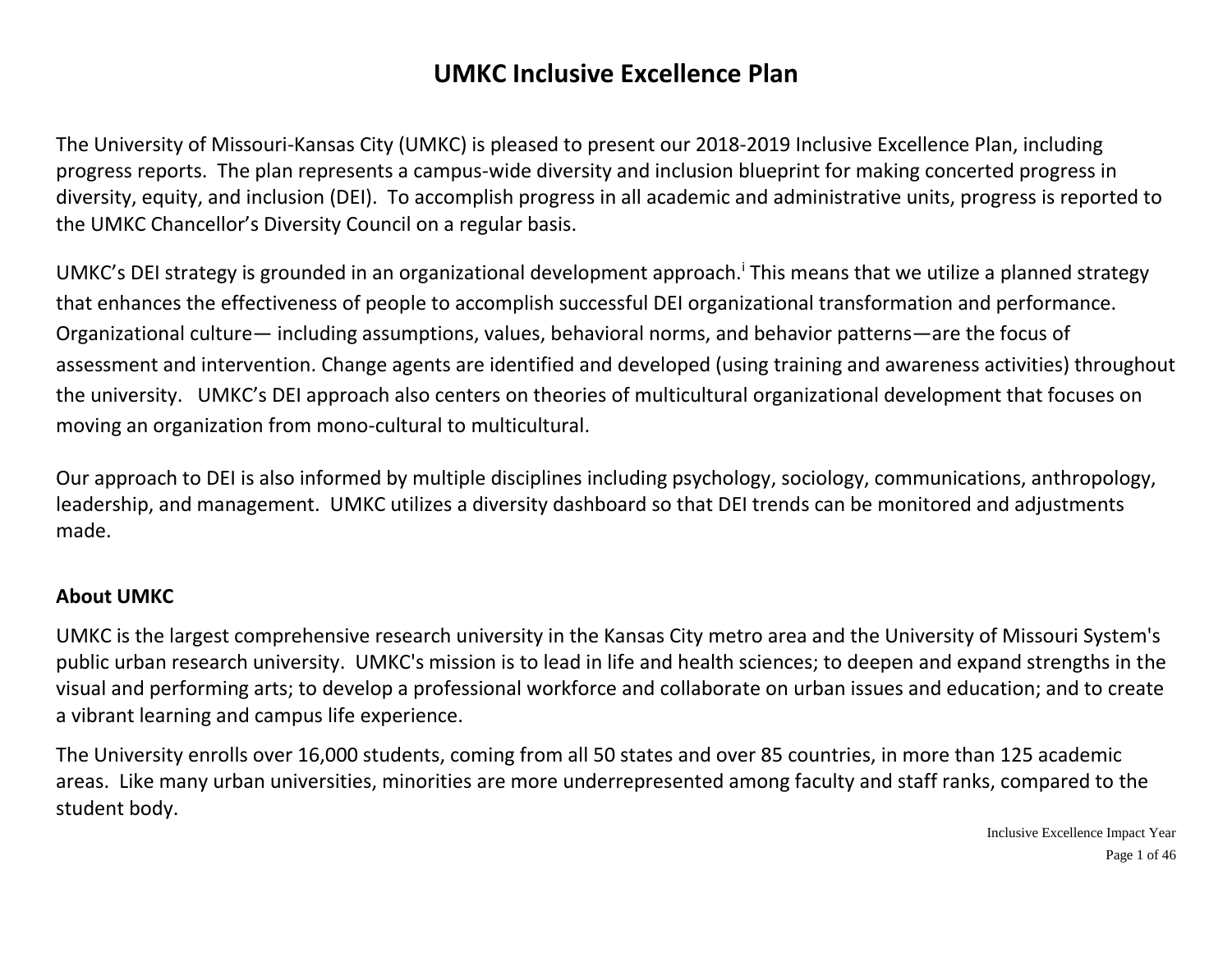# **Inclusive Excellence at the University of Missouri System 2018-2019 Impact Year Evaluation Rubric**

#### **Access and Success**

**Goal: Achieve a more diverse and inclusive undergraduate and graduate student body, faculty, and staff.** 

**Objective 1: To achieve increased enrollments of underrepresented student populations.**

| Goal                                                                          | Initiative with timeline                                                                                                                                                                                                                                                                                                                                                                                                                             | <b>Completed action</b><br>items                                                                                                                                                                                                                                                             | <b>Metrics (baseline and current)</b>                                                                                                                                                                                                                                                                                                                                                                                                                                                                                                              | Person<br>Responsible                                                                                                              | <b>Expenditures</b><br>(note if using IE<br>funding from<br>System)                                                                                              |
|-------------------------------------------------------------------------------|------------------------------------------------------------------------------------------------------------------------------------------------------------------------------------------------------------------------------------------------------------------------------------------------------------------------------------------------------------------------------------------------------------------------------------------------------|----------------------------------------------------------------------------------------------------------------------------------------------------------------------------------------------------------------------------------------------------------------------------------------------|----------------------------------------------------------------------------------------------------------------------------------------------------------------------------------------------------------------------------------------------------------------------------------------------------------------------------------------------------------------------------------------------------------------------------------------------------------------------------------------------------------------------------------------------------|------------------------------------------------------------------------------------------------------------------------------------|------------------------------------------------------------------------------------------------------------------------------------------------------------------|
| Fundraise for<br>Scholarships<br>for URM Health<br>Science<br><b>Students</b> | Harmony Diversity Gala<br><b>Hospital Hill Diversity</b><br>Council (HHDC) has<br>established an annual<br>fundraiser dinner event<br>(Harmony Diversity Gala)<br>in order to raise<br>scholarship funds for<br>historically<br>underrepresented and<br>underserved populations<br>representing health<br>professional students<br>(SoD, SoM, SoNHS, and<br>SoP).<br>$2017 -$ skipped due to<br>scheduling concerns with<br>the university calendar. | Feb 2018 - 192<br>attendees at the<br>Harmony Gala event<br><b>Endowment raised</b><br>from<br>\$40,034.08 to<br>\$59,921.45<br>Table and ticket<br>purchases by<br>various schools and<br>community partners<br>4 awards were given<br>out to community<br>leaders in health<br>professions | Feb $2018 - 192$ attendees<br>As a result of this event, an endowment account<br>for this scholarship has been established. The<br>second goal of the event is to honor and recognize<br>diverse health care professional in each discipline.<br>Endowment raised from \$40,034.08 to \$59,921.45<br>Success Target: increase endowment by<br>\$12,000 in 2019<br>Timeline:<br>November 2017 - Feb 2018: Event Planning<br>Feb 24 2018 - Gala event executed<br>October 2018-Feb 2019 - event planning<br>Anticipated date of 2019 Gala on Feb 16. | <b>UMKC Hospital</b><br><b>Hill Diversity</b><br><b>Council</b><br><b>HHDC</b><br><b>Public Relations</b><br>& Events<br>Committee | $$3,600-$<br>expenses paid<br>from fundraising<br>not system<br>funds.<br>(the Division of<br>Diversity and<br>Inclusion made<br>contributions to<br>this event) |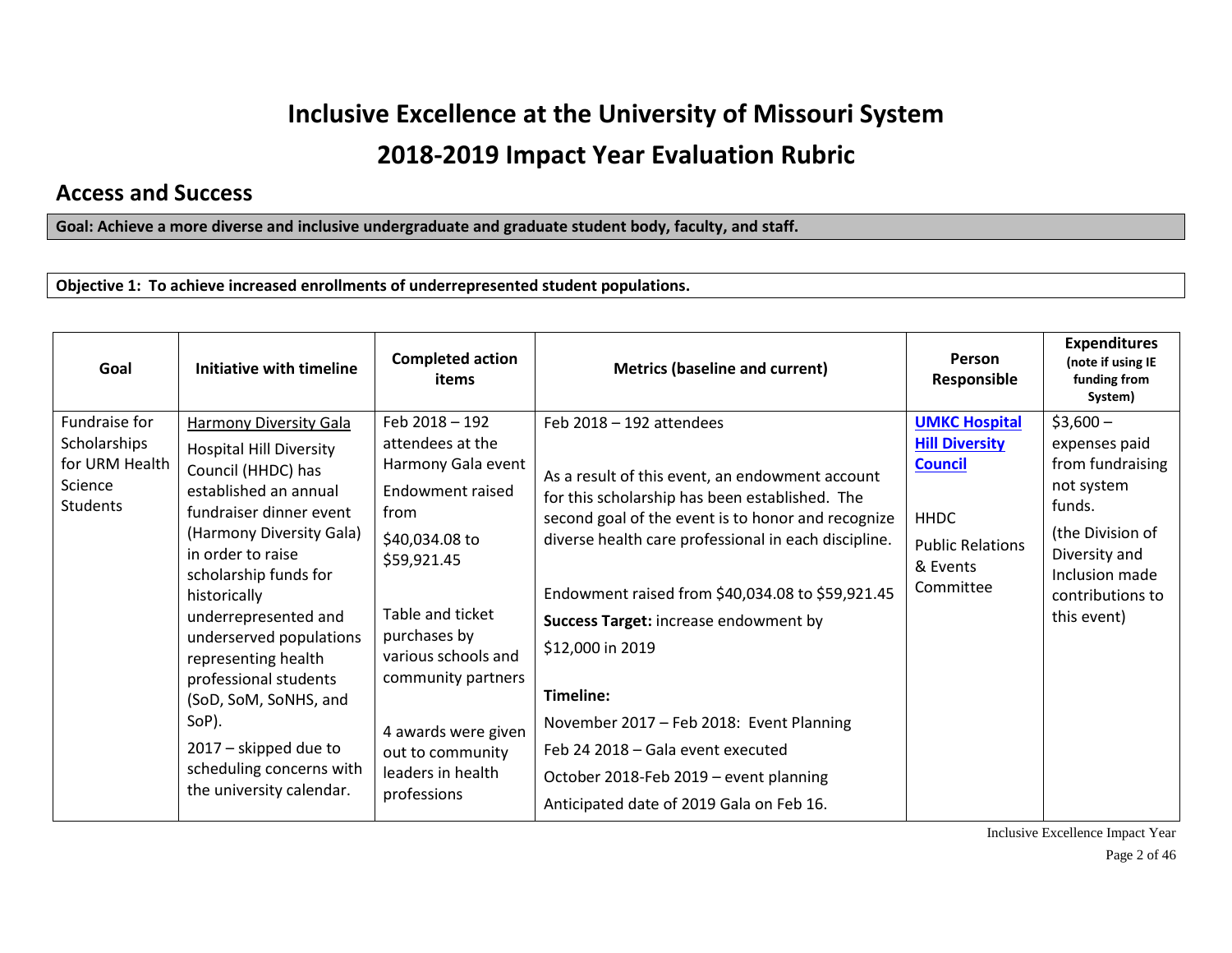| Enhance the<br>recruitment of<br>students from<br>diverse<br>backgrounds<br>See Table 1. In<br>Education<br>report.                                                                                               | Timeline: Increase URM<br>pre-education<br>elementary students<br>from 19% in FS16 to 24%<br>by FS19                                                                                        | Implemented<br>recruitment and<br>marketing plan<br>completed in 2017<br>in TE&CS Division.<br>Implemented "grow<br>your own" teacher<br>workforce pipeline<br>programs in two<br>local KC school<br>districts | FS16 of 19% URM<br>Currently, FS18 is 11.76% URM.<br>See Table 2. In School of Education Report<br>Success Target: Goal is 24% URM by FS19.                                                                                                                                                                                                                                                                                             | <b>UMKC School of</b><br><b>Education</b><br>Brad Martens,<br>Jennifer<br>Waddell, Jessica<br>Gomes, Justin<br>Perry                                                                                       | N/A |
|-------------------------------------------------------------------------------------------------------------------------------------------------------------------------------------------------------------------|---------------------------------------------------------------------------------------------------------------------------------------------------------------------------------------------|----------------------------------------------------------------------------------------------------------------------------------------------------------------------------------------------------------------|-----------------------------------------------------------------------------------------------------------------------------------------------------------------------------------------------------------------------------------------------------------------------------------------------------------------------------------------------------------------------------------------------------------------------------------------|------------------------------------------------------------------------------------------------------------------------------------------------------------------------------------------------------------|-----|
| Create a work<br>environment<br>that is civil,<br>welcoming,<br>and inclusive,<br>through a<br>robust<br>employee<br>development<br>program where<br>all staff attend<br>a minimum of<br>2 workshops<br>per year. | <b>Educate library</b><br>employees on non-<br>discriminatory behavior,<br>productive work<br>relationships and conflict<br>resolution. Assess<br>impact of training.<br>Timeline: Ongoing. | FY18:<br>Meet Me At the<br>Table: Dialogues on<br>Diversity &<br>Inclusion-7<br>sessions throughout<br>the year.                                                                                               | FY16: With grant funding offered the program<br>Ouch! That Stereotype Hurts, open to all of UMKC.<br>116 attendees<br>FY17: 225 faculty, staff and students attended<br>diversity-related trainings in 2017<br>FY18: 40+ faculty, staff and students attended<br>diversity-related trainings in 2018<br>Success Target: Provide at least 6 training<br>workshops per year for library employees; track<br>attendance and analyze impact | <b>UMKC Library</b><br>-Organizational<br>Development<br>Librarian<br>-DEI Committee<br>-Library<br>Administration<br>-Supervisors<br>In conjunction<br>with the Division<br>of Diversity and<br>Inclusion |     |
| Support<br>recruitment of<br>new students<br>by exposing<br>students to<br>library services<br>to prospective                                                                                                     | Student recruitment<br>initiatives for the<br>Libraries:<br>1. Library tours:<br>ongoing, on demand.<br>Roobot tours for<br>2.<br>STEM: ongoing, on                                         | FY18 Library<br>1.<br>tours: 147 (963<br>people)<br>2. FY18 Roobot<br>Tours for STEM:<br>9 tours<br>CRWS: FY13-FY14: 2<br>students annually;                                                                   | Success Target: Maintain or increase # of events<br>each year.<br>1. Library tours FY17: 144 (947 people)<br>2. F18 Roobot Tours for STEM: 8 baseline, 9 in<br>FY18.<br>CRWS: 4 students annually. 1 enrollee at a UM<br>campus. (FY19-1 at UMKC)                                                                                                                                                                                       | <b>UMKC Library</b><br>Tours (high<br>1.<br>school,<br>families,<br>campus<br>admissions,<br>events).                                                                                                      |     |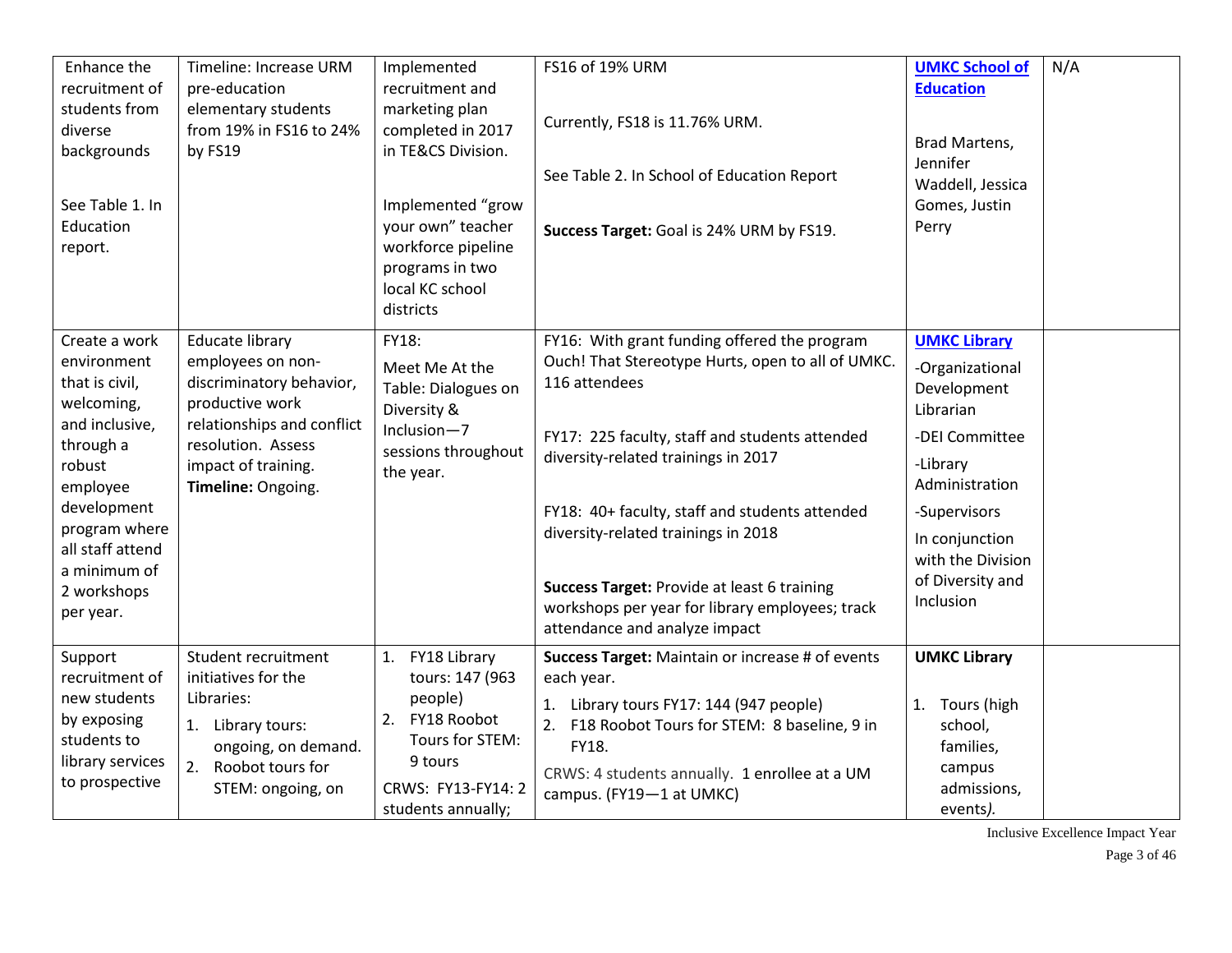| students and<br>their families.                                                                                                  | demand in<br>conjunction with SCE.<br>Cristo Rey Work Study<br>(CRWS): 4 students per<br>year, ongoing. | FY15-FY19: 4<br>students annually.<br>FY19: 1 UMKC<br>enrollee now<br>working in MNL who<br>graduated Cristo<br>Rey high school in<br>2018. |                                                                                                                                                                                                                                                                                                                                                                                | Outreach<br>and<br>Engagement<br>Librarians<br>Roobot tours<br>2.<br>for students<br>interested in<br>STEM.<br>Circulation<br>Staff.<br>3. Mentoring<br>Cristo Rey<br>Work Study<br>(CRWS)<br>employees.<br>Circulation<br>staff |
|----------------------------------------------------------------------------------------------------------------------------------|---------------------------------------------------------------------------------------------------------|---------------------------------------------------------------------------------------------------------------------------------------------|--------------------------------------------------------------------------------------------------------------------------------------------------------------------------------------------------------------------------------------------------------------------------------------------------------------------------------------------------------------------------------|----------------------------------------------------------------------------------------------------------------------------------------------------------------------------------------------------------------------------------|
| Develop<br>initiatives that<br>maximize<br>access to<br>education and<br>enhance<br>underrepresen<br>ted minority<br>recruitment | Provide scholarships for<br>underserved students<br>(minority and need-<br>based)                       | Scholarships<br>secured and<br>awarded                                                                                                      | As of September 2018, scholarships for<br>underserved students available through the<br>Pharmacy Foundation totaled \$41,250.<br>Measurement of Success: Continued growth in<br>total funding for all scholarships<br><b>Success Target:</b> $> 1/3$ (33%) of total funding<br>awarded to underserved students                                                                 | <b>School of</b><br><b>Pharmacy</b><br>(Director of<br>Advancement,<br>Scholarship and<br><b>Financial Aid</b><br>Committee)                                                                                                     |
| Increase<br>exposure to<br>opportunities<br>in business and<br>at Bloch among<br>students<br>attending<br>urban core             |                                                                                                         | 70% completion of<br>program design                                                                                                         | Business Academy at Bloch Summer Preparatory<br>Program.<br>Complete program design (in partnerships with<br>College of Education and PREP-KC) by end of 2019;<br>secure funding and execute recruiting plan by end<br>of 2020. NOTE: Reductions-in-force necessitated<br>by budget cuts affected timeline for completion.<br>The RIF directly affected composition of project | <b>UMKC Bloch</b><br><b>School</b><br>Leadership, UG<br>recruiting, and<br>Development<br>Team.<br>Partnership with                                                                                                              |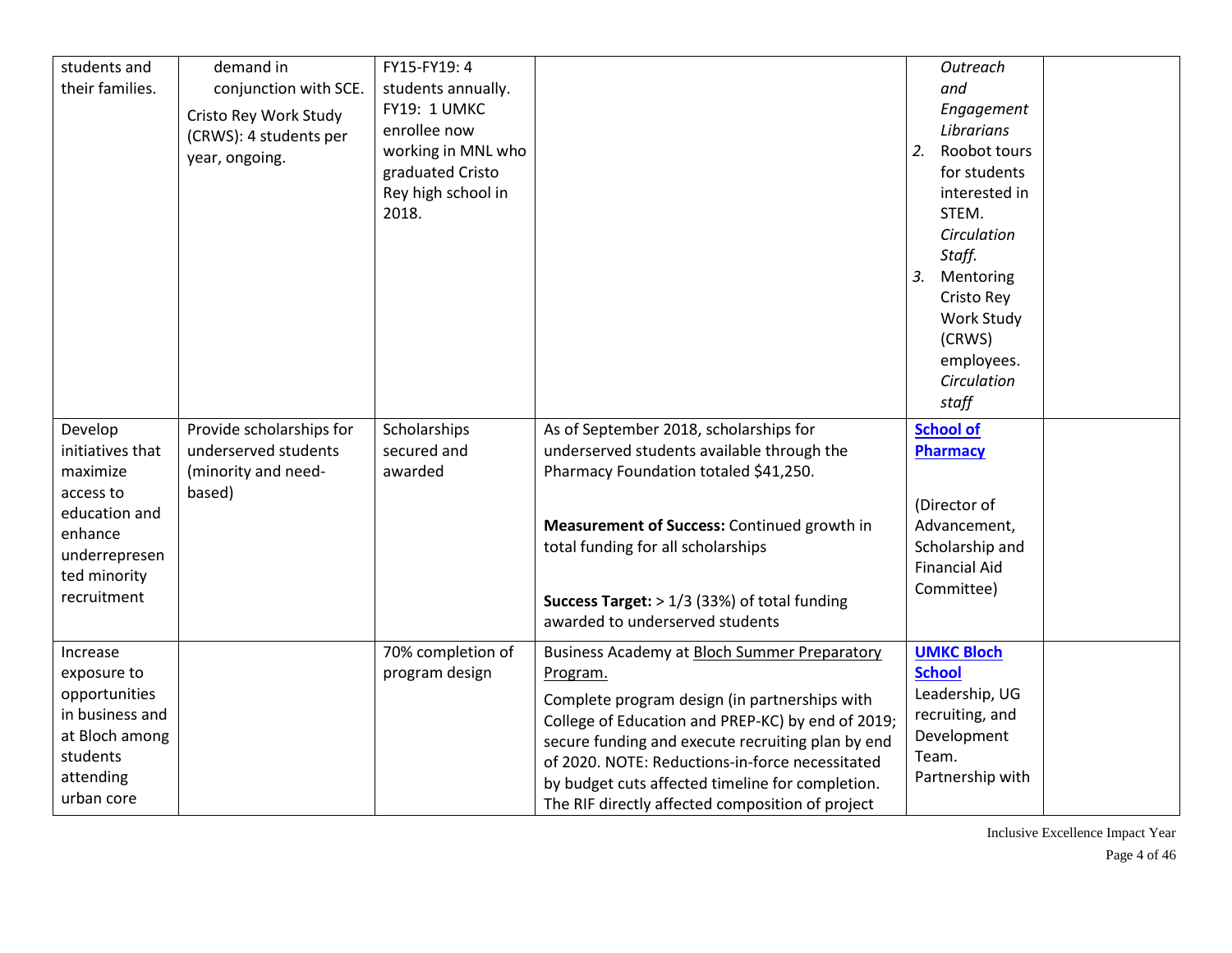| high schools via<br>extended<br>business<br>summer camp<br>experience.                                                                                                         |                                                                                                                                                                                                                                                                                                                                                 |                                                                                                                                                                                                                                                                                         | planning team and also affected the time available<br>for project work among other members of the<br>project team.<br>Success Target: When combined with the broad<br>range of other initiatives referenced in this report,<br>will help contribute to a 5% increase in the<br>number of applicants from underrepresented<br>groups (within a 5-year period). | School of<br>Education.                                                                                                                                         |  |
|--------------------------------------------------------------------------------------------------------------------------------------------------------------------------------|-------------------------------------------------------------------------------------------------------------------------------------------------------------------------------------------------------------------------------------------------------------------------------------------------------------------------------------------------|-----------------------------------------------------------------------------------------------------------------------------------------------------------------------------------------------------------------------------------------------------------------------------------------|---------------------------------------------------------------------------------------------------------------------------------------------------------------------------------------------------------------------------------------------------------------------------------------------------------------------------------------------------------------|-----------------------------------------------------------------------------------------------------------------------------------------------------------------|--|
| <b>Position UMKC</b><br>as an<br>institution that<br>supports the<br><b>LGBTQIA</b><br>community and<br>raise funds to<br>support<br><b>LGBTQIA</b><br>programs and<br>student | <b>Pride Breakfast</b><br>Time line: Ongoing<br>Next Pride Breakfast is in<br>Spring 2019                                                                                                                                                                                                                                                       | Co-Event Chairs and<br><b>Honorary Chairs</b><br>have been secured.<br>Identified potential<br>national level<br>keynote speaker for<br>the Breakfast; now<br>working to secure<br>speaker.                                                                                             | In 2017, nearly 600 people attended the Breakfast<br>raising over \$156,000 (net) was raised.<br>Due to campus budget and schedule challenges,<br>the Breakfast was not held in 2018.<br><b>Success Target: Next Pride Breakfast is in Spring</b><br>2019                                                                                                     | <b>UMKC</b><br><b>Advancement</b><br>Curt Crespino,<br>VC for<br>Advancement/Jo<br>e Constantino,<br>Director and<br>Special Asst. to<br>the Vice<br>Chancellor |  |
| scholarships.<br>To increase<br>enrollment of<br><b>URM</b> students<br>in School of<br>Nursing and<br><b>Health Sciences</b>                                                  | <b>KC Health Tracks</b><br>program<br>Over 150 students from the<br>KC Health Tracks program in<br>11 under-resourced high<br>schools in KC region are<br>receiving biomedical<br>science coursework career<br>and academic support to<br>ready them for higher<br>education admissions and<br>successful pursuits in the<br>health professions | <b>Success Target:</b><br>Each year we hope<br>that at least 25 % of<br>the graduating class<br>will select UMKC<br>when appropriate<br><b>UMKC</b> scholarships<br>are offered<br>In 2017 all graduates<br>were offered<br>uncompetitive<br>scholarships and both<br>enrolled in other | <b>Scholarships Awarded</b><br>2017: 63% (10 of 16) African American, 67% (2 of 3)<br>LatinX,<br>URM student enrollments increase each year as a % of<br>SONHS student body.                                                                                                                                                                                  | <b>UMKC School of</b><br><b>Nursing and</b><br><b>Health Studies</b>                                                                                            |  |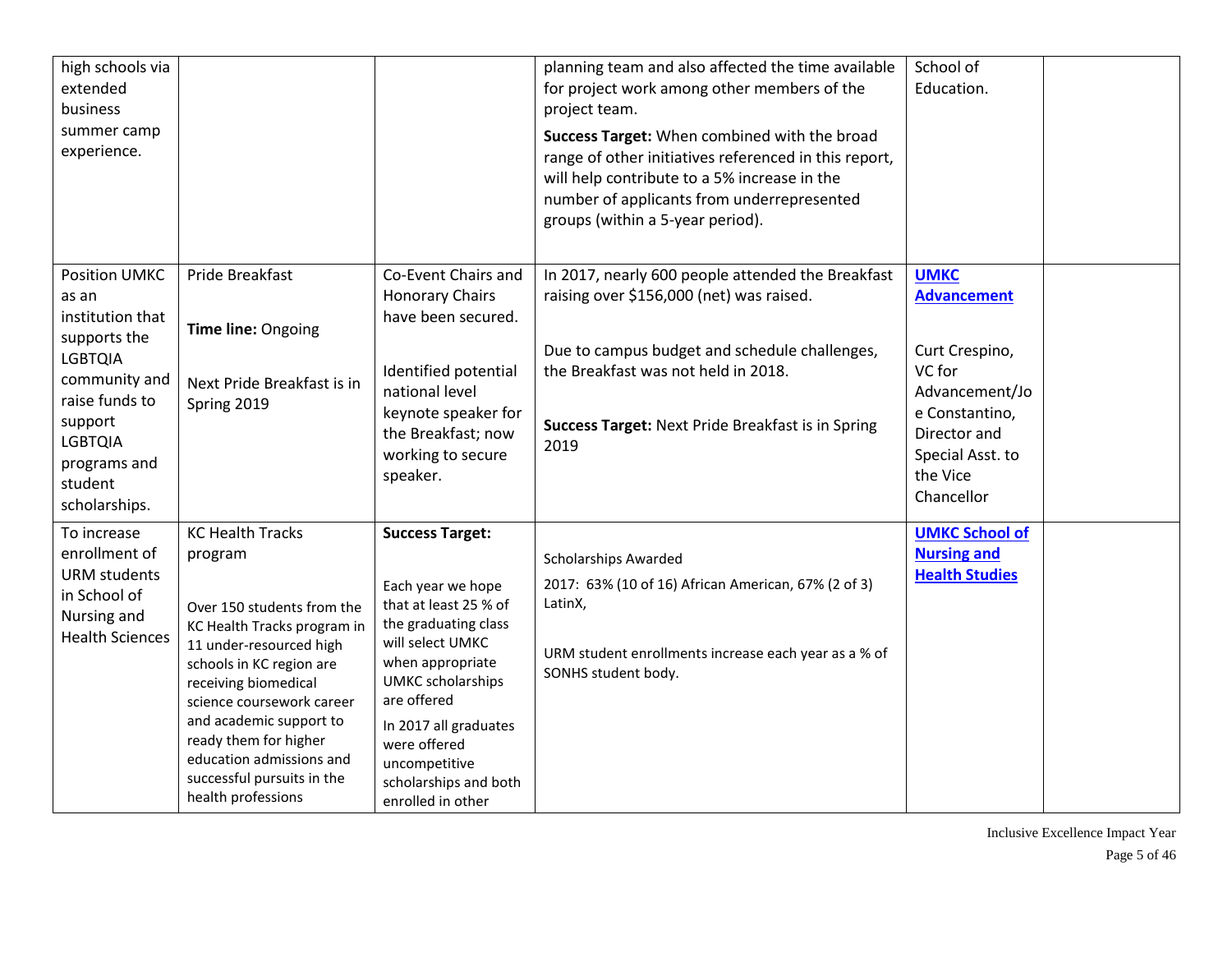| Recruit 10%<br>more URM<br>students to SBS<br>and UMKC<br>Develop a<br>partnership<br>with local high<br>school<br>instructors/gui<br>dance<br>counselors to<br>promote SBS as<br>a destination<br>for URM<br>students<br>interested in a<br>career in<br>biology. | Timeline: Ongoing<br><b>GEARUP Science Camp</b><br>Timeline:<br>Annually<br><b>Success Target:</b><br><b>GEARUP</b> participant<br>increase at least 5%. | universities with<br>stronger scholarship<br>support. Data on 2018<br>KCHT graduates being<br>compiled now.<br><b>GEARUP Science</b><br>Camp - Summer<br>$2017 - Dr. Len$<br>Dobens taught an<br>annual Science<br>Camp r Kansas City,<br>KS high school<br>students (GEARUP<br>Harmon (HS) cluster<br>as part of the<br>GEARUP six-year<br>grants awarded to<br>states and<br>partnerships to<br>provide services at<br>high-poverty middle<br>and high schools. | Success Target: Increase SBS retention and<br>persistence rates for URM students by 5%<br>Note: The current retention rates are on an<br>upward trend.)<br>Current FTC (Full Time College) URM<br>(undergraduate) in SBS<br>2014-34%,<br>$2015 - 32%$<br>$2016 - 33%$<br>$2017 - 31%$<br>2018-30%<br><b>GEAR UP</b><br>2017 and 2018, 11 URM students in GEAR UP<br>2018- no funding this year for GEAR UP, which was | <b>UMKC School of</b><br><b>Biological</b><br><b>Sciences</b><br>Tammy<br>Welchert, Jerry<br>Wyckoff, Len<br><b>Dobens</b> | SBS has no<br>available funds.<br>No funding from<br>IE from system |
|--------------------------------------------------------------------------------------------------------------------------------------------------------------------------------------------------------------------------------------------------------------------|----------------------------------------------------------------------------------------------------------------------------------------------------------|-------------------------------------------------------------------------------------------------------------------------------------------------------------------------------------------------------------------------------------------------------------------------------------------------------------------------------------------------------------------------------------------------------------------------------------------------------------------|-----------------------------------------------------------------------------------------------------------------------------------------------------------------------------------------------------------------------------------------------------------------------------------------------------------------------------------------------------------------------------------------------------------------------|----------------------------------------------------------------------------------------------------------------------------|---------------------------------------------------------------------|
|                                                                                                                                                                                                                                                                    |                                                                                                                                                          |                                                                                                                                                                                                                                                                                                                                                                                                                                                                   | grant-based and cannot continue without it.                                                                                                                                                                                                                                                                                                                                                                           |                                                                                                                            |                                                                     |
| -Grow<br>enrollment of<br>underrepresen<br>ted students.                                                                                                                                                                                                           | Summer program for<br>rising college freshmen<br>unprepared in math.                                                                                     | Unable to plan or<br>implement due to<br>budgetary and<br>staffing constraints.                                                                                                                                                                                                                                                                                                                                                                                   | <b>Success Target:</b><br>• To increase the head count in each freshman<br>class in SCE<br>• To increase the number of underrepresented in                                                                                                                                                                                                                                                                            | <b>UMKC School of</b><br><b>Computing and</b><br><b>Engineering</b>                                                        |                                                                     |
| -Provide<br>opportunity for<br>FTC students<br>who were<br>denied                                                                                                                                                                                                  | <b>Measurements of</b><br><b>Success</b>                                                                                                                 |                                                                                                                                                                                                                                                                                                                                                                                                                                                                   | the freshman class, year to year<br>To reach 33% underrepresented undergraduate<br>students in SCE by 2022                                                                                                                                                                                                                                                                                                            |                                                                                                                            |                                                                     |

Inclusive Excellence Impact Year Page 6 of 46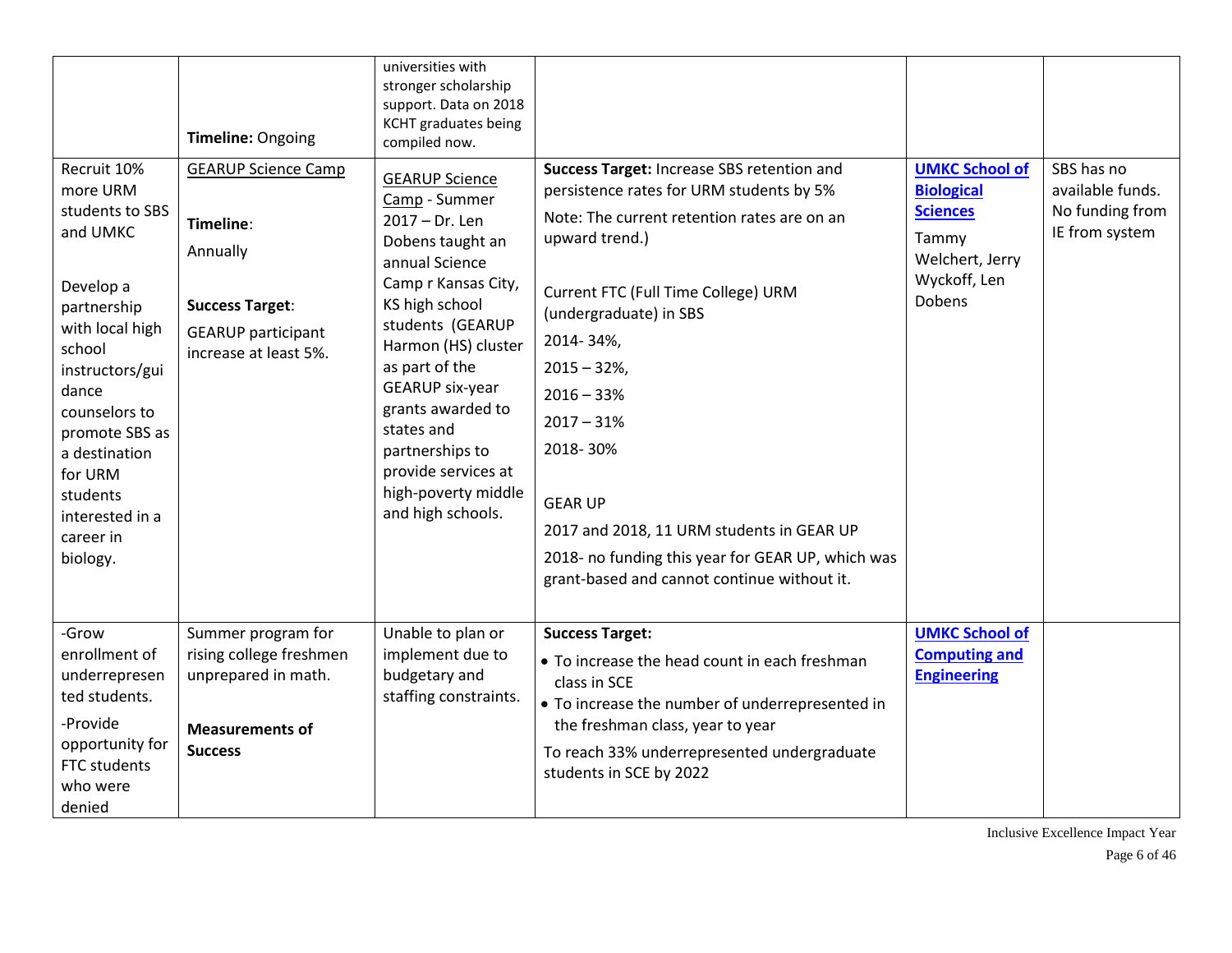| admission to<br>SCE upon<br>admission to<br>take Pre-<br>Calculus over<br>the summer<br>and with a high<br>grade, be<br>admitted to<br>SCE for Fall.<br>Of the 60 FTC<br>students<br>denied to SCE<br>for Fall 2017,<br>at least half<br>were from<br>underrepresen<br>ted<br>backgrounds<br>due to low ACT<br>math scores. | • To increase the number<br>of students entering<br>SCE as freshmen<br>• To increase the number<br>of underrepresented<br>students entering SCE<br>as freshmen<br>• To provide the<br>opportunity for FTC<br>students who were<br>denied to SCE upon<br>admission to take Pre-<br>Calculus over the<br>summer and with a high<br>grade, be admitted to<br>SCE for each Fall. (60<br>FTC students were<br>denied admission to<br>SCE for fall 2017 due to<br>low ACT scores and at<br>least half were from<br>underrepresented<br>backgrounds.)<br>• To increase the number<br>of underrepresented<br>graduates from SCE<br>through interventions<br>including intrusive<br>advising, career<br>counseling and<br>additional academic |                                                             |                                                                                                                 |                                                                     |  |
|-----------------------------------------------------------------------------------------------------------------------------------------------------------------------------------------------------------------------------------------------------------------------------------------------------------------------------|--------------------------------------------------------------------------------------------------------------------------------------------------------------------------------------------------------------------------------------------------------------------------------------------------------------------------------------------------------------------------------------------------------------------------------------------------------------------------------------------------------------------------------------------------------------------------------------------------------------------------------------------------------------------------------------------------------------------------------------|-------------------------------------------------------------|-----------------------------------------------------------------------------------------------------------------|---------------------------------------------------------------------|--|
| Create an<br>Department of<br>Education<br>(DOE)sponsore                                                                                                                                                                                                                                                                    | support<br><b>Implement Department</b><br>of Education grant with<br>Donnelly College.                                                                                                                                                                                                                                                                                                                                                                                                                                                                                                                                                                                                                                               | Grant awarded<br>(UMKC sub<br>awardee).<br>Curriculum plans | <b>Success Target:</b><br>• To be awarded the DOE sponsored program<br>(Completed: was awarded in October 2017) | <b>UMKC School of</b><br><b>Computing and</b><br><b>Engineering</b> |  |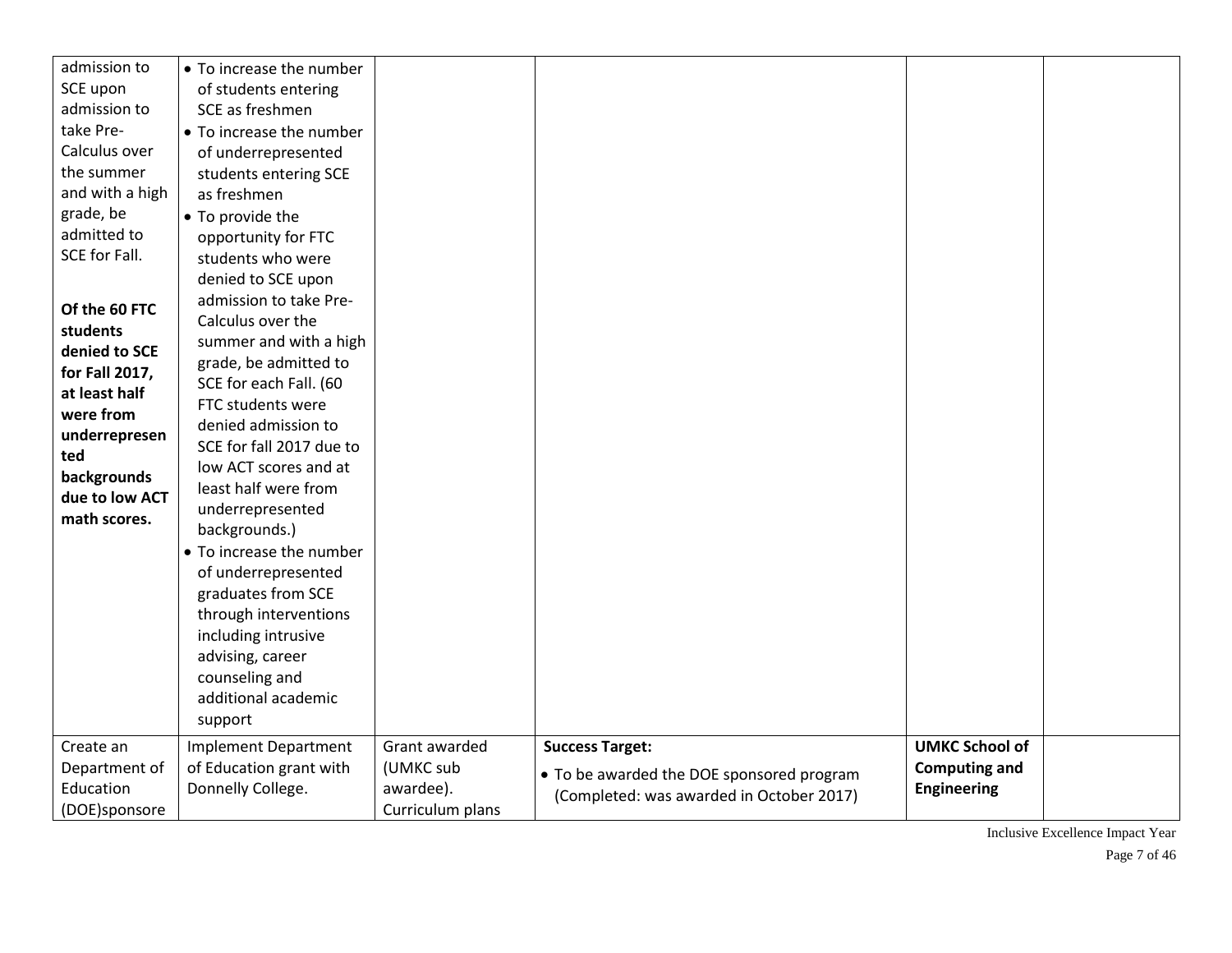| d pipeline $(2+2)$<br>program with<br>Donnelly<br>College<br>Grow pipeline<br>of successful,<br>underrepresen<br>ted students<br>into SCE. | <b>Initiative Goal:</b><br>• To increase the number<br>of underrepresented<br>student matriculating<br>to SCE from Donnelly<br>College, a Hispanic<br>serving institution<br>• To be awarded the DOE<br>sponsored program | created. Developing<br>recruitment plans<br>but have co-<br>presented at PLTW<br>Teacher-Mentor<br>Days. | . 2018: Donnelly must enroll students to begin the<br>program. The predicted number of student<br>participants is 7-10. Students will transfer once<br>they have successfully completed coursework.<br>• It is expected that students will regularly enroll in<br><b>Fall 2021</b><br>Measure:<br>• By number of the Donnelly College 2+2 program<br>students that come to SCE each year. Expect 7-<br>10 students by fall 2021.<br>• By the awarding of the DOE sponsored program | Marjory<br>Eisenman |  |
|--------------------------------------------------------------------------------------------------------------------------------------------|---------------------------------------------------------------------------------------------------------------------------------------------------------------------------------------------------------------------------|----------------------------------------------------------------------------------------------------------|------------------------------------------------------------------------------------------------------------------------------------------------------------------------------------------------------------------------------------------------------------------------------------------------------------------------------------------------------------------------------------------------------------------------------------------------------------------------------------|---------------------|--|
|                                                                                                                                            |                                                                                                                                                                                                                           |                                                                                                          |                                                                                                                                                                                                                                                                                                                                                                                                                                                                                    |                     |  |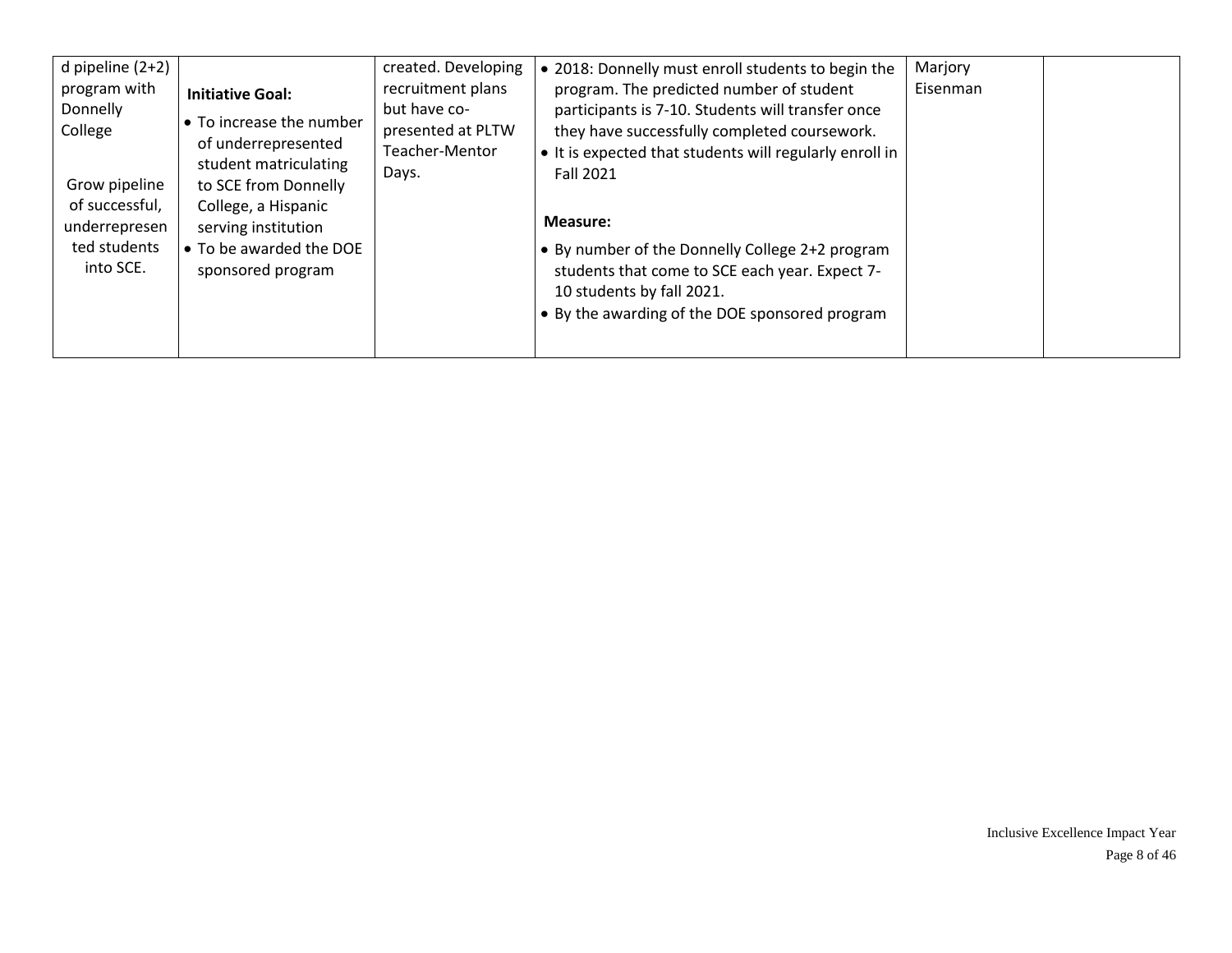| Seek CAS<br>donor support<br>to increase<br>scholarships<br>for<br>underrepresen<br>ted students | We currently have 5<br>endowed scholarships<br>with preference given to<br>minority students.<br><b>Measurement of</b><br>Success: Increase the<br>total number of endowed<br>scholarships whose<br>purpose is to support<br>under-represented<br>students. | No additional<br>scholarships with a<br>preference given to<br>minority students<br>have been awarded<br>for AY18-19. We<br>are currently<br>working to increase<br>scholarships for this<br>population but it<br>has been a slow<br>path with the<br>current<br>restructuring of<br>scholarships<br>throughout the<br>university. | Success Target: 20% (n=1 out of 5) increase in<br>endowed scholarships in the first year, with a<br>longer-term aim of doubling the number of new<br>scholarships within 5 years.                                                                                 |                                                            |                                                            |                                                            |                                                            | <b>UMKC College of</b><br><b>Arts and</b><br><b>Sciences</b><br>Development<br>officer/Dean/CA<br>S Scholarship<br>Director |  |
|--------------------------------------------------------------------------------------------------|-------------------------------------------------------------------------------------------------------------------------------------------------------------------------------------------------------------------------------------------------------------|------------------------------------------------------------------------------------------------------------------------------------------------------------------------------------------------------------------------------------------------------------------------------------------------------------------------------------|-------------------------------------------------------------------------------------------------------------------------------------------------------------------------------------------------------------------------------------------------------------------|------------------------------------------------------------|------------------------------------------------------------|------------------------------------------------------------|------------------------------------------------------------|-----------------------------------------------------------------------------------------------------------------------------|--|
| Maintain and<br>increase<br>diversity of<br>University<br>College student<br>population          | Maintain and Increase<br>Diversity of University<br>College student<br>population<br>Timeline: ongoing                                                                                                                                                      | Provide metrics for<br>last 4 years ( x URM,<br>$1st$ gen, gender, Pell)                                                                                                                                                                                                                                                           | <b>University</b><br><b>College Cohort</b><br><b>Total FTC</b><br>Students<br>Pell Eligibility<br>Under-<br>Represented<br>Minority<br><b>First Generation</b><br>Success Target: retain 1005 of URM and 1st<br>generation UCollege student enrolled year to year | <b>Fall 2014</b><br>88<br>44 (50%)<br>45 (51%)<br>39 (44%) | <b>Fall 2015</b><br>61<br>31 (51%)<br>30 (49%)<br>34 (56%) | <b>Fall 2016</b><br>89<br>41 (47%)<br>39 (44%)<br>33 (44%) | <b>Fall 2017</b><br>75<br>37 (49%)<br>38 (51%)<br>30 (40%) | <b>UMKC</b><br><b>University</b><br><b>College</b><br><b>Kim McNeley</b>                                                    |  |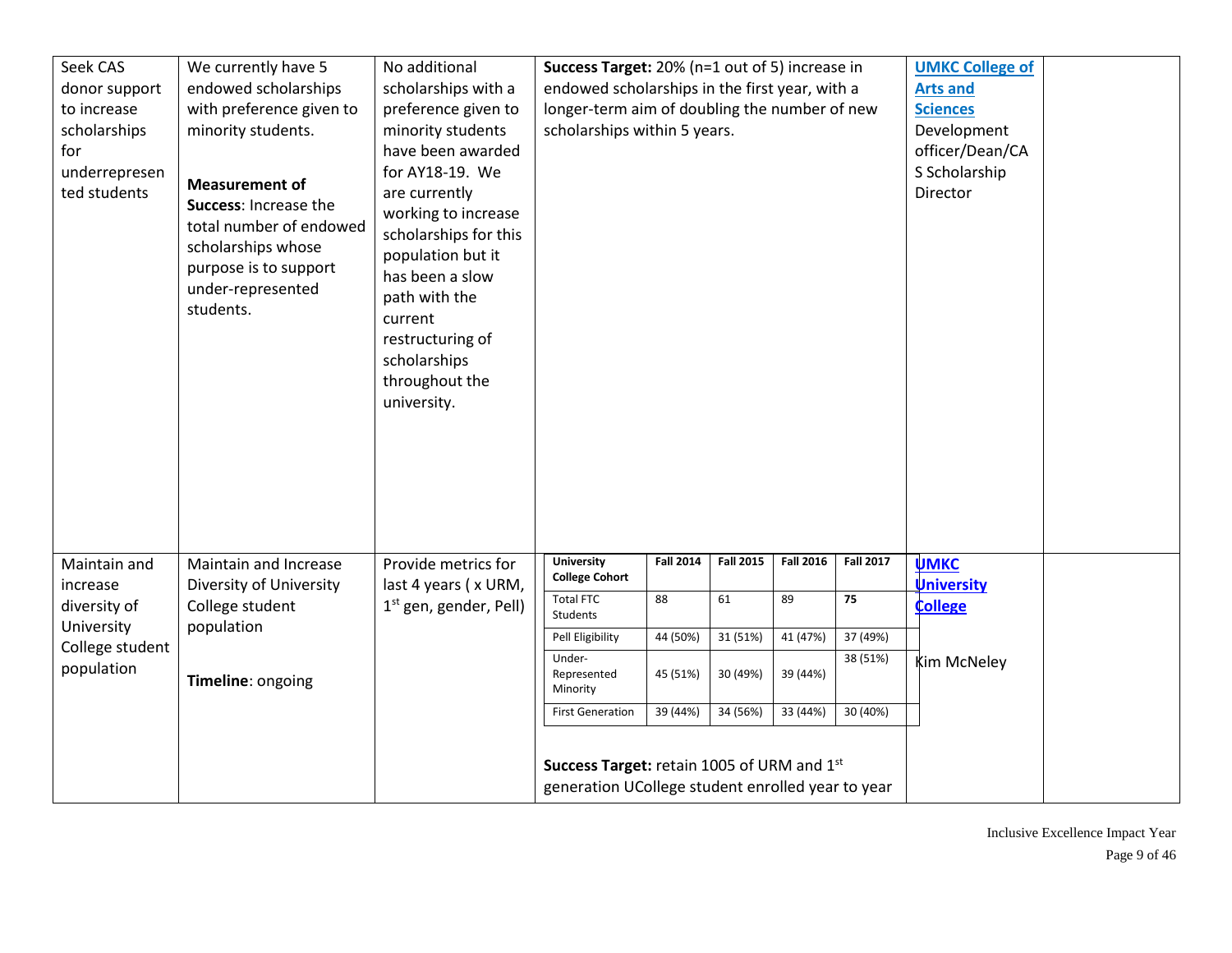#### **Objective 2: To increase the academic success of historically underrepresented/underserved populations.**

| Goal                                                                                        | Initiative with timeline                                                                                                                                                                                                                                  | <b>Completed action</b><br>items                                                                   | <b>Metrics (baseline and current)</b>                                                                                                                                                                    | <b>Person Responsible</b>                                                                     | <b>Expenditures</b><br>(note if using IE<br>funding from<br>System) |
|---------------------------------------------------------------------------------------------|-----------------------------------------------------------------------------------------------------------------------------------------------------------------------------------------------------------------------------------------------------------|----------------------------------------------------------------------------------------------------|----------------------------------------------------------------------------------------------------------------------------------------------------------------------------------------------------------|-----------------------------------------------------------------------------------------------|---------------------------------------------------------------------|
| To assess<br>impact and<br>effectiveness<br>of Writing<br>Studio on<br>student<br>retention | <b>Writing Studio:</b><br><b>Peer Consultation service</b><br>to help students with a<br>wide array of writing for<br>the course papers<br>Target Success: "Lift in<br>Persistence" or Spring to<br>fall retention for students<br>who use Writing Studio | <b>Writing Studio</b><br><b>Retention Impact</b><br>Study - Office of<br>Institutional<br>Research | For Spring 2016 and spring 2017 participants:<br>Overall lift in persistence: 3.7%<br>Black or AA lift in persistence: 11.7%<br>Lift was for students who attended Writing Studio<br>for 3 or more times | <b>UMKC Provost</b><br><b>Office: Academic</b><br>Support and<br>Mentoring<br>Cindy Pemberton |                                                                     |
|                                                                                             | Time Frame: ongoing                                                                                                                                                                                                                                       |                                                                                                    |                                                                                                                                                                                                          |                                                                                               |                                                                     |
| To assess<br>impact and                                                                     | Supplemental Instruction:<br>scheduled, voluntary, out                                                                                                                                                                                                    | Supplemental<br>Instruction:                                                                       | 2016-S2018                                                                                                                                                                                               | <b>UMKC Provost</b><br><b>Office: Academic</b>                                                |                                                                     |
| effectiveness<br>of<br>Supplemental                                                         | of class group, peer-led<br>study sessions driven by<br>students' needs.                                                                                                                                                                                  | <b>Impact Study</b><br>Office of<br>Institutional                                                  | Overall Lift in persistence: 7.7%                                                                                                                                                                        | Support and<br>Mentoring                                                                      |                                                                     |
| Instruction<br>on student                                                                   |                                                                                                                                                                                                                                                           | research                                                                                           | Black or AA lift in persistence: 11.7%                                                                                                                                                                   | Cindy Pemberton                                                                               |                                                                     |
| retention                                                                                   | Target Success: "Lift in<br>Persistence" or fall to fall,<br>or spring to fall retention<br>for students who use<br>Supplemental Instruction                                                                                                              |                                                                                                    | Hispanic or LatinX Lift: 8.1%<br>Lift was for students who attended Supplemental<br>Instruction for 4 or more times                                                                                      |                                                                                               |                                                                     |
|                                                                                             | Timeframe: Ongoing                                                                                                                                                                                                                                        |                                                                                                    |                                                                                                                                                                                                          |                                                                                               |                                                                     |

Inclusive Excellence Impact Year Page 10 of 46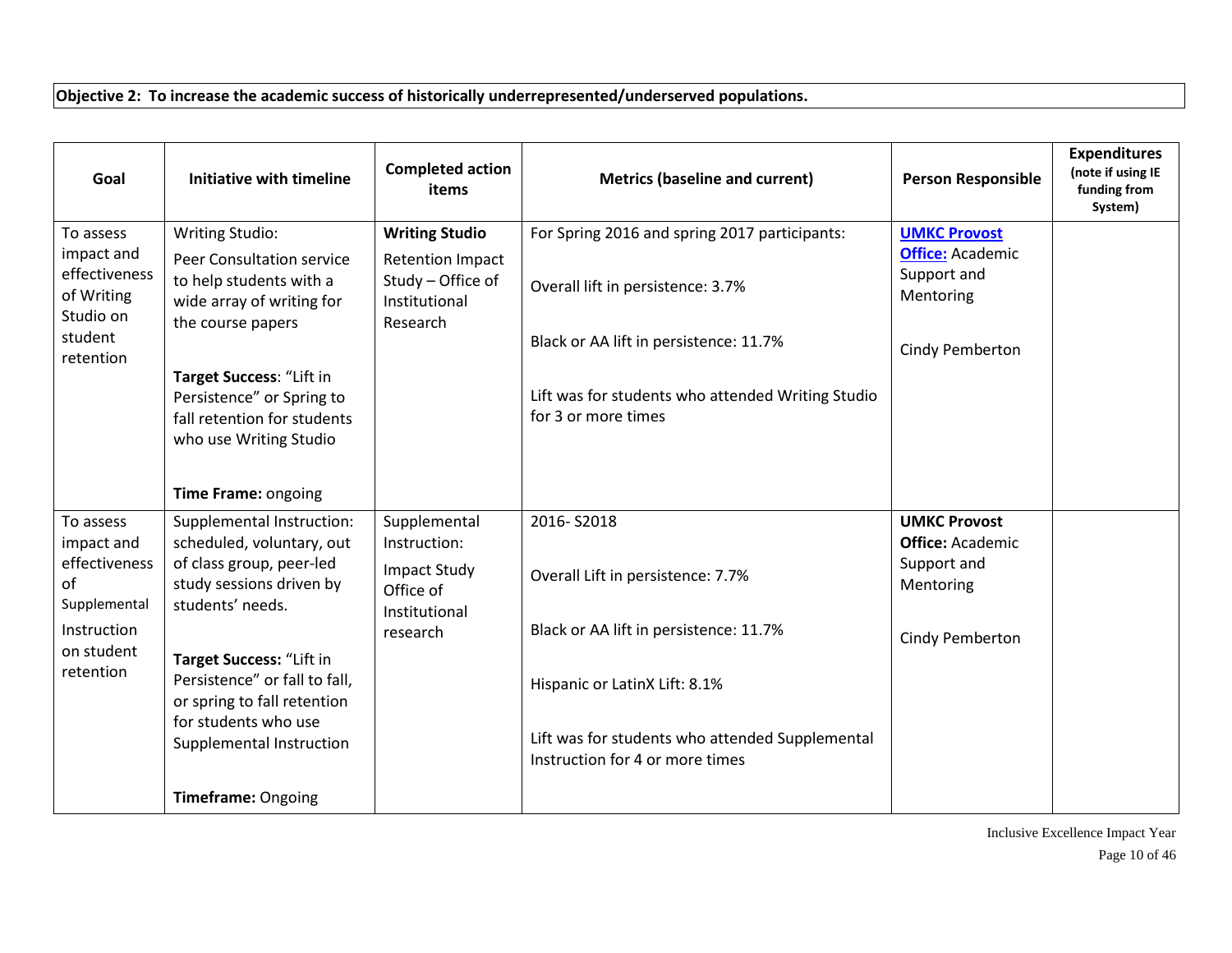| Support the                   | <b>Avanzando Mentoring</b>                    | Avanzando                             | <b>Student Engagement:</b>                         | <b>UMKC Student</b>                  | Received                     |
|-------------------------------|-----------------------------------------------|---------------------------------------|----------------------------------------------------|--------------------------------------|------------------------------|
| retention of                  | Program-                                      | <b>Mentoring</b>                      | 71% (5/7) of the participants engaged as executive | <b>Affairs</b>                       | \$5230 from                  |
| Latinx                        | <b>Leadership Institute</b>                   | Program-                              | board members for the Association of Latin         |                                      | Inclusive                    |
| Avanzando                     |                                               | <b>Summer</b>                         | American Students (ALAS).                          | Multicultural                        | Excellence                   |
| Scholars at                   |                                               | Leadership                            |                                                    | <b>Student Affairs:</b>              | Funding for                  |
| <b>UMKC</b>                   | Program is                                    | Institute                             | <b>Student Engagement:</b>                         |                                      | Leadership<br>Institute      |
| through<br>increased          | Year-round starting with<br>summer leadership | piloted August<br>2017                | Fall 2016- SPR 2017                                | Ivan                                 | Summer 2018                  |
| programming                   | institute                                     | to support sense                      | Of the 72 served:                                  | Ramirez, Coordinat                   | after August,                |
| dedicated to<br>nurturing the |                                               | of belonging                          | 23 graduated, 4 returned Fall 2017                 | or                                   | so funds will be<br>used for |
| Latinx                        |                                               | amongst students                      | 4 did not return -- unknown factors                |                                      | Summer                       |
| student                       |                                               | on campus and                         | Overall retention rate of ALL scholars (excluding  | Keichanda Dees-<br>Burnett, Director | Leadership                   |
| experience.                   |                                               | encourage<br>participation in         | graduates) to Fall 2017 was 91%                    |                                      | Institute 2019.              |
|                               | <b>Avanzando Mentoring</b>                    | leadership                            | Fall 2017- SPR 2018                                |                                      |                              |
|                               | <b>Program for Latino</b>                     | roles. Seven                          | Of the 78 served:                                  |                                      |                              |
|                               | students. Program is year-                    | scholars                              | 16 graduated in May or August 2018                 |                                      |                              |
|                               | round kicks off with the                      | participated in a<br>2-day, overnight | 62 returned Fall 2018<br>□                         |                                      |                              |
|                               | Summer Leadership<br>Institute                | retreat.                              |                                                    |                                      |                              |
|                               |                                               |                                       | Overall retention rate of ALL scholars (excluding  |                                      |                              |
|                               |                                               |                                       | graduates) to Fall 2018 was 100%                   |                                      |                              |
|                               |                                               |                                       | <b>Fall 2018</b>                                   |                                      |                              |
|                               |                                               |                                       | 72 currently served:                               |                                      |                              |
|                               |                                               |                                       | 67 undergraduates, 10 new students since August    |                                      |                              |
|                               |                                               |                                       | 5 Graduate / Professional                          |                                      |                              |
|                               |                                               |                                       |                                                    |                                      |                              |
|                               |                                               |                                       | Success Target: Continue to grow engagement in     |                                      |                              |
|                               |                                               |                                       | the program and maintain 85% overall retention     |                                      |                              |
|                               |                                               |                                       | rate                                               |                                      |                              |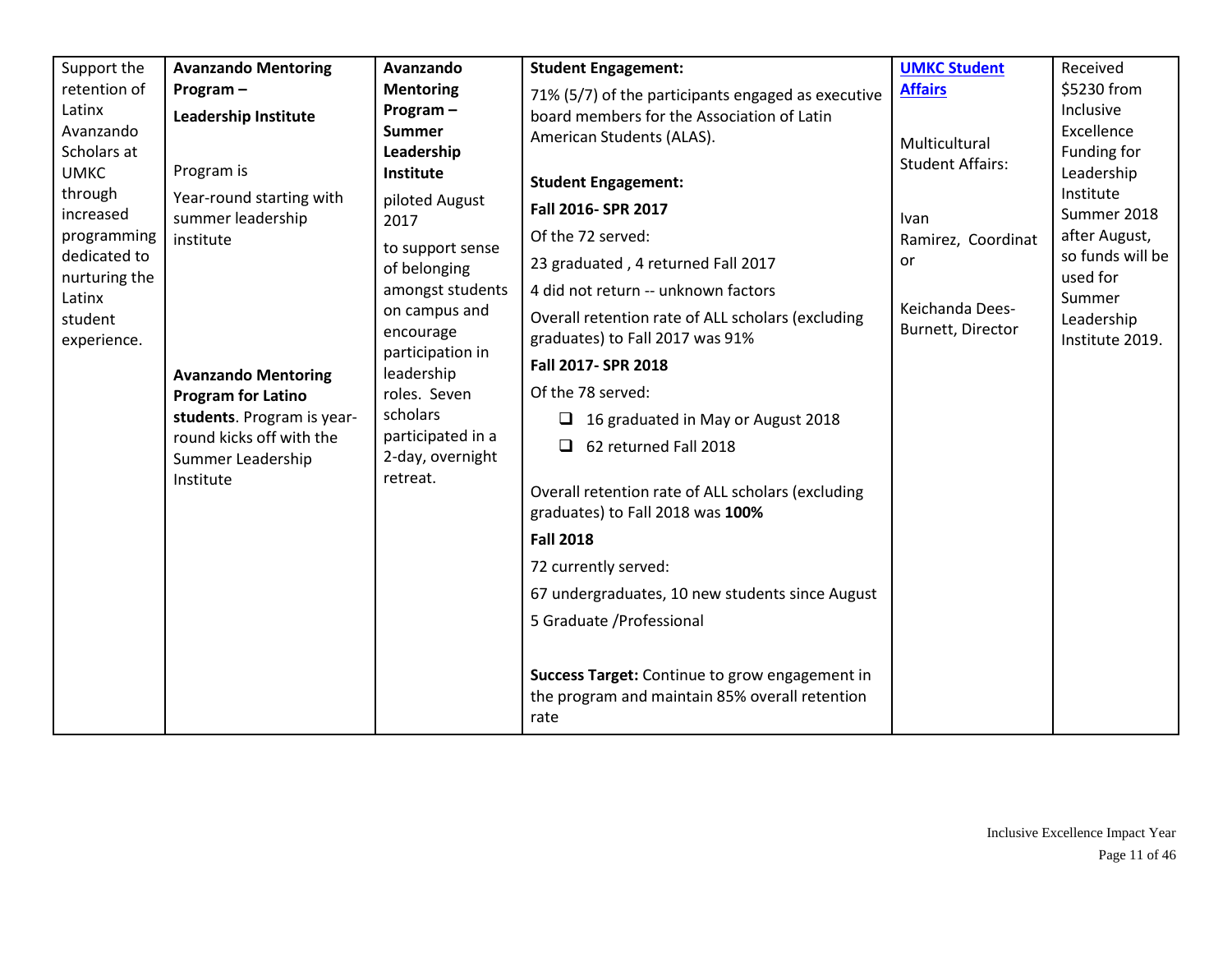| To support<br>Freshmen<br>and Transfer<br>students<br>during their<br>transition to<br><b>UMKC</b> | Show-Me Success<br>Yearly Program-Now<br>known as the African<br><b>Americans Cultivating</b><br><b>Excellence (AACE)</b><br><b>Mentoring Program</b><br>Welcome event for UMKC<br>Freshmen/Transfer<br>students. Programs,<br><b>Multicultural Student</b> | <b>Program started</b><br>in 2016 and is<br>ongoing. | <b>Fall 2017 data:</b><br>• 104 students participated<br>. Note: Some of these students will move on to<br>Avanzando or AACE mentoring programs.<br>Fall 2018 Data: 65 students attended<br><b>Student engagement:</b><br>Spring 2017 (Pilot)                                                                                                                                                                                                                                                                                                                                                                                                 | <b>UMKC Student</b><br><b>Affairs</b><br>Keichanda Dees-<br>Burnett, Director |
|----------------------------------------------------------------------------------------------------|-------------------------------------------------------------------------------------------------------------------------------------------------------------------------------------------------------------------------------------------------------------|------------------------------------------------------|-----------------------------------------------------------------------------------------------------------------------------------------------------------------------------------------------------------------------------------------------------------------------------------------------------------------------------------------------------------------------------------------------------------------------------------------------------------------------------------------------------------------------------------------------------------------------------------------------------------------------------------------------|-------------------------------------------------------------------------------|
|                                                                                                    | Affairs Office and other<br>campus resources are<br>highlighted. Students are<br>exposed to student<br>involvement opportunities-<br>This event is followed up by<br>a twice-monthly workshop<br>series on topics identified<br>as barriers to success.     |                                                      | <b>10 Scholars</b><br>50% of ALL participants were retained<br>from Spring 2017 to Fall 2017<br><b>Fall 2017</b><br><b>48 total Scholars</b><br>96% of ALL participants were retained<br>from Fall 2017 to Spring 2018 (46/48)<br>17% increase from Fall 2017-Spring 2018<br>$\bullet$<br>Spring 2018<br><b>65 total Scholars</b><br>83% of ALL participants were retained<br>$\bullet$<br>from Spring 2018 to Fall 2018 (54/65)<br>9% graduated (6/65) and 8% (5/65) left<br>the university<br>The overall retention rate for A.A.C.E.<br>from Fall 2017-Fall 2018 is 81%<br><b>Fall 2018</b><br>85 total Scholars<br><b>Success Target:</b> |                                                                               |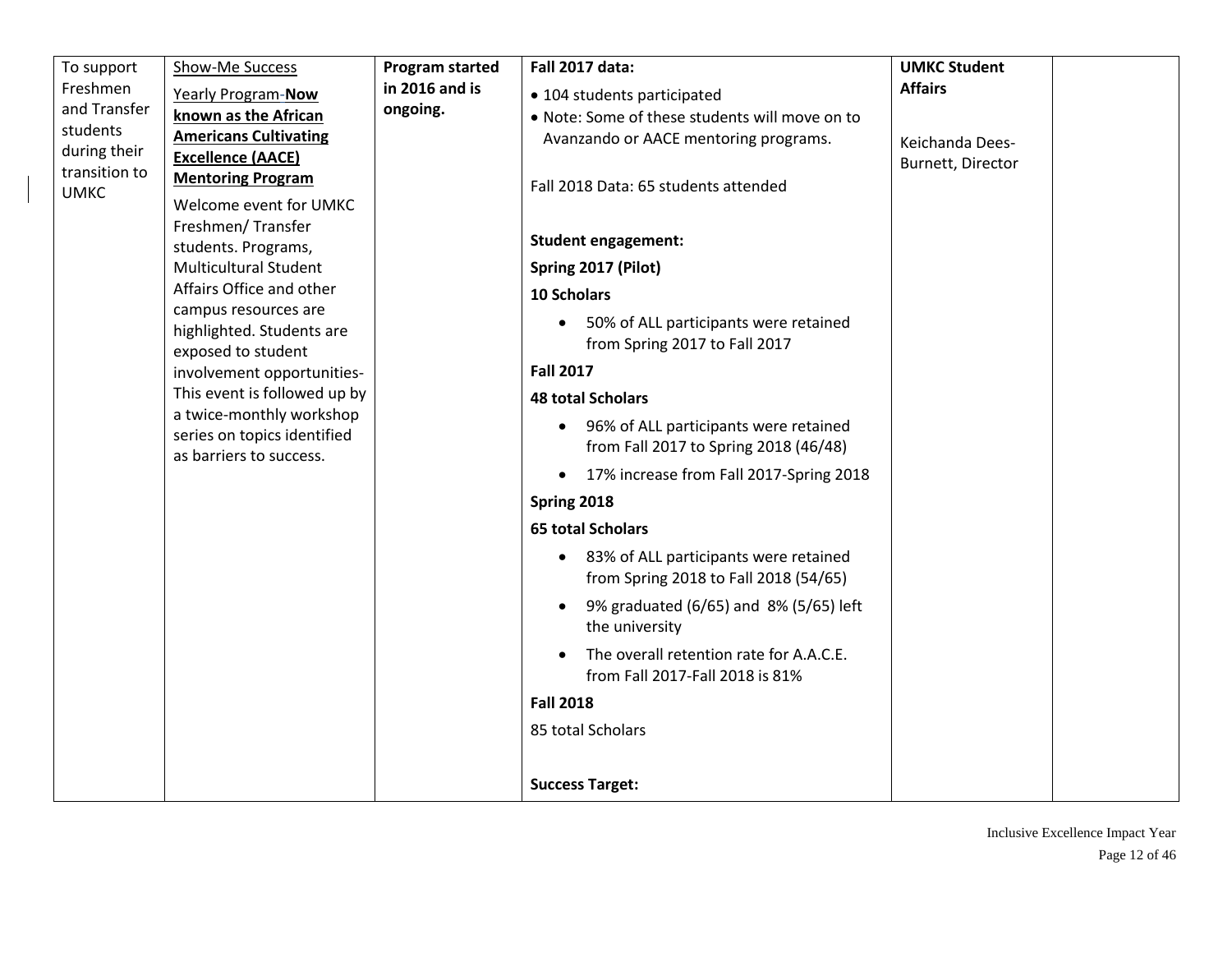|                                                                                                    |                                                                                                                                                                                                                       |                                | Maintain a retention rate of at least 85% of<br>Scholars within the A.A.C.E. Program.<br><b>Note: African Americans Cultivating Excellence</b><br>(A.A.C.E.)<br>This program includes biweekly intrusive check-in<br>meetings; pairing with professional and peer<br>mentors and a series of academic success<br>workshops focused on reading comprehension<br>and other skills, individualized math tutoring,<br>financial literacy enhancement, and cohort<br>connection activities to foster a sense of<br>belonging.                                                                    |                                                                                          |  |
|----------------------------------------------------------------------------------------------------|-----------------------------------------------------------------------------------------------------------------------------------------------------------------------------------------------------------------------|--------------------------------|---------------------------------------------------------------------------------------------------------------------------------------------------------------------------------------------------------------------------------------------------------------------------------------------------------------------------------------------------------------------------------------------------------------------------------------------------------------------------------------------------------------------------------------------------------------------------------------------|------------------------------------------------------------------------------------------|--|
| Develop an<br>Early<br>Intervention<br>program.                                                    | <b>Early Intervention program</b><br>- Starting in 2015, students<br>who met criteria were<br>placed on Early<br>Intervention, and met with<br><b>Advisor Loretta Klamm</b><br>several times in the Fall<br>Semester. |                                | The students in this process showed significant<br>improvement over the previous process (see Table<br>in SBS report). After one semester, 46% of the<br>2015 students and 54% of the 2016 students were<br>in good standing by Spring semester of their<br>freshman year. One student did not enroll in<br>Spring in 2016, and 3 students did not enroll in<br>Spring, 2017. However, the overall improvement<br>was significant.<br>URM in Early Intervention Program - For each of<br>2015 and 2016, the number of African Americans<br>was 4 and the number of Hispanic students was 3. | <b>UMKC School of</b><br><b>Biological Sciences</b><br>Loretta Klamm                     |  |
| To improve<br>retention<br>rates for<br><b>URM</b><br>students in<br>Biological<br><b>Sciences</b> | Introduced Biology Studio<br>for Biol 108/109 to provide<br>enhanced academic<br>support.                                                                                                                             | Program began in<br>Fall 2012. | The goal of the studio is to increase time-on-task,<br>allow students to work independently or<br>collaboratively (based on their preference), and<br>provide knowledgeable assistance at the time the<br>student needs it<br>Success Target: Increase in the total number of<br>students advancing to Biology advanced courses                                                                                                                                                                                                                                                             | <b>UMKC School of</b><br><b>Biological Sciences</b><br>Marilyn Yoder,<br>James Benevides |  |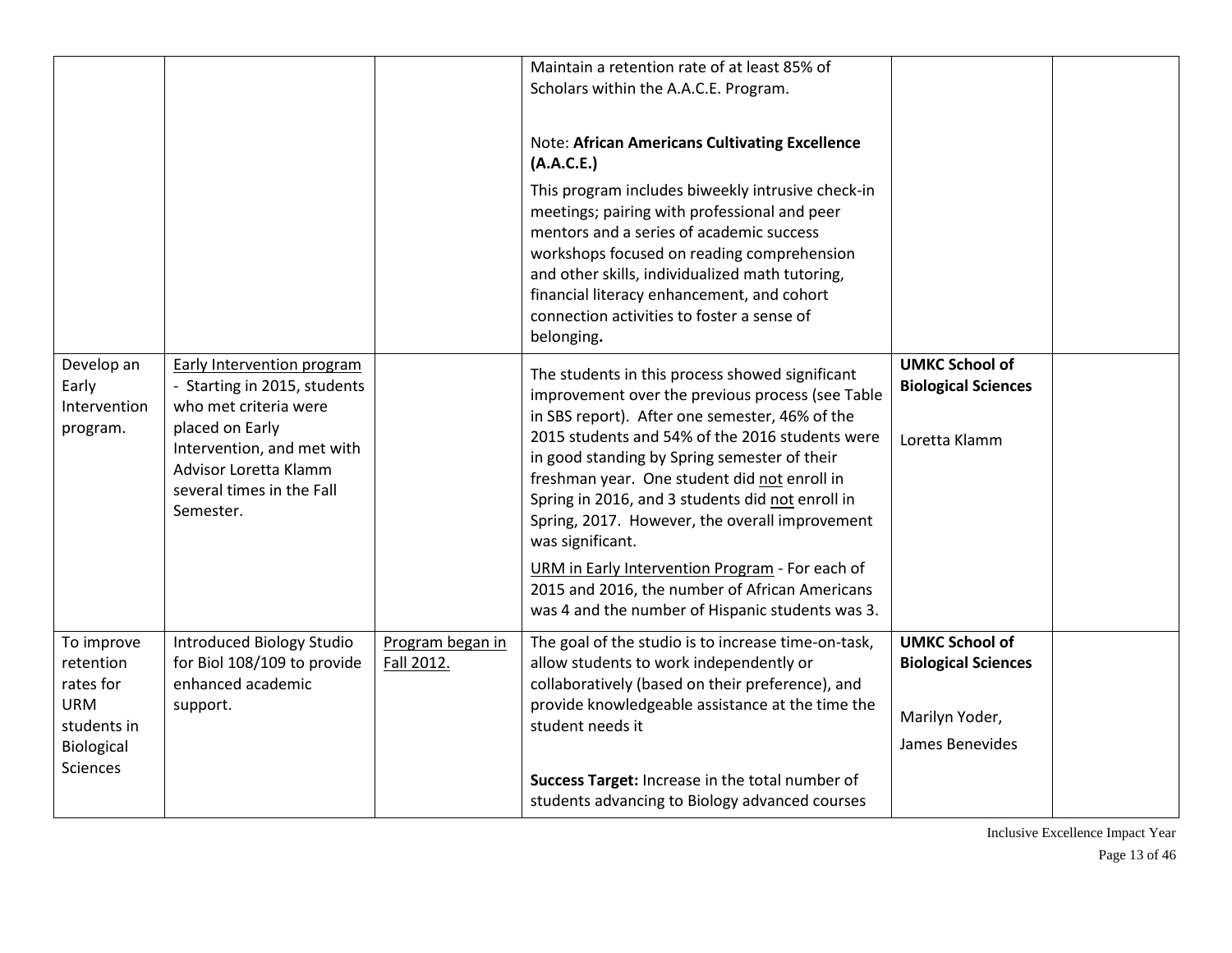|                                 |                                                  |                                                                                                                                                                                                                                                                              | URM retention rates have increased $\sim$ 5-10% over<br>past two years.<br>Concomitant decrease in DFW rates of 10-15%.<br>Increase in the total number of students<br>advancing to Biol advanced courses<br>See Table- Early Intervention Program Results<br>(linked in full report) |                                                  |                                                  |                                                  |                                                  |                                                         |  |
|---------------------------------|--------------------------------------------------|------------------------------------------------------------------------------------------------------------------------------------------------------------------------------------------------------------------------------------------------------------------------------|---------------------------------------------------------------------------------------------------------------------------------------------------------------------------------------------------------------------------------------------------------------------------------------|--------------------------------------------------|--------------------------------------------------|--------------------------------------------------|--------------------------------------------------|---------------------------------------------------------|--|
| Recruitment<br>and<br>Retention | Increase number admitted<br>in UC Bridge program | Provide data to<br>support increase<br>number of<br>student<br>participation in<br><b>Bridge Program</b><br>Table 2 data<br>represent 4 year<br>(2014-2017) FTC,<br><b>University College</b><br>population<br>requiring bridge<br>program to<br>improve academic<br>skills. | <b>University</b><br><b>College Cohort</b><br><b>Total FTC</b><br>Students<br><b>Required Skill</b><br><b>Development</b><br>for Selective<br><b>Admission</b><br>Programs<br>Provisionally<br><b>Admitted</b><br>Success Target: increase enrollment UC Bridge by<br>5%              | Fall<br>2015<br>61<br>31<br>(51%)<br>36<br>(59%) | Fall<br>2016<br>89<br>35<br>(39%)<br>45<br>(51%) | Fall<br>2017<br>75<br>38<br>(51%)<br>35<br>(47%) | Fall<br>2018<br>74<br>29<br>(40%)<br>32<br>(43%) | <b>UMKC University</b><br><b>College</b><br>Kim McNeley |  |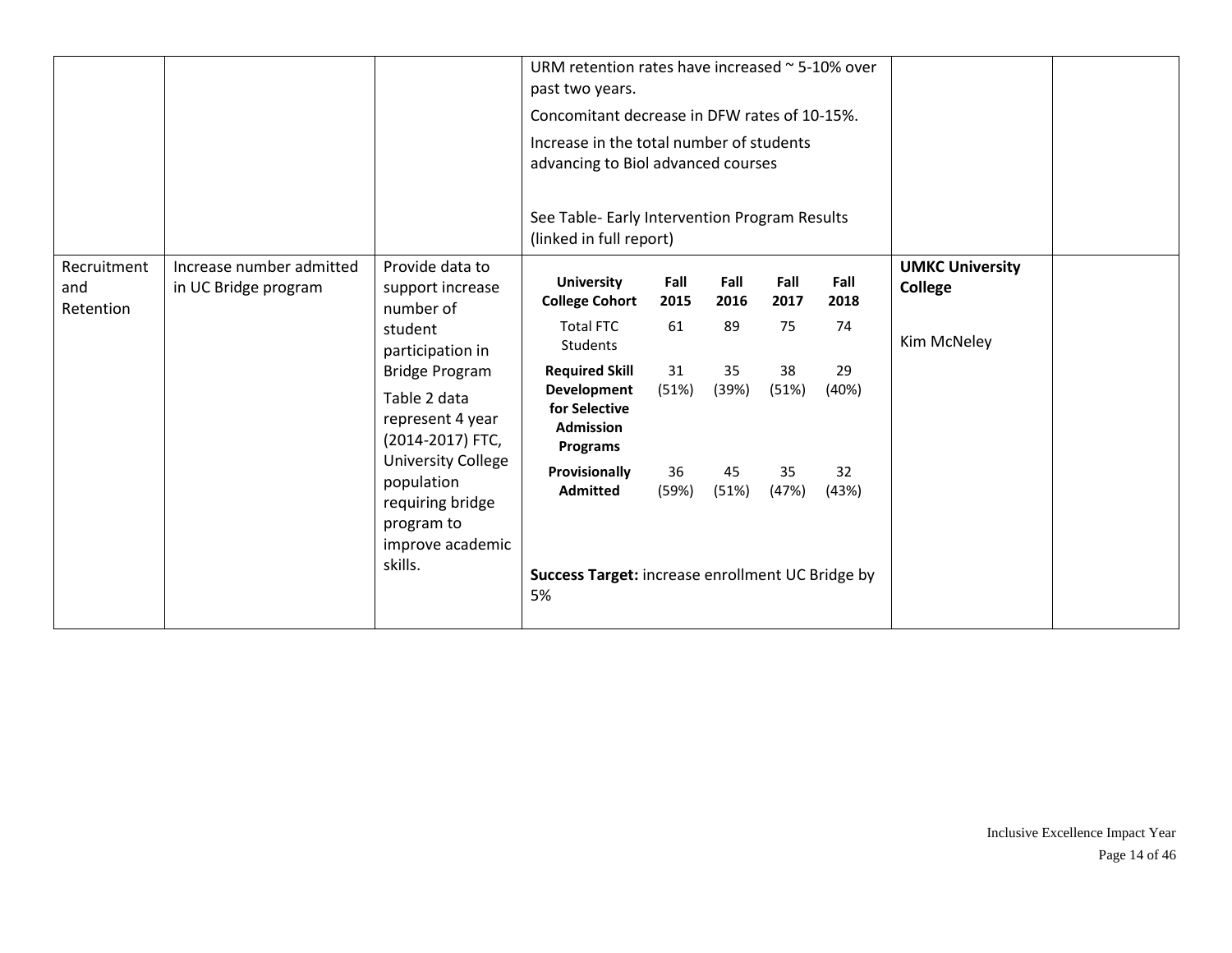#### **Objective 3: To increase the recruitment and retention of a diverse graduate and professional student community.**

| Goal                                                                                | <b>Initiative with</b><br>timeline                                                                                                                                                | <b>Completed action</b><br>items                                                                                                                                                                                                                                                                                                                                               | <b>Metrics (baseline and current)</b>                                                                                                                                                                                                                                                                                                                                                      |                                                                                                                   | Person<br>Responsible                                                      | <b>Expenditures</b><br>(note if using IE<br>funding from<br>System) |
|-------------------------------------------------------------------------------------|-----------------------------------------------------------------------------------------------------------------------------------------------------------------------------------|--------------------------------------------------------------------------------------------------------------------------------------------------------------------------------------------------------------------------------------------------------------------------------------------------------------------------------------------------------------------------------|--------------------------------------------------------------------------------------------------------------------------------------------------------------------------------------------------------------------------------------------------------------------------------------------------------------------------------------------------------------------------------------------|-------------------------------------------------------------------------------------------------------------------|----------------------------------------------------------------------------|---------------------------------------------------------------------|
| To increase<br><b>SOM</b><br>Representation,<br><b>Access and</b><br><b>Success</b> | -Increase the number<br>of qualified,<br>competitive URM<br>applicants to the 6<br>year BA/MD program,<br>MD program, and SOM<br>grad programs by 10%<br>annually.<br>Summer 2019 | For the past 4 years,<br>URM students have<br>made up 18% - 20% of<br>each entering class.<br>20% of the Summer<br>Scholars who are<br>seniors in high school<br>enroll in the Medical<br>School.<br>Initiatives to increase<br>applications:<br>STAHR Partnership via<br>HRSA Grant, which<br>funds both the<br>Summer Scholars and<br>Saturday Academy<br>pipeline programs. | Success Target: achieve 5-10% growth in qualified URM<br>applicants to the B.A. / M.D., M.D. programs.<br>2016<br>American Indian/Alaskan Native:<br>Asian (URM):<br>Black:<br>Hispanic:<br>Total:<br>2017<br>American Indian/Alaskan Native:<br>Asian (URM):<br>Black:<br>Hispanic:<br>Total:<br>2018<br>American Indian/Alaskan Native:<br>Asian (URM):<br>Black:<br>Hispanic:<br>Total: | $\overline{2}$<br>8<br>9<br>20 (18%)<br>0<br>4<br>7<br>11<br>22 (21%)<br>$\overline{2}$<br>4<br>5<br>6<br>17(13%) | <b>UMKC</b><br>School of<br><b>Medicine</b><br>Admission<br><b>D&amp;I</b> | \$20k is URM<br>Scholarship<br>funding from<br><b>UM System</b>     |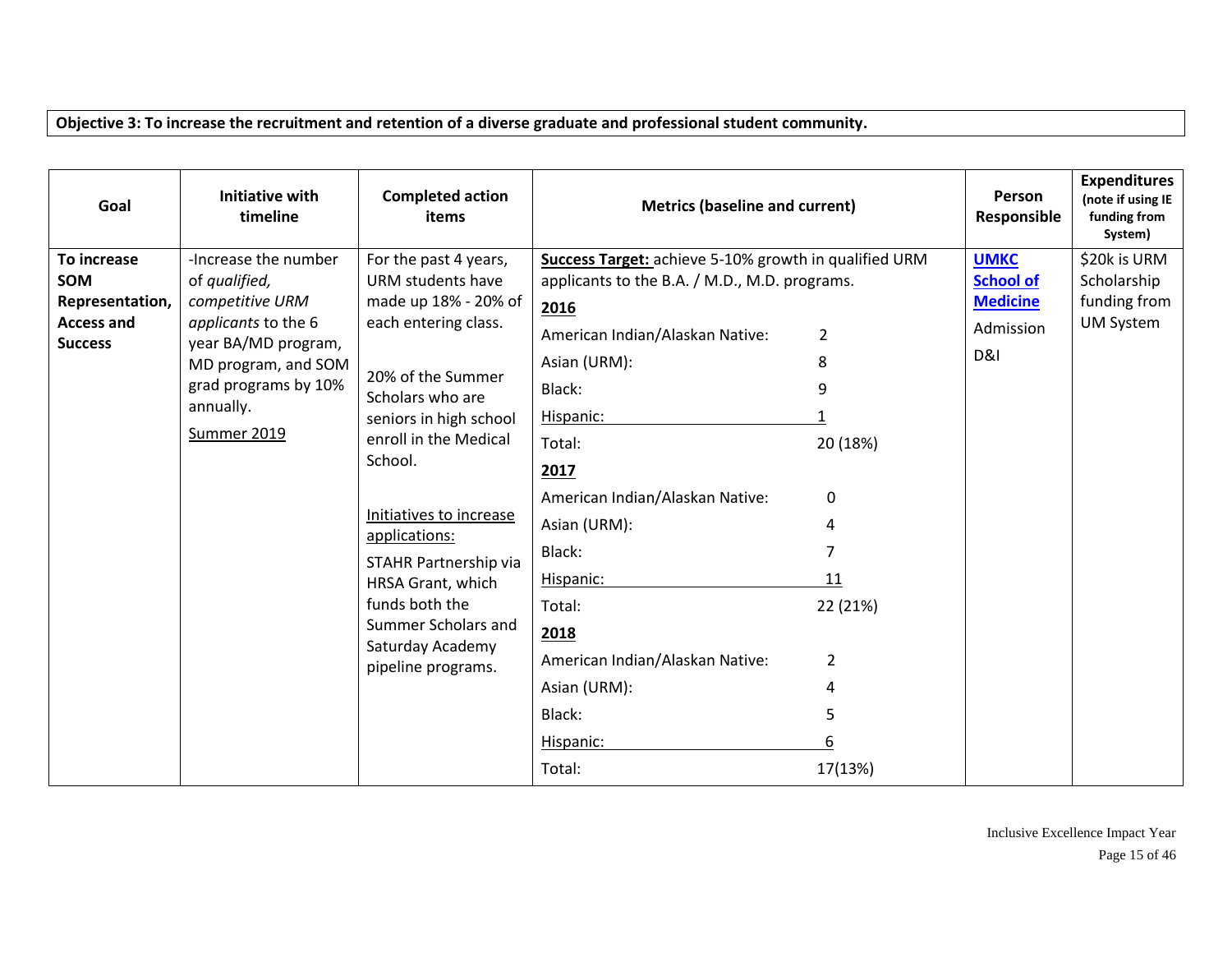| To increase     | <b>Start Hispanic/Latinx</b>    | Completed: Spring | Success Target: 2017 LMSA began; membership is now 15-                              | <b>UMKC</b>      | No UM        |
|-----------------|---------------------------------|-------------------|-------------------------------------------------------------------------------------|------------------|--------------|
| SOM             | student group                   | 2018:             | 20 members                                                                          | <b>School of</b> | funding      |
| Representation, |                                 |                   |                                                                                     | <b>Medicine</b>  | \$500        |
| Access and      | The Latino Medical              |                   |                                                                                     |                  | allocated to |
| <b>Success</b>  | <b>Student Association</b>      |                   |                                                                                     | Petra Bicker     | group form   |
|                 | (LMSA) is designed - to         |                   |                                                                                     | $-ETC$           | D&I Office   |
|                 | serve the health needs          |                   |                                                                                     |                  |              |
|                 | of Latino communities,          |                   |                                                                                     |                  |              |
|                 | to ensuring that                |                   |                                                                                     |                  |              |
|                 | medical education and           |                   |                                                                                     |                  |              |
|                 | services are culturally         |                   |                                                                                     |                  |              |
|                 | sensitive to the needs          |                   |                                                                                     |                  |              |
|                 | of diverse populations,         |                   |                                                                                     |                  |              |
|                 | and to increasing the           |                   |                                                                                     |                  |              |
|                 | number of                       |                   |                                                                                     |                  |              |
|                 | underrepresented                |                   |                                                                                     |                  |              |
|                 | minorities entering             |                   |                                                                                     |                  |              |
|                 | and completing                  |                   |                                                                                     |                  |              |
|                 | medical school.                 |                   |                                                                                     |                  |              |
|                 |                                 |                   |                                                                                     |                  |              |
|                 | -Started Fall 2017              |                   |                                                                                     |                  |              |
|                 | Develop and                     |                   | Completed Summer 2018                                                               | <b>UMKC</b>      |              |
|                 | implement a SOM                 |                   |                                                                                     | <b>School of</b> |              |
|                 | mentoring program to            |                   | The Dean and select administrative staff of the School of                           | <b>Medicine</b>  |              |
|                 | support URM students            |                   | Medicine continue to meet with URM students                                         |                  |              |
|                 | and residents.                  |                   | Total members 57: mentors faculty (12), mentor-mentees                              |                  |              |
|                 | Participants are                |                   | residents (6), mentor-mentees 5 <sup>th</sup> /6 <sup>th</sup> yr (12) & mentees 1- | SOM-D&I          |              |
|                 | divided into six                |                   | 4 yr students (27)                                                                  |                  |              |
|                 | clusters that include           |                   |                                                                                     | Dean of          |              |
|                 | faculty, residents, and         |                   | NOTE: The School of Medicine is the coordinating unit for                           | SOM              |              |
|                 | students                        |                   | the Strategic Funding Award Initiative, Project ADVANCER                            |                  |              |
|                 |                                 |                   | (Academic Development Via Applied and Cutting Edge                                  |                  |              |
|                 | -Started program<br>Summer 2018 |                   | Research) for UMKC undergraduate and graduate and                                   |                  |              |
|                 |                                 |                   | professional students                                                               |                  |              |
|                 |                                 |                   |                                                                                     |                  |              |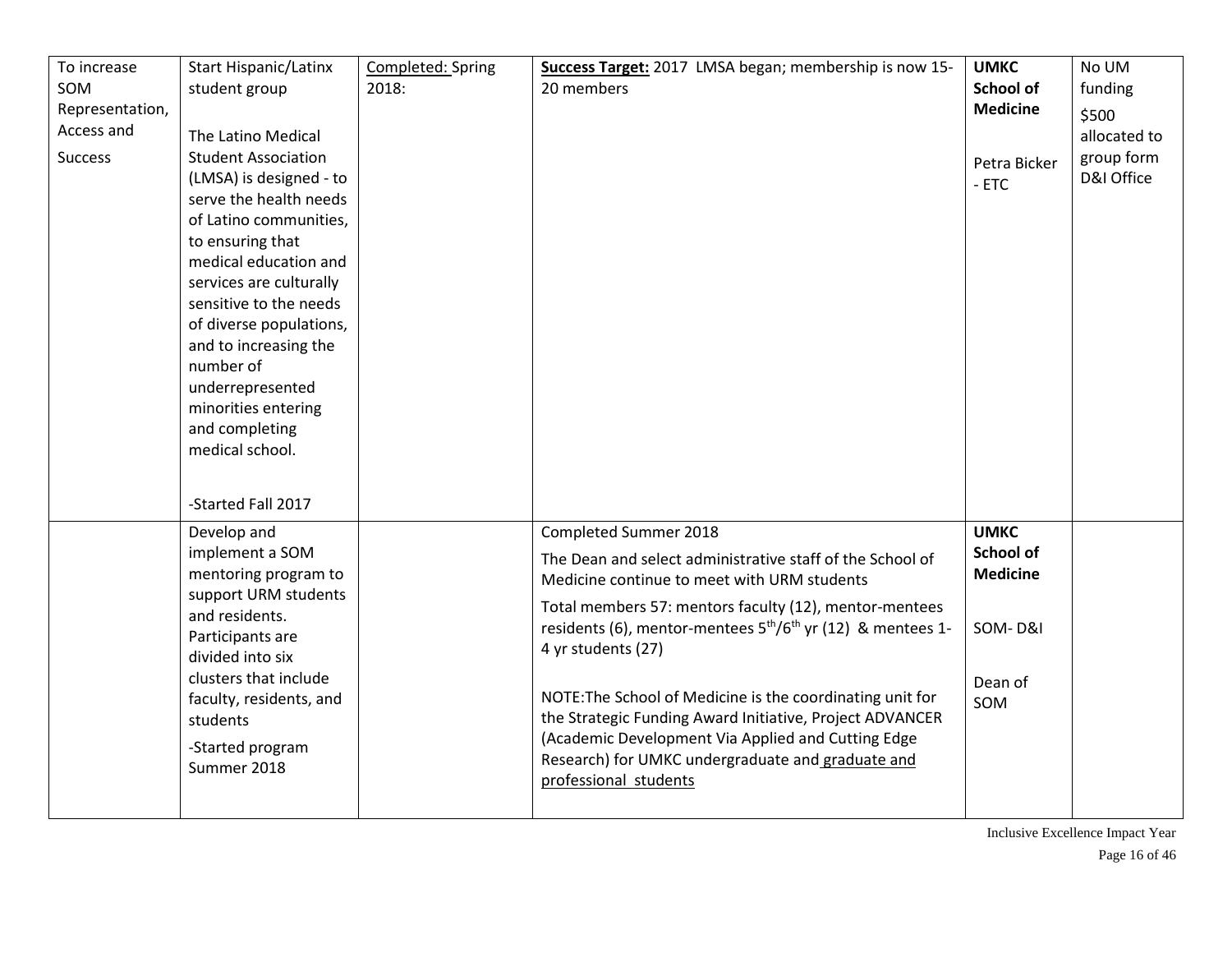| Achieve a more                                                                               | Support the Dental                                                                                |                                | Success Target: Rate of program participants earning                                                                                                                           |                |             |              |                |                |                                               | <b>UMKC</b>                                                                                         |  |
|----------------------------------------------------------------------------------------------|---------------------------------------------------------------------------------------------------|--------------------------------|--------------------------------------------------------------------------------------------------------------------------------------------------------------------------------|----------------|-------------|--------------|----------------|----------------|-----------------------------------------------|-----------------------------------------------------------------------------------------------------|--|
| diverse and                                                                                  | Explorer's Post to                                                                                |                                | acceptance to SoD is above 30% for URM in Dental Explorer                                                                                                                      |                |             |              |                |                |                                               | <b>Dental</b>                                                                                       |  |
| inclusive                                                                                    | allow high school and                                                                             |                                | Program.                                                                                                                                                                       |                |             |              |                |                |                                               | <b>School</b>                                                                                       |  |
| undergraduate                                                                                | college students the                                                                              |                                |                                                                                                                                                                                |                |             |              |                |                |                                               |                                                                                                     |  |
| and graduate<br>student body,                                                                | opportunity to explore<br>the dental profession.                                                  | <b>Yearly Participant Data</b> |                                                                                                                                                                                |                |             |              | John           |                |                                               |                                                                                                     |  |
| faculty, and                                                                                 |                                                                                                   |                                | 2017                                                                                                                                                                           | 2016           | 2015        | 2014         | 2013           | <b>Total</b>   | Cottrell,                                     |                                                                                                     |  |
| staff                                                                                        | Timeline: Ongoing<br>Support of program                                                           |                                | Total<br>Participants                                                                                                                                                          | 17             | 36          | 36           | 15             | 13             |                                               | Director of<br>Minority<br>Recruitment                                                              |  |
|                                                                                              |                                                                                                   |                                | Afri. A.                                                                                                                                                                       | $\mathbf{3}$   | 8           | 5            | 5              | $\overline{2}$ |                                               | & Special                                                                                           |  |
|                                                                                              |                                                                                                   |                                | Hispanic                                                                                                                                                                       | $\overline{3}$ | 4           | 3            | $\overline{2}$ | $\pmb{0}$      |                                               | Programs                                                                                            |  |
|                                                                                              |                                                                                                   |                                | Nati, Am                                                                                                                                                                       | $\mathbf 0$    | $\mathbf 0$ | $\mathbf 0$  | 0              | $\pmb{0}$      |                                               |                                                                                                     |  |
|                                                                                              |                                                                                                   |                                | Asian                                                                                                                                                                          | $\mathbf 0$    | 3           | 3            | $\mathbf{1}$   | $\mathbf{1}$   |                                               |                                                                                                     |  |
|                                                                                              |                                                                                                   |                                | Cau                                                                                                                                                                            | 11             | 21          | 25           | $\overline{7}$ | 10             |                                               |                                                                                                     |  |
|                                                                                              |                                                                                                   |                                | Other                                                                                                                                                                          | 0              | $\mathbf 0$ | $\mathbf{0}$ | 0              | $\mathbf 0$    |                                               |                                                                                                     |  |
|                                                                                              |                                                                                                   |                                | <b>DNR</b>                                                                                                                                                                     | $\mathbf 0$    | 0           | $\mathbf{0}$ | 0              | $\mathbf 0$    |                                               |                                                                                                     |  |
|                                                                                              |                                                                                                   |                                | Male                                                                                                                                                                           | 5              | 14          | 11           | 5              | 5              |                                               |                                                                                                     |  |
|                                                                                              |                                                                                                   |                                | Female                                                                                                                                                                         | 12             | 22          | 25           | 10             | 9              |                                               |                                                                                                     |  |
|                                                                                              |                                                                                                   |                                | <b>Rural Origin</b>                                                                                                                                                            | 4              | 4           | 3            | $\overline{3}$ | $\overline{3}$ |                                               |                                                                                                     |  |
|                                                                                              |                                                                                                   |                                | # H.S                                                                                                                                                                          | 17             | 36          | 36           | 15             | 13             |                                               |                                                                                                     |  |
| Achieve a more<br>diverse and<br>inclusive<br>undergraduate<br>for strategic<br>and graduate | Develop a "Minority<br>Recruitment Plan" that<br>is reviewed annually<br>recruitment initiatives. |                                | 1. Plan developed, updated, and revised for DDS program<br>by Summer 2019<br>2. Plan annually reviewed and updated.<br>3. Increase in URM students matriculating into program. |                |             |              |                |                | <b>UMKC</b><br><b>Dental</b><br><b>School</b> |                                                                                                     |  |
| student body,                                                                                | Increase applicants                                                                               |                                | 4. Increase in number of applicants as a result of efforts                                                                                                                     |                |             |              |                |                |                                               | John<br>Cottrell,                                                                                   |  |
| faculty, and                                                                                 | and matriculants so                                                                               |                                | 5. Plan developed for DH program by Spring 2019.                                                                                                                               |                |             |              |                |                |                                               | Director of                                                                                         |  |
| staff                                                                                        | that entering class                                                                               |                                |                                                                                                                                                                                |                |             |              |                |                |                                               | Minority                                                                                            |  |
|                                                                                              | represents the racial                                                                             |                                |                                                                                                                                                                                |                |             |              |                |                |                                               | Recruitment                                                                                         |  |
|                                                                                              | origin of the                                                                                     |                                |                                                                                                                                                                                |                |             |              |                |                |                                               | & Special                                                                                           |  |
|                                                                                              |                                                                                                   |                                |                                                                                                                                                                                |                |             |              |                |                |                                               | Programs<br>$\mathbf{r}$ , $\mathbf{r}$ , $\mathbf{r}$ , $\mathbf{r}$ , $\mathbf{r}$ , $\mathbf{r}$ |  |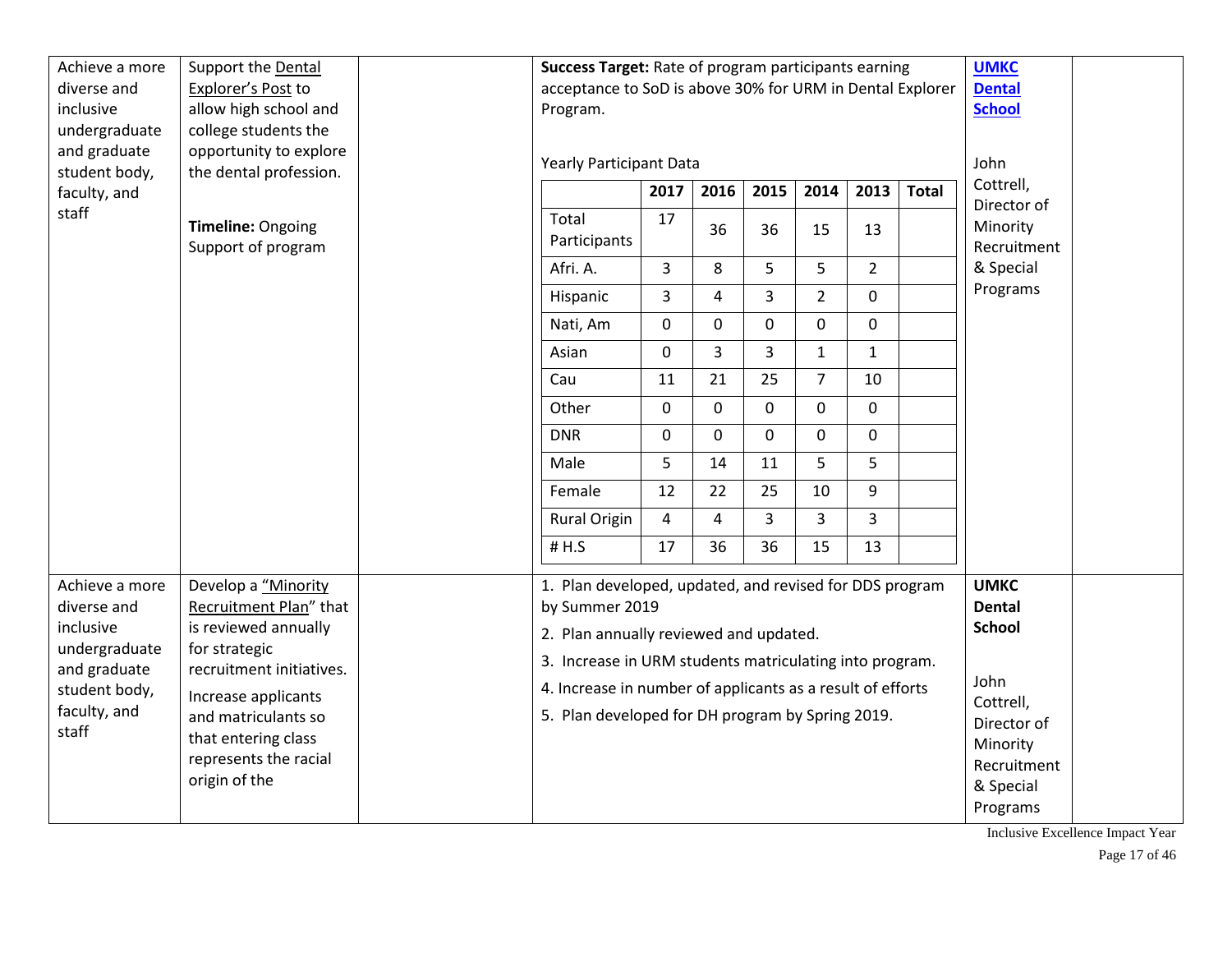| population of the State<br>of Missouri. | <b>DDS</b>           | Total<br>Historically<br><b>URM</b><br><b>Applicants</b><br>(include<br>bi-racial<br>URMs) | Total<br>Historically<br><b>URM</b><br><b>Matriculants</b><br>(include bi-<br>racial URMs) | Total<br><b>Matriculants</b>                             | Richard<br>Bigham,<br>Assistant<br>Dean for<br>Student<br>Programs |
|-----------------------------------------|----------------------|--------------------------------------------------------------------------------------------|--------------------------------------------------------------------------------------------|----------------------------------------------------------|--------------------------------------------------------------------|
|                                         | Entry<br><b>FS14</b> | 106                                                                                        | 13 (11.9%)                                                                                 | 109                                                      |                                                                    |
|                                         | Entry<br><b>FS15</b> | 109                                                                                        | 14 (12.8%)                                                                                 | 109                                                      |                                                                    |
|                                         | Entry<br><b>FS16</b> | 141                                                                                        | 16 (14.7%)                                                                                 | 109                                                      |                                                                    |
|                                         | Entry<br><b>FS17</b> | 113                                                                                        | 13 (11.9%)                                                                                 | 109                                                      |                                                                    |
|                                         | Entry<br><b>FS18</b> | 109                                                                                        | 13 (11.9%)                                                                                 | 109                                                      |                                                                    |
|                                         |                      |                                                                                            |                                                                                            | Success Target: 16.5 % URM (Black, Am. Indian, Hispanic) |                                                                    |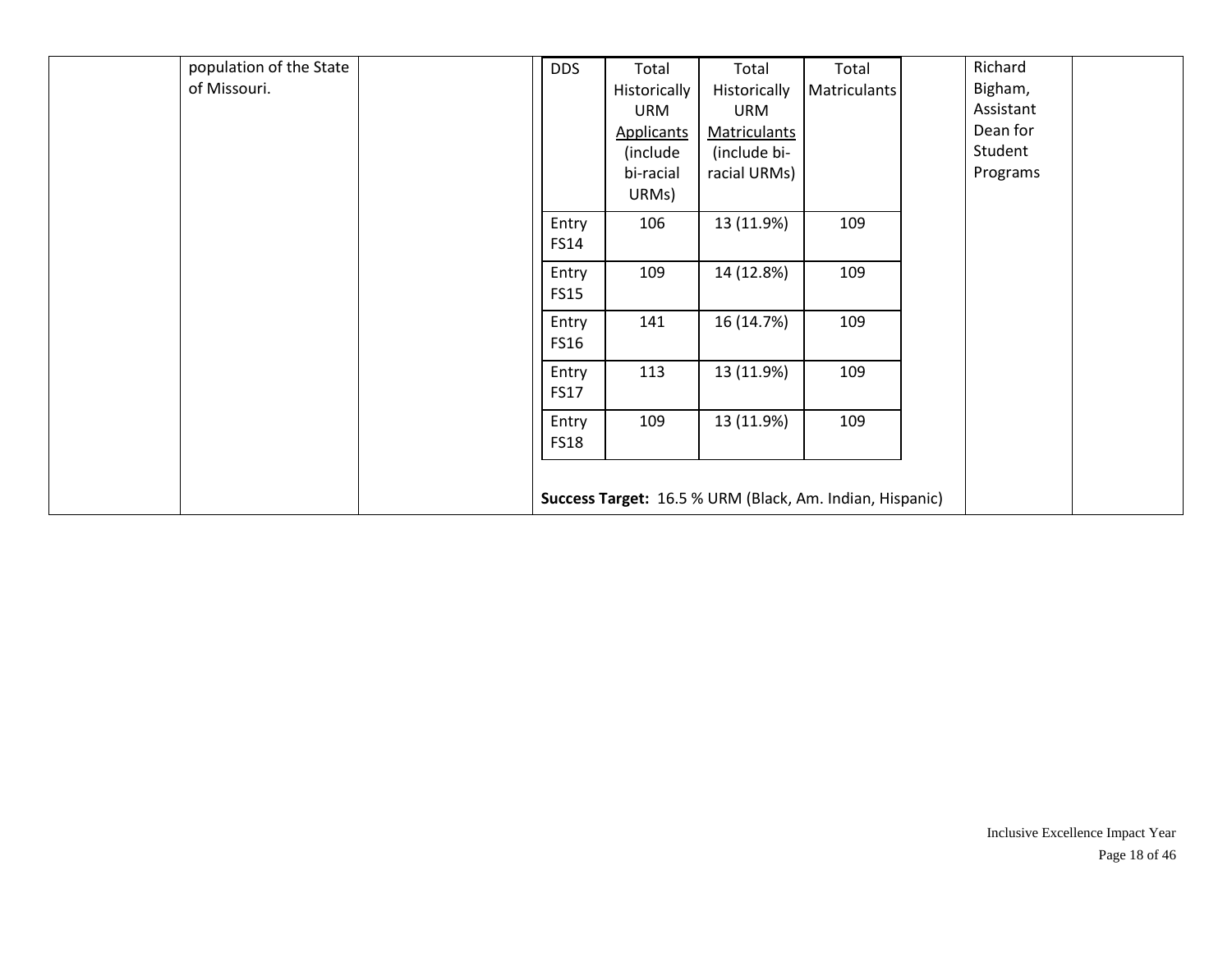| Goal                                                                            | <b>Initiative with timeline</b>                                                                                                                                                                                                                                                                                                                                                                                                                               | <b>Completed action items</b>                                                                                                     | <b>Metrics (baseline and current)</b>                                                                                                                                                                                                                                                                                                                                                                                                                                                                                                                                                                                          | Person<br>Responsible                                                                                                                                                            | <b>Expenditures</b><br>(note if using IE<br>funding from<br>System) |
|---------------------------------------------------------------------------------|---------------------------------------------------------------------------------------------------------------------------------------------------------------------------------------------------------------------------------------------------------------------------------------------------------------------------------------------------------------------------------------------------------------------------------------------------------------|-----------------------------------------------------------------------------------------------------------------------------------|--------------------------------------------------------------------------------------------------------------------------------------------------------------------------------------------------------------------------------------------------------------------------------------------------------------------------------------------------------------------------------------------------------------------------------------------------------------------------------------------------------------------------------------------------------------------------------------------------------------------------------|----------------------------------------------------------------------------------------------------------------------------------------------------------------------------------|---------------------------------------------------------------------|
| To increase<br>URM faculty at<br>School of<br>Nursing and<br>Health<br>Sciences | To holistically develop a plan<br>of action to recruit and retain<br>faculty<br>Each job position and<br>description has Diversity and<br>Inclusion support and values<br>as part of the description.<br>Annual evaluations have a<br>diversity and inclusion<br>measure as part of the<br>evaluation scoring for each<br>faculty and staff.<br>Diversity and Inclusion is one<br>of three pillars of the SONHS<br><b>Strategic Plan</b><br>Timeline: ongoing | Job positions and descriptions<br>have been rewritten to<br>incorporate D & I activities<br>HR and IR provide data on<br>progress | <b>Success Target: To Increase URM Faculty</b><br>Applicant Pool by expanding job searches<br>to markets of diverse communities. Will<br>track where jobs are posted.<br>Job searches will expand announcements<br>to sites that are frequented by URM<br>Faculty, in hopes of obtaining a diverse<br>applicant pool.<br>2017 Demographics staff and faculty: 2%<br>Asian, 8% Black, 4% Hispanic, 80% white,<br>5% blank<br>Fall 2018 Demographics (UMKC Data<br>Warehouse):<br>25% of faculty are nonwhite/non-<br>European;<br>26% of staff are non-white non-European;<br>38.15% of students are nonwhite/non-<br>European. | <b>UMKC</b><br>School of<br><b>Nursing and</b><br><b>Health</b><br><b>Studies</b><br>Search<br>committees;<br>Associate<br>Dean for<br>Academic<br>programs, HR<br>liaison, Dean |                                                                     |
| Increase<br>faculty<br>diversity                                                | Part of all SBS Minority<br>Recruitment plans is to<br>advertise job opportunities on<br>the University of Missouri-<br>Kansas City's School of                                                                                                                                                                                                                                                                                                               | New TT and NTT faculty<br>positions were advertised in<br>URM journals and on URM<br>websites.                                    | Success Target: Increase each 5%<br>Current statistics - Currently, no SBS faculty<br>self-identifies as URM. In regards to<br>male/female balance, the ratio for                                                                                                                                                                                                                                                                                                                                                                                                                                                              | <b>UMKC</b><br><b>School of</b><br><b>Biological</b><br><b>Sciences</b>                                                                                                          |                                                                     |

Inclusive Excellence Impact Year Page 19 of 46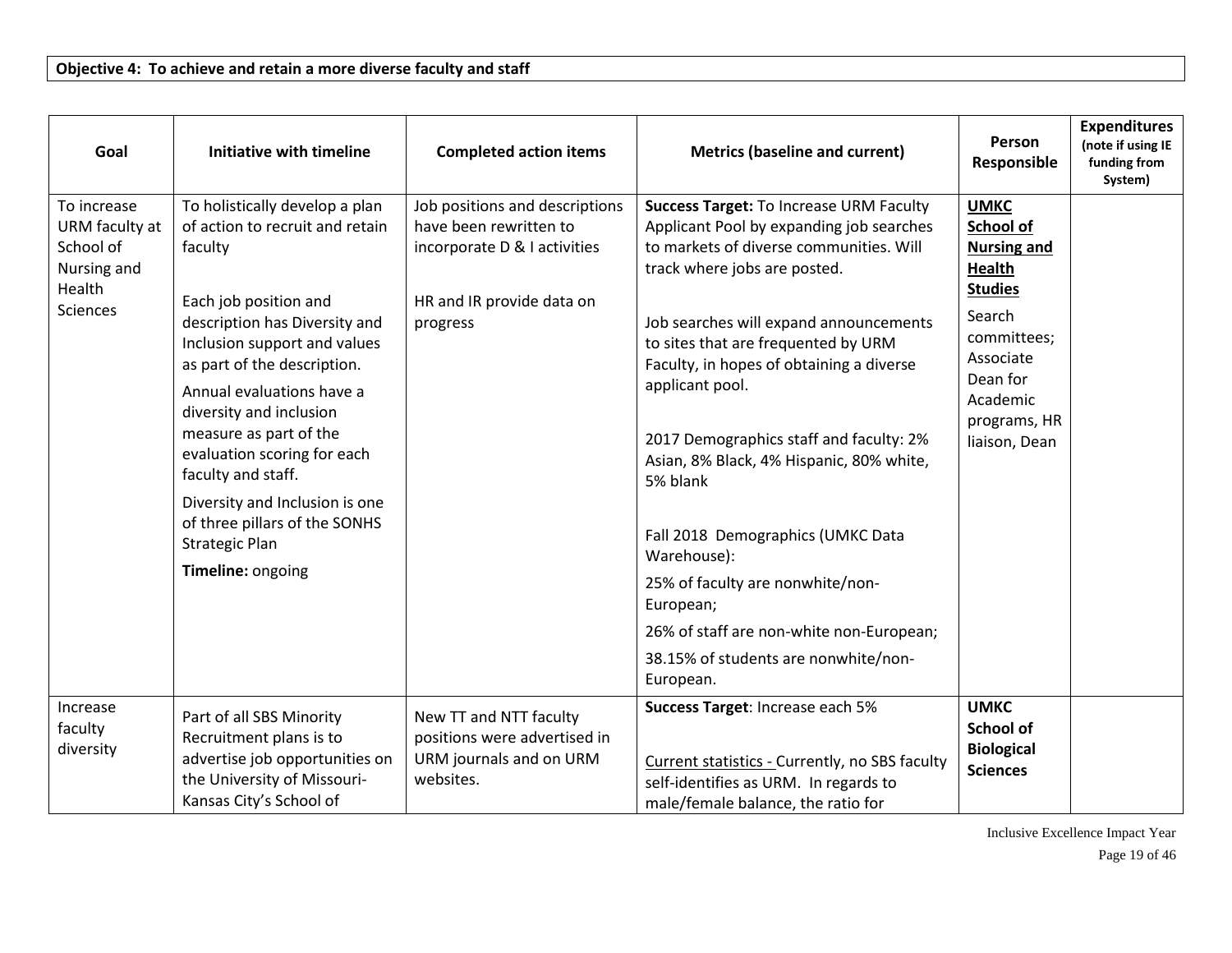| Our change in instructional<br>For the FY 18 TT Economics position,<br><b>UMKC</b><br>During the FY18 hiring cycle,<br>faculty of color has decreased<br>the College of Arts & Sciences<br>advertisements were posted in the<br><b>College of</b><br>only hired 1 TT faculty<br><b>Arts and</b><br>from 68 in 2012 to 66 in 2017<br>following locations:<br>(-0.17% change). We will<br>member for the Department<br><b>Sciences</b> |                                                      | Biological Sciences website,<br>and the University of Missouri-<br>Kansas City's Human<br>Resources website, as well as<br>on websites that are directed<br>to URM applicants.<br><b>Measurement of Success:</b><br>1. The NTT gender ratio is<br>appropriate, but female to<br>male ratio can be further<br>increased.<br>2. More important is to<br>increase URM NTT faculty<br>applications.<br>3. Future goal will be to<br>increase the number of URM<br>TT faculty applications when<br>a position becomes open. | Recent faculty searches - Our<br>recent postings for faculty in<br>2016, 2017 and 2018 were<br>posted at the following sites:<br><b>Chicanos and Native</b><br>Americans in Science,<br>Hispanics in Higher Education,<br>Blacks in Higher Education,<br>DiverseJobs.com, Chronicles in<br>Higher Education (on-line and<br>print teaser ad), Nature,<br>Science. Our recent posting<br>for staff was posted at the<br>following sites: A specialized<br>journal, the Career builder<br>website, the KC Urban League<br>website, the KC Women's<br>Network website, and the<br>Missouri Full Employment<br>website.<br>Recent actions: In a faculty<br>search in 2016, a URM female<br>was one of those interviewed<br>for the position but her<br>research area was not seen as<br>a good fit. In 2017, three of<br>eleven interviewed<br>applications were women.<br>One of the three successful<br>hires was a woman. The 2018<br>search is in progress. | tenured/tenure track faculty is 19 men and<br>4 women (three are tenured, one is a<br>recent hire; one female was denied tenure,<br>one relocated and two other women<br>recently retired). For non-tenured faculty,<br>the ratio is 8 men and 8 women. There are<br>two faculty who openly identify with the<br>LGBTQIA community. | $2016 -$<br>Marilyn<br>Yoder<br>2017 and<br>2018 - Tom<br>Menees<br><b>Hiring</b><br>facilitated by<br>Mary Flores |  |
|--------------------------------------------------------------------------------------------------------------------------------------------------------------------------------------------------------------------------------------------------------------------------------------------------------------------------------------------------------------------------------------------------------------------------------------|------------------------------------------------------|------------------------------------------------------------------------------------------------------------------------------------------------------------------------------------------------------------------------------------------------------------------------------------------------------------------------------------------------------------------------------------------------------------------------------------------------------------------------------------------------------------------------|-------------------------------------------------------------------------------------------------------------------------------------------------------------------------------------------------------------------------------------------------------------------------------------------------------------------------------------------------------------------------------------------------------------------------------------------------------------------------------------------------------------------------------------------------------------------------------------------------------------------------------------------------------------------------------------------------------------------------------------------------------------------------------------------------------------------------------------------------------------------------------------------------------------------------------------------------------------|-------------------------------------------------------------------------------------------------------------------------------------------------------------------------------------------------------------------------------------------------------------------------------------------------------------------------------------|--------------------------------------------------------------------------------------------------------------------|--|
|                                                                                                                                                                                                                                                                                                                                                                                                                                      | Continue<br>funding to<br>support<br>broad/inclusive |                                                                                                                                                                                                                                                                                                                                                                                                                                                                                                                        |                                                                                                                                                                                                                                                                                                                                                                                                                                                                                                                                                                                                                                                                                                                                                                                                                                                                                                                                                             |                                                                                                                                                                                                                                                                                                                                     |                                                                                                                    |  |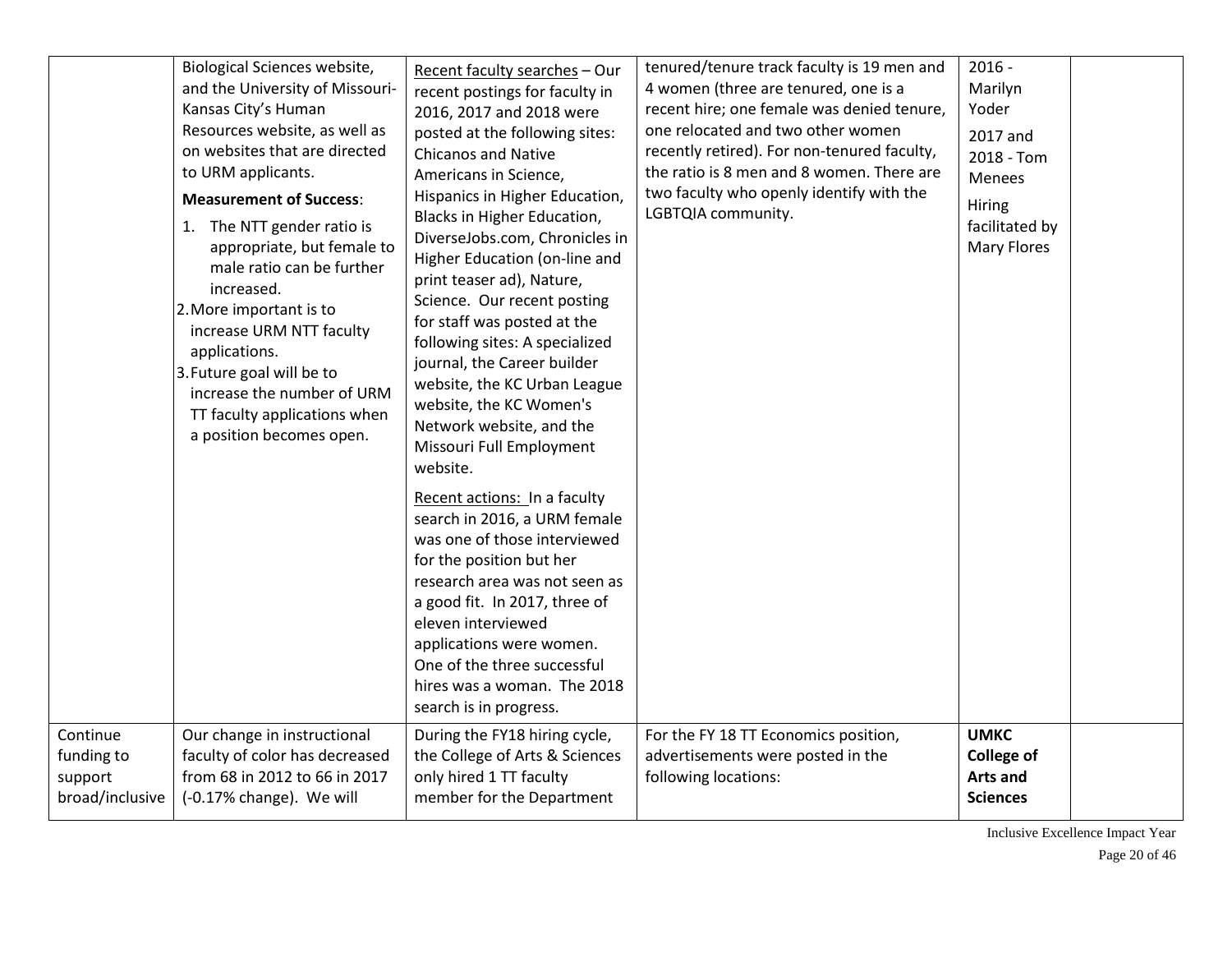| advertising for<br>open faculty<br>positions to<br>help ensure<br>diverse pool of<br>candidates.                                                                 | provide strategic financial<br>support to departments as<br>they engage in the faculty<br>recruitment process with the<br>aim of diversifying our faculty. | of Economics. Dr. Zhongjin Li<br>was hired for the position. Dr.<br>Li is currently the only female<br>of color in the Department of<br>Economics.                                                                                                     | Diversity.com (\$180)<br>AllDiversity.com (\$200)<br>Academic Keys (\$195)<br>JOE (\$200)                                                                                                                                                                                                                                                            | Dean/AD for<br>financials                          |  |
|------------------------------------------------------------------------------------------------------------------------------------------------------------------|------------------------------------------------------------------------------------------------------------------------------------------------------------|--------------------------------------------------------------------------------------------------------------------------------------------------------------------------------------------------------------------------------------------------------|------------------------------------------------------------------------------------------------------------------------------------------------------------------------------------------------------------------------------------------------------------------------------------------------------------------------------------------------------|----------------------------------------------------|--|
|                                                                                                                                                                  | <b>Measurement of Success:</b><br>Number of faculty of color in<br>CAS.                                                                                    | For the position, the<br>department advertised in a<br>variety of professional<br>journals in order to solicit a<br>diverse pool of applicants.                                                                                                        | In order to support broad/inclusive<br>advertising, the CAS Dean's Office pays up<br>to \$500 towards advertising in any<br>professional journal.                                                                                                                                                                                                    |                                                    |  |
|                                                                                                                                                                  |                                                                                                                                                            | For the FY19 hiring cycle, the<br>College is hoping to hire 7 new<br>TT faculty. All requests to<br>recruit will be required to<br>contain a Minority<br>Recruitment Plan, which has<br>to be approved by the Title IX<br>/ Affirmative Action office. | <b>Success target:</b> Increase by $7.5\%$ (N = 5)<br>over the next five years.<br>Although this is a modest goal, it represents<br>a substantial proportion of our anticipated<br>new hires over the next 5 years.                                                                                                                                  |                                                    |  |
| Search<br><b>Committee</b><br><b>Training</b><br>2 hour<br>program which<br>includes one<br>hour on<br>Diversifying<br>the Acadey<br>and Implicit<br><b>Bias</b> | Search committee training for<br>all search committees;<br>ongoing.                                                                                        | <b>Count of Search Committee</b><br>Participants(FY)<br><b>FY 17</b><br>• 317 Participants<br>• 29 Search Committee<br><b>Training Sessions</b><br>FY '18<br>186 Participants<br>32 Search Committee<br><b>Training Sessions</b>                       | <b>Success Targets: Planned Metrics to</b><br>measure impact of new efforts:<br><b>Count of Search Committee</b><br>$\bullet$<br>Participants in online format<br>Consistent participation in training<br>$\bullet$<br>Revisions of the program to include<br>٠<br>title change to Inclusive Search<br>Online refresher to be developed<br>$\bullet$ | <b>UMKC Office</b><br>of Human<br><b>Resources</b> |  |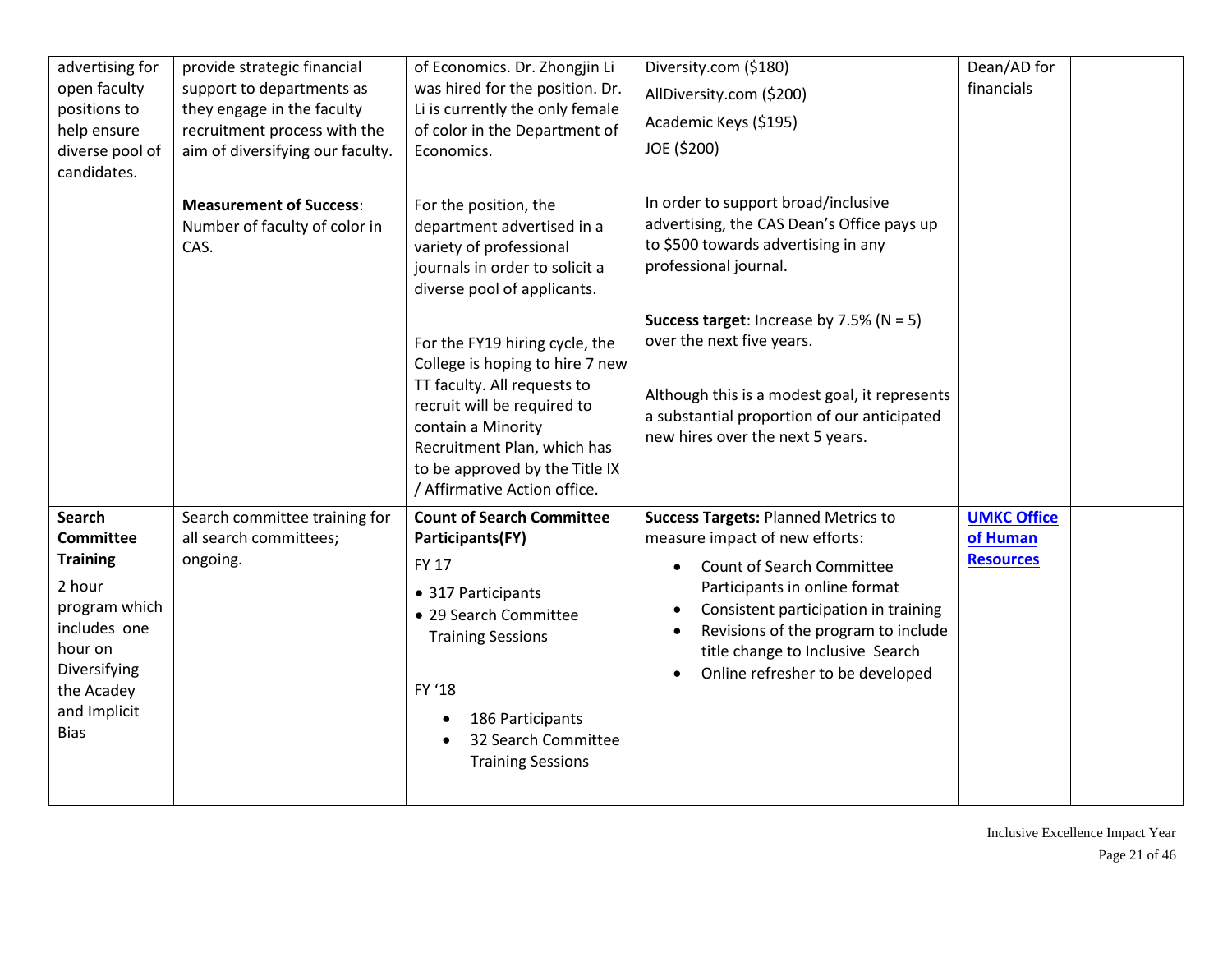**Goal: Create and sustain an organizational environment that acknowledges and celebrates diversity and employs inclusive practices throughout its daily operations.** 

**Objective 1: Create a climate that is supportive and respectful and that values differing perspectives and experiences.**

| Goal                                                                                                                                                                                                                                 | Initiative with timeline                                                                                                                                      | <b>Completed action items</b>                                                                                                                                                                                                                                                                                                                                                                                     | <b>Metrics (baseline and current)</b>                                                                                                                                                                                                                                                                                                                                     | Person<br>Responsible                                                                                                       | <b>Expenditures</b><br>(note if using IE<br>funding from<br>System)                                                                                                 |
|--------------------------------------------------------------------------------------------------------------------------------------------------------------------------------------------------------------------------------------|---------------------------------------------------------------------------------------------------------------------------------------------------------------|-------------------------------------------------------------------------------------------------------------------------------------------------------------------------------------------------------------------------------------------------------------------------------------------------------------------------------------------------------------------------------------------------------------------|---------------------------------------------------------------------------------------------------------------------------------------------------------------------------------------------------------------------------------------------------------------------------------------------------------------------------------------------------------------------------|-----------------------------------------------------------------------------------------------------------------------------|---------------------------------------------------------------------------------------------------------------------------------------------------------------------|
| Promote student<br>success though<br>collaborative events<br>that provide a sense<br>of belonging and<br>opportunities for<br>networking for<br>historically<br>underrepresented<br>students in schools<br>of health<br>professions. | 2 completed Fall<br><b>Welcome Receptions</b><br>August 22, 2017<br>August 29, 2018<br><b>Success Target:</b><br>Anticipated reception in<br>late August 2019 | 2 completed Fall Welcome<br>Receptions<br>August 22, 2017<br>August 29, 2018<br>Anticipated reception in late<br>August 2019<br><b>HHDC</b> convenes annual<br>"Welcome, Meet & Greet" events<br>at the beginning of each academic<br>year (for the last 4 years) for<br>historically underrepresented and<br>underserved populations enrolled<br>as health professional students in<br>SoD, SoM, SoNHS, and SoP. | <b>Success Target: Anticipated reception</b><br>in late August 2019<br>Past # of attendees :<br>• $2015 - 25$<br>• $2016 - 45$<br>• $2017 - 77$<br>August 29, 2018 -<br>81 attended<br>Deans, faculty, staff, students, and<br>community partners were<br>represented.<br>$SOM = 16$ students<br>$SOM = 5$ Faculty/Staff<br>$SOP = 3$ students<br>$SOP = 5$ Faculty/Staff | <b>UMKC Hospital</b><br><b>Hill Diversity</b><br>Council<br>$H H D C -$<br><b>Public Relations</b><br>& Events<br>Committee | $$560 -$<br>expenses<br>paid evenly<br>from each<br>School and<br>community<br>partners<br>(*Not funded<br>by Inclusive<br>Excellence<br>Funding for<br>2018 event) |
|                                                                                                                                                                                                                                      |                                                                                                                                                               |                                                                                                                                                                                                                                                                                                                                                                                                                   | SoNHS= 14 students                                                                                                                                                                                                                                                                                                                                                        |                                                                                                                             |                                                                                                                                                                     |

Inclusive Excellence Impact Year Page 22 of 46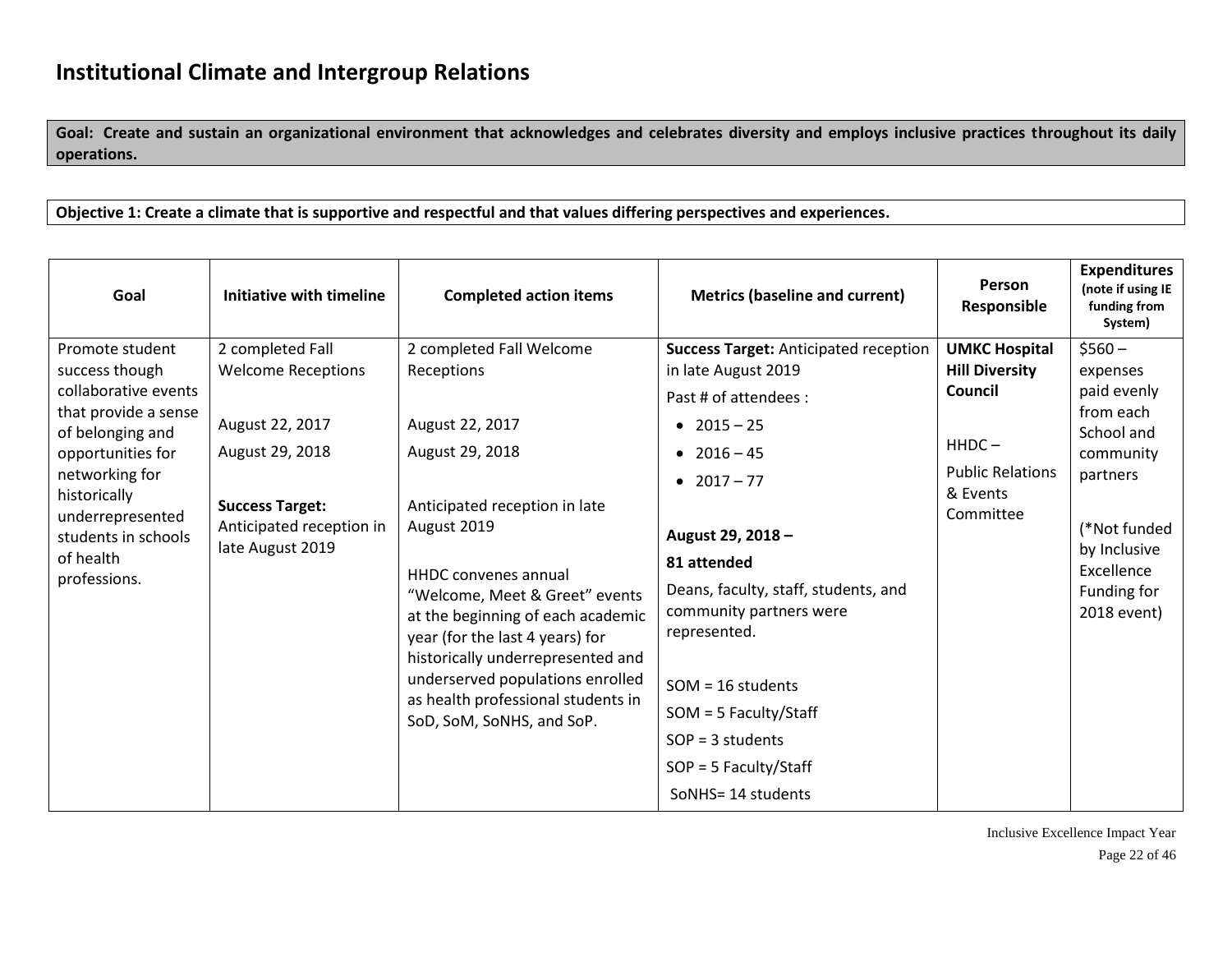|                                                                                                       |                                                                                                                                                                                                                                                      |                                                                                                                                                                                                                                                                                                                                                                                                                                                                                                                                                                             | SoNHS= 8 Faculty/Staff                                                                                     |                                                                                           |                                            |
|-------------------------------------------------------------------------------------------------------|------------------------------------------------------------------------------------------------------------------------------------------------------------------------------------------------------------------------------------------------------|-----------------------------------------------------------------------------------------------------------------------------------------------------------------------------------------------------------------------------------------------------------------------------------------------------------------------------------------------------------------------------------------------------------------------------------------------------------------------------------------------------------------------------------------------------------------------------|------------------------------------------------------------------------------------------------------------|-------------------------------------------------------------------------------------------|--------------------------------------------|
|                                                                                                       |                                                                                                                                                                                                                                                      |                                                                                                                                                                                                                                                                                                                                                                                                                                                                                                                                                                             | $SOD = 20$ students                                                                                        |                                                                                           |                                            |
|                                                                                                       |                                                                                                                                                                                                                                                      |                                                                                                                                                                                                                                                                                                                                                                                                                                                                                                                                                                             | $SOD = 5$ Faculty/Staff                                                                                    |                                                                                           |                                            |
|                                                                                                       |                                                                                                                                                                                                                                                      |                                                                                                                                                                                                                                                                                                                                                                                                                                                                                                                                                                             |                                                                                                            |                                                                                           |                                            |
|                                                                                                       |                                                                                                                                                                                                                                                      |                                                                                                                                                                                                                                                                                                                                                                                                                                                                                                                                                                             | Misc/Administration = 2 Faculty/Staff                                                                      |                                                                                           |                                            |
|                                                                                                       |                                                                                                                                                                                                                                                      |                                                                                                                                                                                                                                                                                                                                                                                                                                                                                                                                                                             | Community Partners = 3 Faculty/Staff                                                                       |                                                                                           |                                            |
| Require all Finance<br>& Administration<br>staff to complete at<br>least on D&I training<br>annually. | Initiative: Continue to<br>offer D&I breakout<br>sessions at CFM annual<br><b>Staff Development Day</b><br>and Safety Summit.<br>Expand participation to<br>all of F&A.<br>Timeline: 2018 First<br>year program was done<br>in this way.<br>On-going | Measure participation; document<br>in performance appraisal process.<br>CFM included D&I training in staff<br>performance appraisals this FY. In<br>addition, CFM attendees to the<br>2018 Staff Development Day and<br>Safety Summit were given a<br>general session titled "The OAA &<br>You: How Does The Office Of<br>Affirmative Action Serve Our<br>Campus Community?" given by<br>Sybil Wyatt. In addition, two D&I<br>breakout sessions were given. One<br>titled "The Cultural Self" given by<br>Lona Davenport, and the other<br>"Diversity Scavenger Hunt" given | FY19 - 110 of the total 250 F&A staff<br>attended this FY.<br>Success Target: Increase numbers in<br>FY20. | <b>UMKC Finance</b><br>and<br><b>Administration</b><br>Bob<br>Simmons/Randy<br>Shingleton | Cost covered<br>by Vendor<br>booth rentals |
| Require all Campus                                                                                    | Initiative: Campus                                                                                                                                                                                                                                   | by Shannon Ross.<br>100% of all 28 Department Police                                                                                                                                                                                                                                                                                                                                                                                                                                                                                                                        | <b>Current Metrics:</b>                                                                                    | <b>UMKC Finance</b>                                                                       |                                            |
| Police to attend D&I                                                                                  | Police Officers are                                                                                                                                                                                                                                  | Officers have been through                                                                                                                                                                                                                                                                                                                                                                                                                                                                                                                                                  |                                                                                                            | and                                                                                       |                                            |
| Training annually.                                                                                    | required to complete                                                                                                                                                                                                                                 | training                                                                                                                                                                                                                                                                                                                                                                                                                                                                                                                                                                    | % of Complaints by any supervisor of<br>officers discriminating or                                         | Administration                                                                            |                                            |
|                                                                                                       | courses in Cultural                                                                                                                                                                                                                                  |                                                                                                                                                                                                                                                                                                                                                                                                                                                                                                                                                                             | disrespecting individuals = $0$                                                                            | Chief Bongartz                                                                            |                                            |
|                                                                                                       | Diversity, Cultural                                                                                                                                                                                                                                  |                                                                                                                                                                                                                                                                                                                                                                                                                                                                                                                                                                             |                                                                                                            |                                                                                           |                                            |
|                                                                                                       | Competency: Racial                                                                                                                                                                                                                                   |                                                                                                                                                                                                                                                                                                                                                                                                                                                                                                                                                                             |                                                                                                            |                                                                                           |                                            |
|                                                                                                       | Profiling/Implicit Bias,                                                                                                                                                                                                                             |                                                                                                                                                                                                                                                                                                                                                                                                                                                                                                                                                                             | Success Target: 100% participation in                                                                      |                                                                                           |                                            |
|                                                                                                       | Communications &                                                                                                                                                                                                                                     |                                                                                                                                                                                                                                                                                                                                                                                                                                                                                                                                                                             | FY19.                                                                                                      |                                                                                           |                                            |
|                                                                                                       | Intrinsic Bias, and Ethical                                                                                                                                                                                                                          |                                                                                                                                                                                                                                                                                                                                                                                                                                                                                                                                                                             |                                                                                                            |                                                                                           |                                            |
|                                                                                                       | Issues for Law                                                                                                                                                                                                                                       |                                                                                                                                                                                                                                                                                                                                                                                                                                                                                                                                                                             | Continue in FY20.                                                                                          |                                                                                           |                                            |
|                                                                                                       | Enforcement and                                                                                                                                                                                                                                      |                                                                                                                                                                                                                                                                                                                                                                                                                                                                                                                                                                             |                                                                                                            |                                                                                           |                                            |
|                                                                                                       | <b>Community Policing in</b>                                                                                                                                                                                                                         |                                                                                                                                                                                                                                                                                                                                                                                                                                                                                                                                                                             |                                                                                                            |                                                                                           |                                            |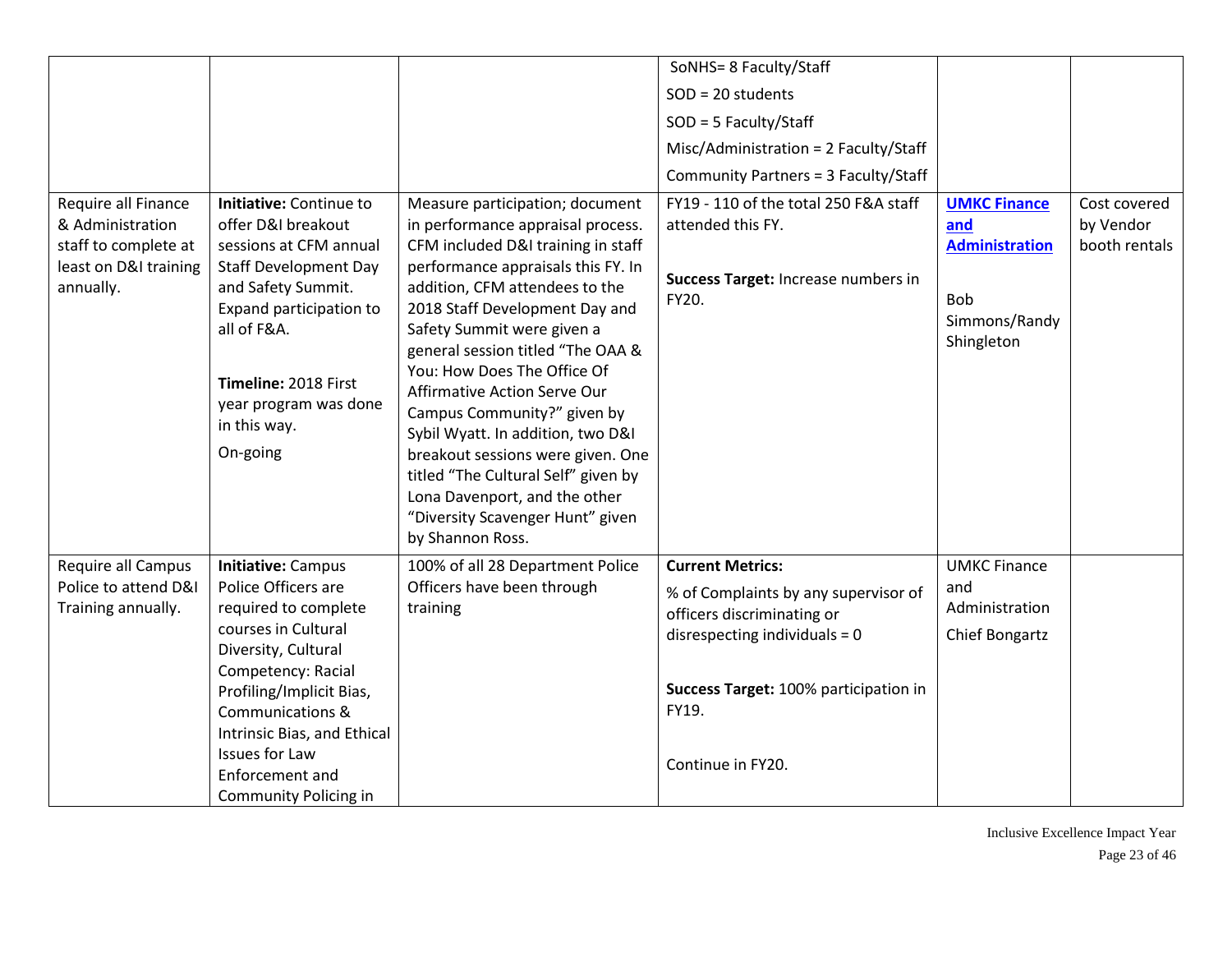|                                                                                                                     | the 21st Century. The<br>Campus Police<br>Department has an<br>officer on the LGBTQIA<br><b>Affinity Group</b><br>Committee and attends<br>LGBTQIA social<br>functions on campus.<br>Timeline: On-going                                                             |                                                                                                                                                                                | 100% Participation by all 28<br>department officers<br>To not receive complaints regarding<br>officers discriminating against<br>individuals.                                                                                                           |                                                                         |  |
|---------------------------------------------------------------------------------------------------------------------|---------------------------------------------------------------------------------------------------------------------------------------------------------------------------------------------------------------------------------------------------------------------|--------------------------------------------------------------------------------------------------------------------------------------------------------------------------------|---------------------------------------------------------------------------------------------------------------------------------------------------------------------------------------------------------------------------------------------------------|-------------------------------------------------------------------------|--|
|                                                                                                                     | <b>Measurement: The</b><br>results of the training are<br>measured by<br>1) Supervisor's<br>observation of<br>officers<br>performing their<br>duties<br>By the number<br>2)<br>of complaints<br>against officers                                                    |                                                                                                                                                                                |                                                                                                                                                                                                                                                         |                                                                         |  |
| Achieve a more<br>diverse and<br>inclusive<br>undergraduate and<br>graduate student<br>body, faculty, and<br>staff. | Strategically support<br>Admissions,<br><b>International Student</b><br>Affairs Office ISAO and<br>all academic units in<br>reaching a diverse and<br>inclusive student body<br>through all recruitment<br>materials, advertising<br>and online/web<br>initiatives. | 2017-2018<br>Meetings with ISAO to discuss<br>international student concerns<br>about coming to the United<br>States. ISAO works with MCOM to<br>develop recruitment strategy. | <b>Success Target: Complete by</b><br>June/July 2019<br>Development of recruitment vehicles<br>annually, including fall launch of<br>regular recruitment cycle and<br>additional materials for summer<br>recruitment, and other materials as<br>needed. | <b>UMKC</b><br><b>Marketing and</b><br><b>Communication</b><br>Kim West |  |
| Creating Inclusive<br>Communities for<br>Faculty and Staff                                                          | <b>Regular offerings and</b><br>inclusion in Supervisory<br>training                                                                                                                                                                                                | # of Employee Participants<br>• 110 participants (FY17)                                                                                                                        | <b>Success Target: Continued</b><br>Participation and tracking count and<br>feedback                                                                                                                                                                    | <b>UMKC Office of</b><br><b>Human</b><br><b>Resources</b>               |  |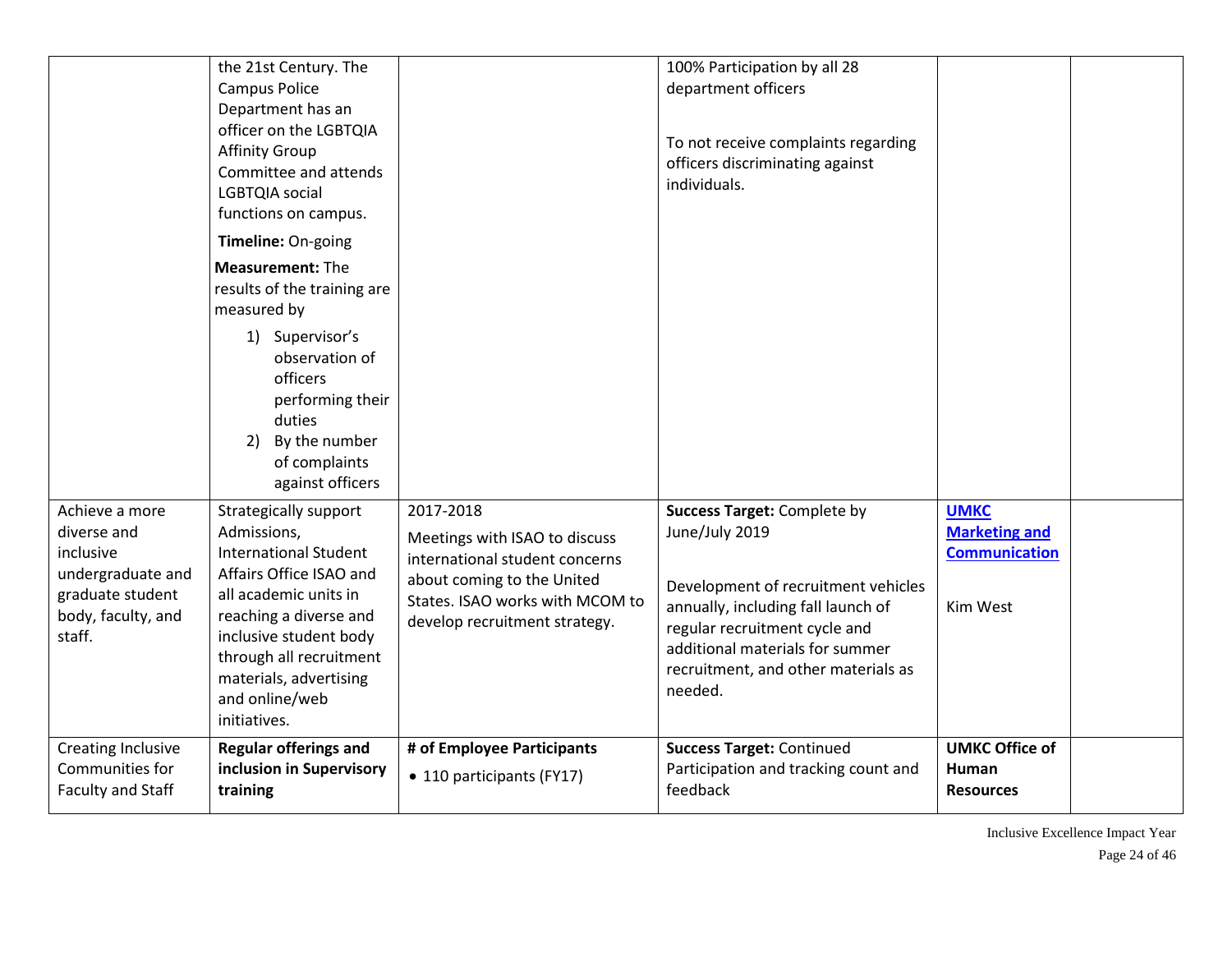| Offers our campus     | # of Employee                                         | # of Discussion Groups     |                                       |                  |  |
|-----------------------|-------------------------------------------------------|----------------------------|---------------------------------------|------------------|--|
| the opportunity for   | <b>Participants</b>                                   | • 5 Groups (FY 17)         |                                       |                  |  |
| discussion and        |                                                       |                            |                                       |                  |  |
| dialog that will help |                                                       | # of Employee Participants |                                       |                  |  |
| create a more open,   |                                                       | FY '18                     |                                       |                  |  |
| inclusive             |                                                       |                            |                                       |                  |  |
| environment           |                                                       | 75 participants            |                                       |                  |  |
| through facilitated   |                                                       |                            |                                       |                  |  |
| dialogues.            |                                                       | # of Discussion Groups     |                                       |                  |  |
|                       |                                                       | FY '18                     |                                       |                  |  |
|                       |                                                       | 5 Groups                   |                                       |                  |  |
| Create and maintain   | Office of Affirmative                                 |                            | Success Target: Continue tracking of  | Office of        |  |
| a climate that is     | Action-Title IX will                                  |                            | reports and trainings                 | Human            |  |
| respectful and        | continue to process AA                                |                            | 2017-2018                             | <b>Resources</b> |  |
| supportive            | and Title IX allegations<br>and provide trainings for |                            | # of AA and Title IX reports          |                  |  |
|                       | diversity and inclusion                               |                            | The Office also processed 69 reports  |                  |  |
|                       | trainings for university                              |                            | alleging discrimination or harassment |                  |  |
|                       | search committees                                     |                            | # of Search Committee trainings       |                  |  |
|                       |                                                       |                            | 186 Participants, 32 Search           |                  |  |
|                       |                                                       |                            | <b>Committee Training Sessions</b>    |                  |  |
|                       |                                                       |                            |                                       |                  |  |
|                       |                                                       |                            | 2016-2017                             |                  |  |
|                       |                                                       |                            | # of AA and Title IX reports          |                  |  |
|                       |                                                       |                            | the Office of Affirmative             |                  |  |
|                       |                                                       |                            | Action processed 148 Title IX         |                  |  |
|                       |                                                       |                            | reports alleging                      |                  |  |
|                       |                                                       |                            | discrimination or harassment          |                  |  |
|                       |                                                       |                            | # of Search Committee trainings       |                  |  |
|                       |                                                       |                            | • 317 Participants, 29 Search         |                  |  |
|                       |                                                       |                            | <b>Committee Training Sessions</b>    |                  |  |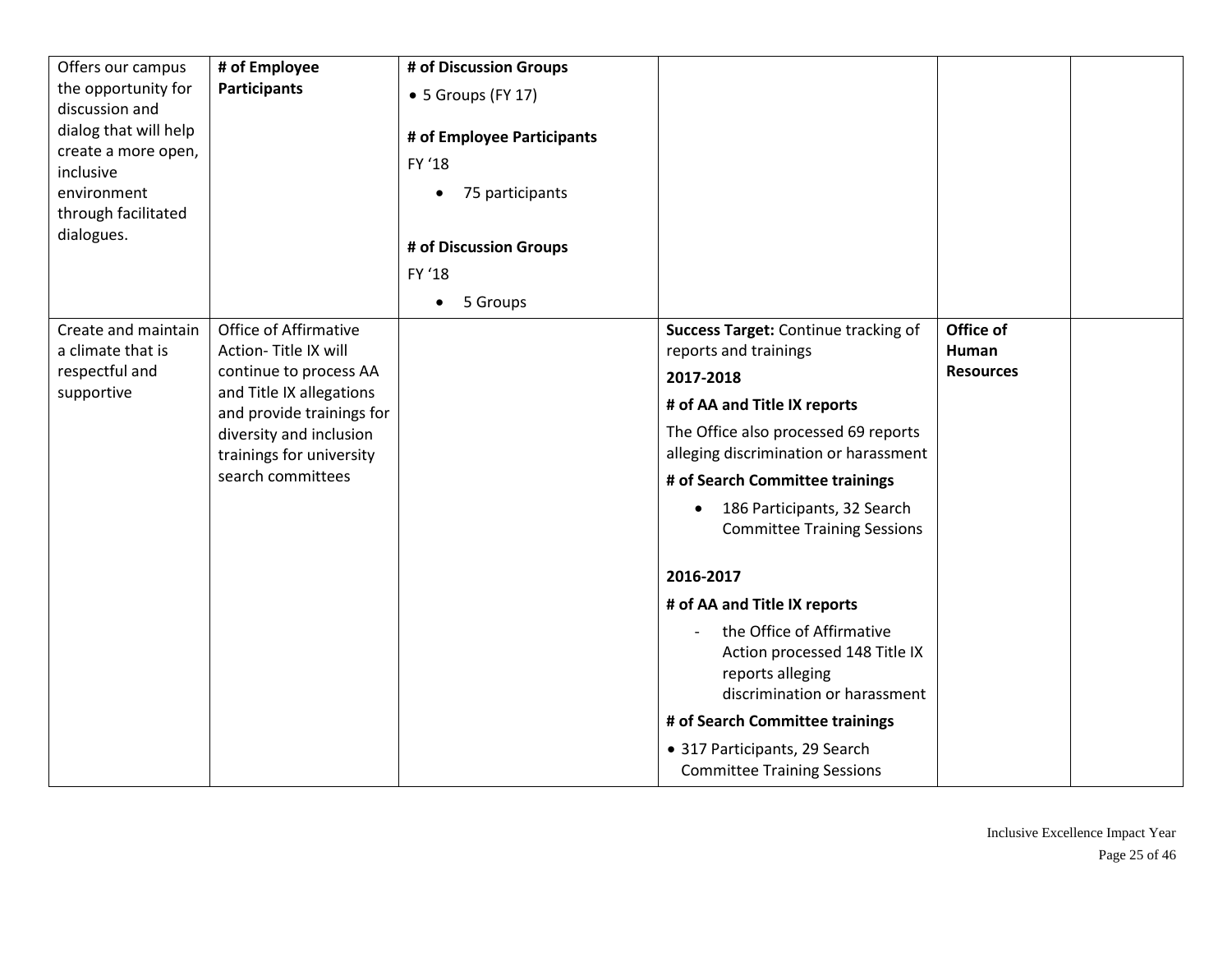| To use Climate<br>Survey Data to<br>inform DDI<br>Initiatives              | <b>Campus Climate Survey-</b><br>follow up<br>Data will continue to be<br>use to inform UMKC<br>goals and initiatives<br>Timeline: Ongoing         | 13 Focus Groups<br>conducted in February<br>2018<br>Units were given unit-<br>specific climate data<br>VC of DDI working with Provost<br>and Chancellor to address<br>student, faculty and staff<br>concerns. | <b>Success Target:</b><br>2018 Staff Council, in collaboration<br>with HR will address Staff Council<br>Proposal to address Climate Survey<br>Staff concerns<br>2018 Faculty Task Force created to<br>address Faculty of Color concerns of<br>inclusion<br>Office of Student Affairs is developing<br>a plan to increase student sense of<br>belonging | <b>UMKC</b><br><b>Division of</b><br><b>Diversity and</b><br>Inclusion<br>Dr. Susan<br>Wilson, Dr.<br>Makini King,<br>Lona Davenport<br><b>Faculty Senate</b><br><b>Staff Council</b> |                                  |
|----------------------------------------------------------------------------|----------------------------------------------------------------------------------------------------------------------------------------------------|---------------------------------------------------------------------------------------------------------------------------------------------------------------------------------------------------------------|--------------------------------------------------------------------------------------------------------------------------------------------------------------------------------------------------------------------------------------------------------------------------------------------------------------------------------------------------------|---------------------------------------------------------------------------------------------------------------------------------------------------------------------------------------|----------------------------------|
| Support the<br>creation of Affinity<br><b>Groups for UMKC</b><br>Employees | <b>Affinity Groups</b><br>(Employee Resource<br>Groups)                                                                                            | 2017: Establishment of the<br>Association for Women of Color<br>(AWOC)                                                                                                                                        | AWOC-35 members; held a mini-<br>conference in October 2018 with<br>more 50 participants                                                                                                                                                                                                                                                               | <b>UMKC Division</b><br>of Diversity and<br><b>Inclusion</b>                                                                                                                          | IE System<br>Funding<br>\$10,000 |
|                                                                            | <b>Timeframe: Ongoing</b>                                                                                                                          | 2017:Establishment of LGBTQIA<br><b>FSA</b>                                                                                                                                                                   | LGBTQIA FSA-16 members, currently<br>actively recruiting                                                                                                                                                                                                                                                                                               | Dr. Makini King,<br>Lona Davenport                                                                                                                                                    |                                  |
|                                                                            | <b>Measures of Success:</b><br>Number of participants<br>in affinity groups and<br><b>UMKC</b> initiatives<br>developed by the<br>affinity groups. |                                                                                                                                                                                                               | Interest Groups:<br>LatinX, 5+ members currently,<br>actively recruiting<br>Anti-Racism Affinity Group, 15+                                                                                                                                                                                                                                            | <b>Executive Team</b><br>for each Affinity<br>Group                                                                                                                                   |                                  |
|                                                                            |                                                                                                                                                    |                                                                                                                                                                                                               | members currently, actively<br>recruiting                                                                                                                                                                                                                                                                                                              |                                                                                                                                                                                       |                                  |

**Objective 2: Provide leadership in inclusion, multiculturalism and globalism throughout the region, state and world.**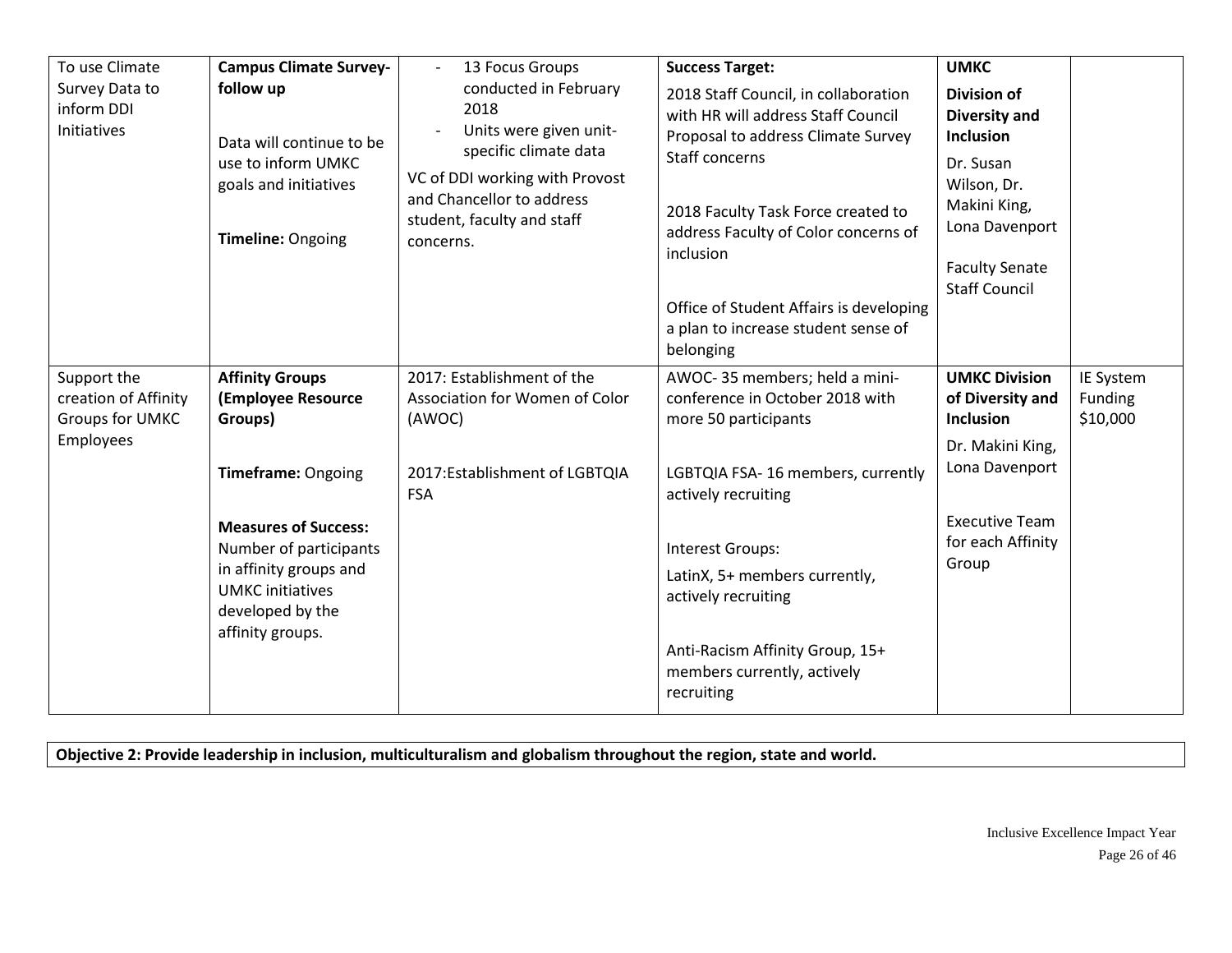**Goal: Engage students, faculty and staff in learning varied perspectives of domestic and international diversity, inclusion, and social justice.**

**Objective 1: Offer courses, curricula, and learning opportunities at the undergraduate and graduate levels that achieve diversity and inclusion learning goals.**

| Goal                                                                                                                                                                  | <b>Initiative with</b><br>timeline | <b>Completed action items</b>                                                                                                                                                                                                                                                                                                                                                                                                                                                                                                                                                                    | <b>Metrics (baseline and current)</b>                                                                                                                                                                                                                                                                                                                                                                                                                                                                                                                                    | <b>Person Responsible</b>                                                           | <b>Expenditures</b><br>(note if using<br>IE funding<br>from System) |
|-----------------------------------------------------------------------------------------------------------------------------------------------------------------------|------------------------------------|--------------------------------------------------------------------------------------------------------------------------------------------------------------------------------------------------------------------------------------------------------------------------------------------------------------------------------------------------------------------------------------------------------------------------------------------------------------------------------------------------------------------------------------------------------------------------------------------------|--------------------------------------------------------------------------------------------------------------------------------------------------------------------------------------------------------------------------------------------------------------------------------------------------------------------------------------------------------------------------------------------------------------------------------------------------------------------------------------------------------------------------------------------------------------------------|-------------------------------------------------------------------------------------|---------------------------------------------------------------------|
| Engage<br>students, faculty<br>and staff in<br>learning varied<br>perspectives of<br>domestic and<br>international<br>diversity,<br>inclusion, and<br>social justice. |                                    | Create curricula to develop<br>culturally competent, ethical<br>providers and continue to<br>monitor students' multicultural<br>competence.<br>Assessment Strategies Added<br>2014: Added staff and patient<br>communication station to OSCE<br>(D4)<br>2015: New standardized<br>patient communication<br>exercise added (D3)<br>2015: Required Pass on USPHS<br><b>Office of Minority Affairs</b><br>Cultural Competency program<br>for Oral Health Providers D3<br>2016: Required Portfolio<br>entries (projects, faculty<br>rubrics, rotations, and student<br>reflection) for Class of 2017 | <b>Success Target: New assessment</b><br>strategies to affirm students develop<br>competence to work in a multicultural<br>environment<br>Curricular approaches<br>1. Affirm value of cultural<br>competence at orientation<br>D1 and Jr DH session in Ethics<br>2.<br>course on cultural competence.<br><b>Communication strategies</b><br>3.<br>threaded through Patient Care I<br>and II $(D1)$<br>4. Session on using translator in<br>Patient Care I (D1)<br>IPE sessions focus on<br>5.<br>communicating with cultural<br>competence (D2, D3, DH Jr and<br>DH Sr). | <b>UMKC Dental School</b><br>Dr. Liz Kaz, Associate<br>Dean for Academic<br>Affairs |                                                                     |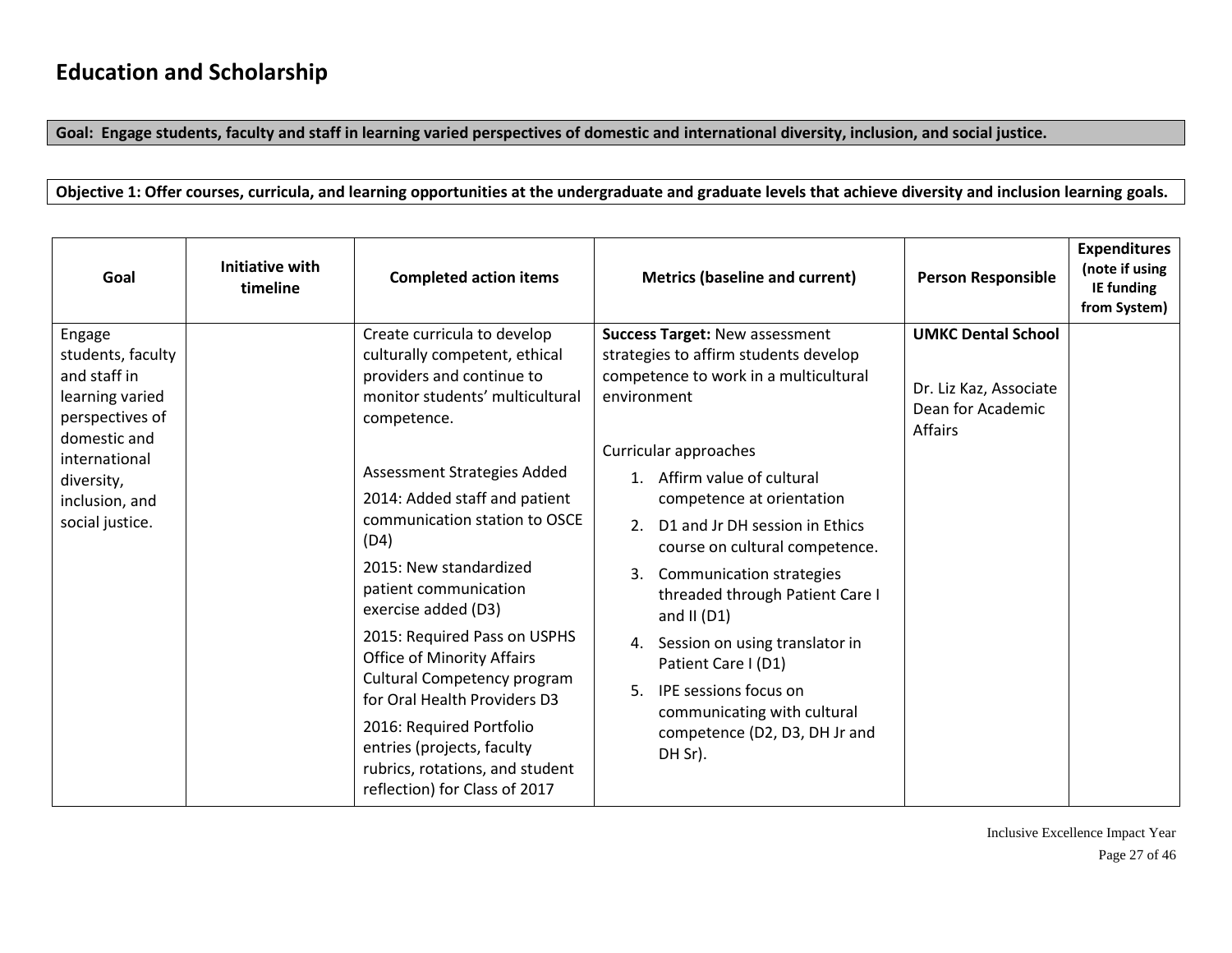|                                                                                                                                    |                                                                                                                                                                                                                                                                                                         | 2017: entries all document<br>students' attainment of cultural<br>competence<br>2018: All assessment strategies<br>mentioned are still in place. We<br>also added a Standardized<br><b>Patient Communication</b><br>Competency in the Summer of<br>the D3 year and 94% passed on<br>the first attempt. Last year, it<br>was 89% so moving in a positive<br>direction. | Behavioral Science I course has<br>6.<br>cultural competence concepts<br>threaded throughout (D3)<br>7. Complete Office of Minority<br>Health's training on Cultural<br>Competence for the Oral Health<br>Professional (D3)<br><b>Completed Community based</b><br>8.<br>rotation (metro and rural) (D3<br>and D4) |                                                                                                                                                               |     |
|------------------------------------------------------------------------------------------------------------------------------------|---------------------------------------------------------------------------------------------------------------------------------------------------------------------------------------------------------------------------------------------------------------------------------------------------------|-----------------------------------------------------------------------------------------------------------------------------------------------------------------------------------------------------------------------------------------------------------------------------------------------------------------------------------------------------------------------|--------------------------------------------------------------------------------------------------------------------------------------------------------------------------------------------------------------------------------------------------------------------------------------------------------------------|---------------------------------------------------------------------------------------------------------------------------------------------------------------|-----|
| Increase the<br>competency of<br>the community<br>and university<br>talent pool in<br>diversity,<br>inclusion and<br>equity skills | Offer a certificate<br>program in Diversity,<br>Equity, and Inclusion<br>in FS18 to first cohort<br>aimed at preparing<br>adult learners with<br>knowledge, skills and<br>abilities to become a<br>diversity<br>professional.<br><b>Success Target:</b><br>Offer to 15 students<br>in inaugural cohort. | Certificate program has<br>developed budget proformas,<br>marketing list, curriculum<br>template and identified<br>instructors and continuing<br>education partner. Currently<br>working on curriculum content.                                                                                                                                                       | The certificate program will launch in the<br>fall of 2019<br>Success Targets: Number of enrollees,<br>number of student completions,<br>increased knowledge and skills based on<br>pre and post evaluations.                                                                                                      | The Division of<br><b>Diversity and</b><br>Inclusion and the<br><b>UMKC School of</b><br><b>Education</b><br>Donna Davis, Marie<br>McCarther, Susan<br>Wilson | N/A |
| Keep the<br>Diversity, Equity<br>and Inclusion<br>(DEI) Reading<br>List current by<br>seeking funding                              | DEI Reading List.<br>Ongoing.                                                                                                                                                                                                                                                                           | FY18: 540 views of the DEI<br>Reading List online. FOL<br>donated \$1000 for new<br>materials.                                                                                                                                                                                                                                                                        | <b>Success Target:</b><br>Revise titles each year on the list<br>annually. For 2017 there are 80 titles on<br>the Reading List.                                                                                                                                                                                    | <b>UMKC Library</b><br><b>DEI Reading List</b><br>Committee.<br><b>FOL Staff Liaison</b>                                                                      |     |
| support from<br>the Friend of the                                                                                                  |                                                                                                                                                                                                                                                                                                         |                                                                                                                                                                                                                                                                                                                                                                       | Continue to market Reading List to<br>increase traffic to site.                                                                                                                                                                                                                                                    |                                                                                                                                                               |     |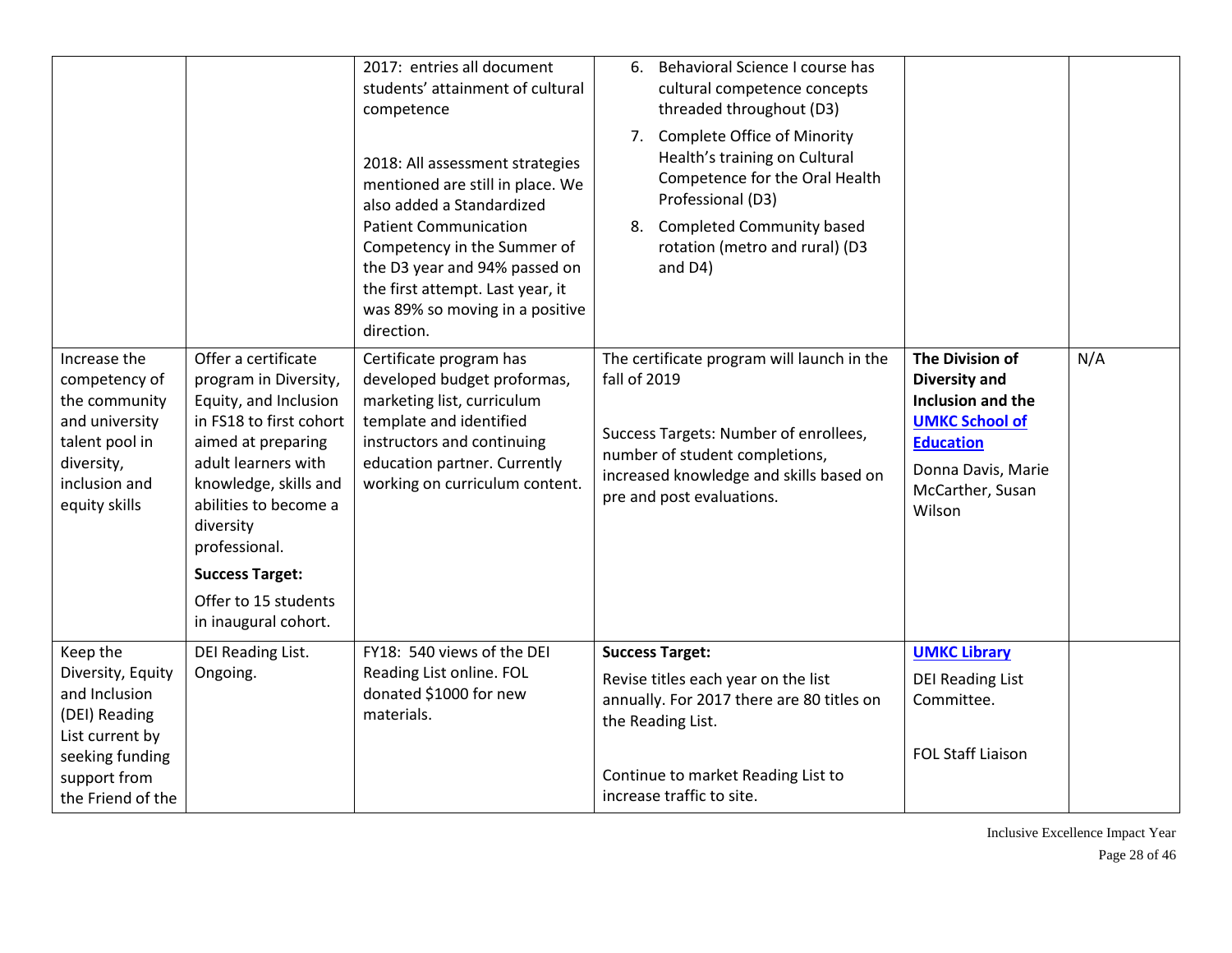| Library (FOL) at<br>level or<br>increased<br>funding.                                           |                                                                                                                                                                                                     |                                                               | Increase views by 10%                                                                                                                                                                                                                                                                                                                                                               | Collection<br>Development                                                                 |  |
|-------------------------------------------------------------------------------------------------|-----------------------------------------------------------------------------------------------------------------------------------------------------------------------------------------------------|---------------------------------------------------------------|-------------------------------------------------------------------------------------------------------------------------------------------------------------------------------------------------------------------------------------------------------------------------------------------------------------------------------------------------------------------------------------|-------------------------------------------------------------------------------------------|--|
| Offer learning<br>opportunities<br>that achieve<br>diversity and<br>inclusion<br>learning goals | 5 hour discussion on<br>Application of<br><b>Cultural Competence</b><br>(includes discussion<br>on Implicit Bias) with<br>in the Patient-<br>Centered Care and<br><b>Ethical Practice</b><br>Course | Data collected but not analyzed<br>at the time of this report | <b>Measurements of Success:</b><br>Based on the results of a pre/posttest:<br>1. Recognize one's own potential for bias<br>2. Recognize impact of biases on patient<br>care<br>3. Value the need to address personal bias<br>4. Describe ways to address bias                                                                                                                       | <b>UMKC School or</b><br>Pharmacy<br>Instructor teaching<br>and assessing this<br>content |  |
|                                                                                                 |                                                                                                                                                                                                     |                                                               | Measurement:<br>Students take a survey to measure their<br>explicit bias, a survey to measure their<br>implicit bias, and a survey to see how well<br>they felt they accomplished the<br>objectives of the lecture/discussion.<br>Students also complete the Implicit<br>Association Test (IAT) online. Students<br>are awarded credit if they complete the<br>surveys and the IAT. |                                                                                           |  |
|                                                                                                 |                                                                                                                                                                                                     |                                                               | <b>Success target:</b><br>De-identified answers to survey questions<br>are reviewed/analyzed to assess class<br>level of bias and attitudes towards<br>achievement of class objectives<br>Data collected but not analyzed at the<br>time of this report                                                                                                                             |                                                                                           |  |

Inclusive Excellence Impact Year Page 29 of 46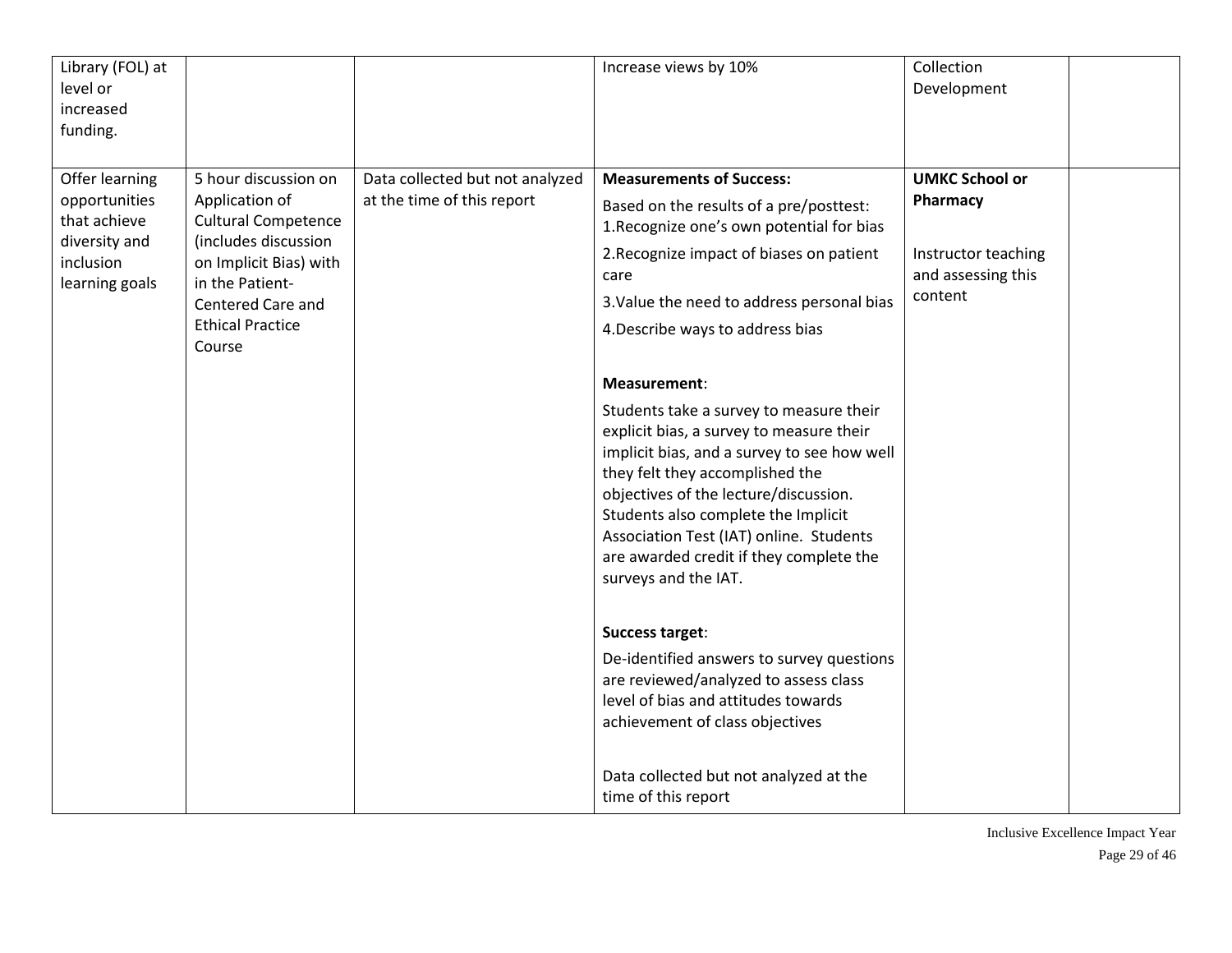| Offer learning<br>opportunities<br>that achieve<br>diversity and<br>inclusion<br>learning goals                                                                                                                            | <b>Missouri Association</b><br>for Community<br><b>Action Poverty</b><br><b>Simulation</b><br>Annual simulation<br>designed for student<br>to better understand<br>the impact of<br>socioeconomic status<br>and social<br>determinants of<br>health                                                                  | The Poverty Simulation is<br>partially complete. There are<br>two more sessions scheduled<br>this semester 10/18 and<br>10/27). Data will be analyzed<br>following these last two<br>session. | <b>Measurements of Success:</b><br>1) 100% annual participation by year 2<br>students located in KC and Springfield<br>2) Enhanced awareness of social<br>determinants of health and<br>support/respect for others with<br>differing experiences<br><b>Measurement:</b><br>1) Attendance/participation<br>2) Improved results/scores from pre-to<br>post- simulation survey of personal<br>beliefs surrounding poverty<br><b>Success target:</b><br>1) 100% participation<br>improved survey scores following data<br>review | <b>UMKC School of</b><br>Pharmacy Office of<br>Experiential<br>Education, Office of<br>Academic Affairs)            |
|----------------------------------------------------------------------------------------------------------------------------------------------------------------------------------------------------------------------------|----------------------------------------------------------------------------------------------------------------------------------------------------------------------------------------------------------------------------------------------------------------------------------------------------------------------|-----------------------------------------------------------------------------------------------------------------------------------------------------------------------------------------------|------------------------------------------------------------------------------------------------------------------------------------------------------------------------------------------------------------------------------------------------------------------------------------------------------------------------------------------------------------------------------------------------------------------------------------------------------------------------------------------------------------------------------|---------------------------------------------------------------------------------------------------------------------|
| Intentional<br>selection of and<br>celebration of<br>repertoires from<br>a diverse range<br>of<br>composers,<br>choreographers,<br>cultures, and<br>performers for<br>study and<br>performance<br>throughout<br>curricula. | Implement<br>throughout the 2018-<br>2019 academic year.<br>Performance by the<br>string quartet ETHEL<br>featuring Native<br>American flautist and<br>leading proponent of<br>world music, Robert<br>Mirabal.<br>At the graduate level,<br>we will be offering a<br>Special Topics course<br>that will be available | String quartet ETHEL Scheduled<br>for Feb. 23, 2019                                                                                                                                           | This has been a successful aspect of our<br>curriculum in the past, but has not been<br>specifically measured.<br>In the previous year, the Olson Fund was<br>used to bring "Sweet Honey in the Rock"<br>to all four UM-System campuses.<br><b>Success Target:</b><br>• At the undergraduate level, our goal is<br>to introduce students to the work of at<br>least two or more pieces by women<br>composers. We will gather data from<br>Musicianship IV, a course taken by the<br>majority of our majors.                  | <b>UMKC Conservatory</b><br>All faculty,<br>particularly<br>performance and<br>dance ensemble<br>directors/leaders. |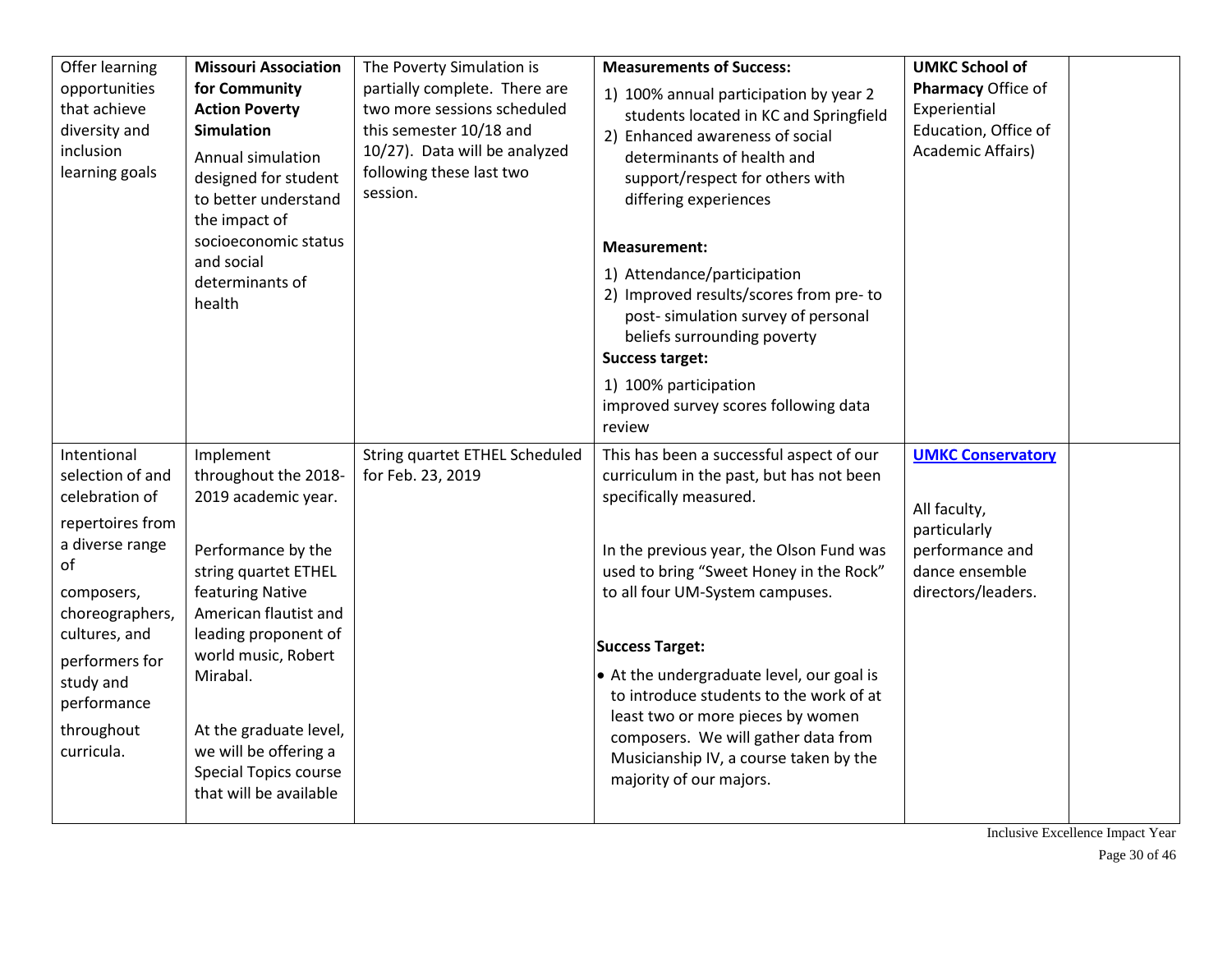| Place specific<br>emphasis on<br>works arising<br>from under-<br>represented<br>populations and<br>cultures.                                                                                                                             | to all MM and DMA<br>students that will<br>address women and<br>gender topics. The<br>goal is to have this<br>course as a<br>permanent part of<br>our graduate<br>offerings. |                                                                                                                                                                                                                                                                                                                                                                                                                                                                                  |                                                                                                                                                                                                                                                                                                                                                                                                                                                                                                                                                                                                                                                                                                                                                                                                                                                                                |                                                                                |  |
|------------------------------------------------------------------------------------------------------------------------------------------------------------------------------------------------------------------------------------------|------------------------------------------------------------------------------------------------------------------------------------------------------------------------------|----------------------------------------------------------------------------------------------------------------------------------------------------------------------------------------------------------------------------------------------------------------------------------------------------------------------------------------------------------------------------------------------------------------------------------------------------------------------------------|--------------------------------------------------------------------------------------------------------------------------------------------------------------------------------------------------------------------------------------------------------------------------------------------------------------------------------------------------------------------------------------------------------------------------------------------------------------------------------------------------------------------------------------------------------------------------------------------------------------------------------------------------------------------------------------------------------------------------------------------------------------------------------------------------------------------------------------------------------------------------------|--------------------------------------------------------------------------------|--|
| Increase<br>number of<br>students<br>participating in<br><b>Black Studies</b><br>(BLKS), Latinx<br>and Latin<br>American<br>Studies (LLAS),<br>and Women's,<br>Gender, and<br><b>Sexuality Studies</b><br>(WGSS)<br>program/<br>courses. | <b>Success Target: 5</b><br>year change,<br>students of color<br>Increase by 97<br>students of color in 5<br>years, (% change<br>2.4%                                        | We are cross-listing Psych 320<br>(Ethnic & Minority Perspectives<br>in Psychology) with LLAS.<br>Many of our Spanish courses<br>are cross-listed with LLAS, and<br>our Spanish faculty encourage<br>students to consider their<br>programs and courses.<br>We have begun to establish<br>partnerships with analysts in<br>the Office of Performance<br>Management and the Mayor's<br>Office in Kansas City to provide<br>data science and analytics for<br>various initiatives. | Success Target: 5 year change, students<br>of color<br>Increase by 97 students of color in 5<br>years, (% change 2.4%)<br>NOTE: In terms of the Rubric - we did<br>have a rep from LLAS come to one of our<br>faculty meeting to talk about the Minor,<br>and we have added a cross-listed course<br>with LLAS - Reporting on Latinx<br>Communities. We often teach cross-<br>listed courses with WGSS and taught a<br>new variable topics course, COMM-ST<br>394: Topics in Gender and Cinema last<br>Spring and will be offering it again Spring<br>2019.<br>We currently partner with Latinx and<br>Latin American Studies, Black Studies and<br>Women's & Gender Studies. We cross-list<br>courses whenever possible to increase<br>student exposure to diverse subject<br>matter.<br>We also offer "Society and Community<br>Service". The focus; experiential learning i | <b>UMKC College of</b><br><b>Arts and Sciences</b><br><b>Program Directors</b> |  |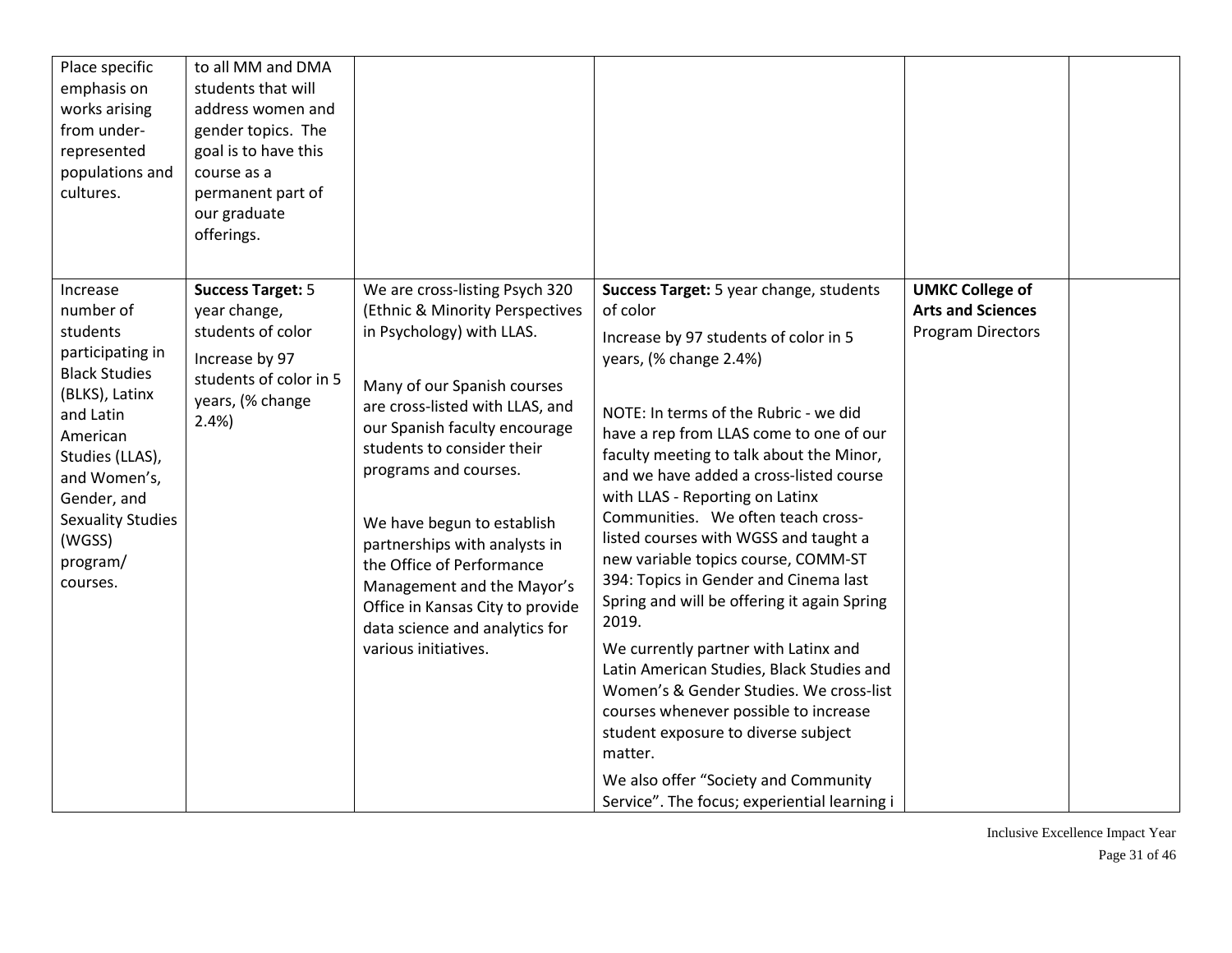|                                                                                                                            |                                                                                                                                                                                                                                                                                                                                                                    |                                                           | with student participation in urban<br>community development projects.<br>Student learn about collaborative,<br>networking, problem-solving, and<br>requisite skills to manage successfully a<br>project. Principles of community<br>development are presented to give the<br>student background for understanding<br>the projects visited. We collaborate with<br>local non-profit organizations that<br>represent a diverse population.                                |                                                                     |  |
|----------------------------------------------------------------------------------------------------------------------------|--------------------------------------------------------------------------------------------------------------------------------------------------------------------------------------------------------------------------------------------------------------------------------------------------------------------------------------------------------------------|-----------------------------------------------------------|--------------------------------------------------------------------------------------------------------------------------------------------------------------------------------------------------------------------------------------------------------------------------------------------------------------------------------------------------------------------------------------------------------------------------------------------------------------------------|---------------------------------------------------------------------|--|
| To engage<br><b>UMKC</b> and<br>Kansas City<br>Community in<br>learning varied<br>perspectives<br>around social<br>justice | <b>Social Justice Book</b><br><b>Lecture Series</b><br>Book-in-common for<br>students to read<br>together in their<br>classes during 2017<br>fall semester, which<br>can inform future<br>class projects<br>Students and<br>community meet the<br>author of book and<br>have an opportunity<br>to engage through<br>dialogue and<br>question and answer<br>session | 2017: "They Can't Kill Us All" by<br><b>Wesley Lowery</b> | 2017: 851 Registrants<br>As a result of this lecture, participants<br>strongly agreed or agreed the lecture:<br>• Increased their general understanding<br>of race in the United States (74.72%)<br>• Prompted them to think critically about<br>the historical context of race in the<br>United States (79.64%)<br>• Provided a platform for future<br>reflection, dialogue, and action within<br>our campus and greater communities<br>(86.56%)<br>Timeframe: Annually | <b>UMKC Division of</b><br><b>Diversity and</b><br><b>Inclusion</b> |  |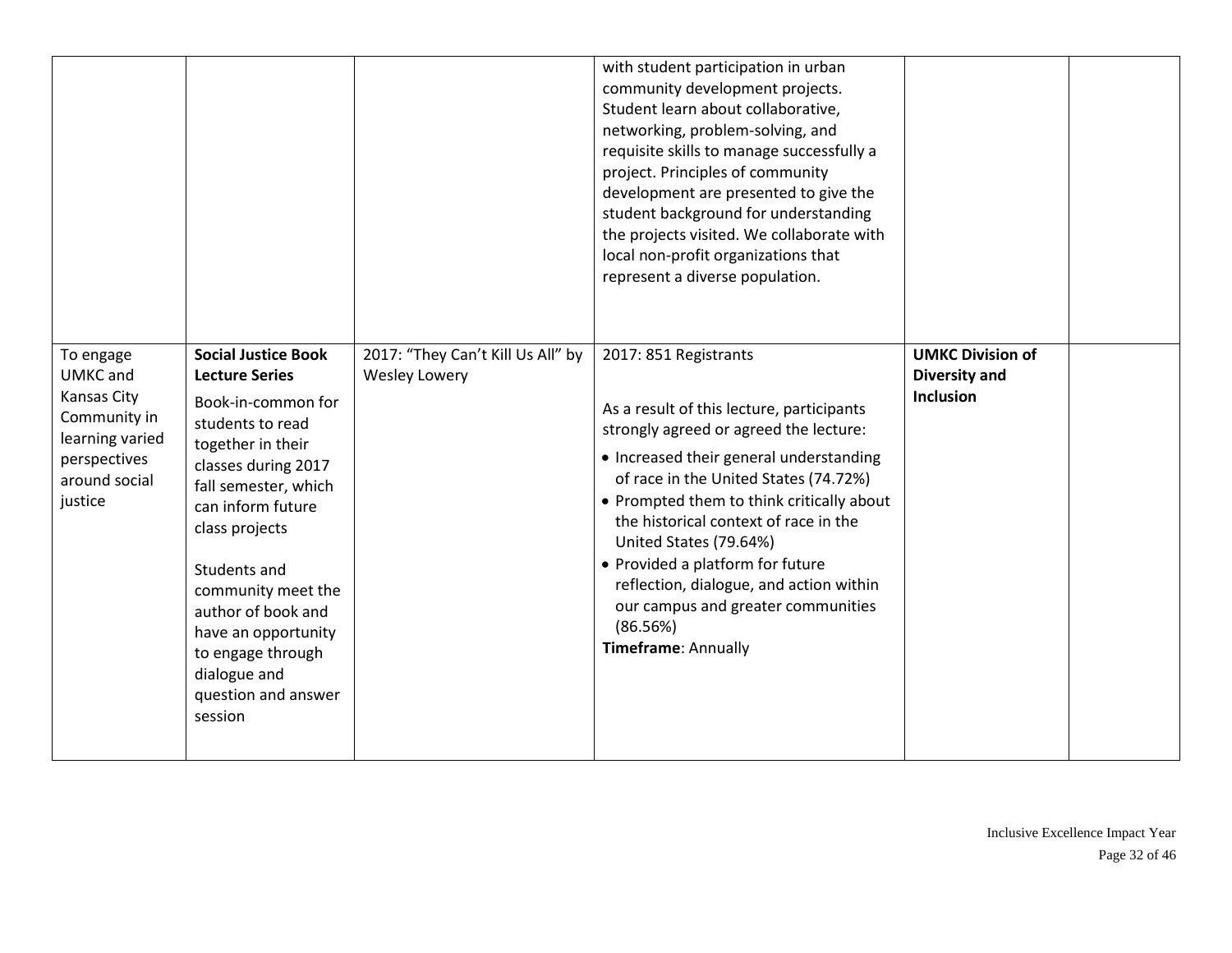| Peer to Peer<br>Diversity<br><b>Training</b>                                                                        | <b>Diversity</b><br><b>Ambassadors</b>                                              | FY 2017-2018 - Launched<br>Initiative                                | 2018: 535 participants<br>As a result of these Diversity Ambassador<br><b>Dialogue Sessions:</b><br>• 88.8% Strongly Agreed or Agreed that<br>they enhanced their skills as a result of<br>Diversity Dialogue Session participation<br>87.1% Strongly Agreed or Agreed that<br>would recommend these sessions to their<br>peers.                                                                                                                                       | <b>UMKC Division of</b><br><b>Diversity and</b><br><b>Inclusion</b>                                                                                                | IE System<br>Funding<br>\$17,000 |
|---------------------------------------------------------------------------------------------------------------------|-------------------------------------------------------------------------------------|----------------------------------------------------------------------|------------------------------------------------------------------------------------------------------------------------------------------------------------------------------------------------------------------------------------------------------------------------------------------------------------------------------------------------------------------------------------------------------------------------------------------------------------------------|--------------------------------------------------------------------------------------------------------------------------------------------------------------------|----------------------------------|
| To highlight the<br>social justice<br>work and<br>scholarship of<br><b>UMKC</b> students                            | <b>Social Justice Scholar</b><br><b>Awards</b>                                      |                                                                      | Total number of students participated:<br>19 in 2017, and 11 in 2018.<br>Awards were granted to students who<br>exhibited creativity and leadership in<br>their anchor and discourse student<br>learning outcomes, as well as active<br>commitment to promoting social justice<br>on our campus and within our<br>community.                                                                                                                                           | <b>UMKC Division of</b><br><b>Diversity and</b><br>Inclusion                                                                                                       | IE System<br>Funding<br>\$2250   |
| To engage<br>UMKC and<br>Kansas City<br>Community in<br>learning varied<br>perspectives<br>around social<br>justice | <b>Educate-Organize-</b><br><b>Advocate on Civic</b><br>and Community<br>Engagement | Fall 2017- Inaugural Year<br>Fall 2018 - Second Annual<br>Conference | 2017: More than 250 UMKC Faculty, Staff<br>and Students attended. Held 10+<br>workshops on social justice and civic<br>engagement. Keynote Speaker<br>Congressman Emanuel Cleaver II<br>Target: To hold conference annually with<br>keynote and workshop. More than 300<br>people registered for 2018 conference<br>were Keynote Speaker was Professor<br>Carol Anderson. IE System Funds<br>supported 2018 Conference and will be<br>used to support 2019 conference. | <b>UMKC Division of</b><br><b>Diversity and</b><br><b>Inclusion</b><br>Rhiannon Dickerson,<br><b>UMKC</b><br>Communication<br><b>Studies (Conference</b><br>Chair) | IE Funding<br>\$10,000           |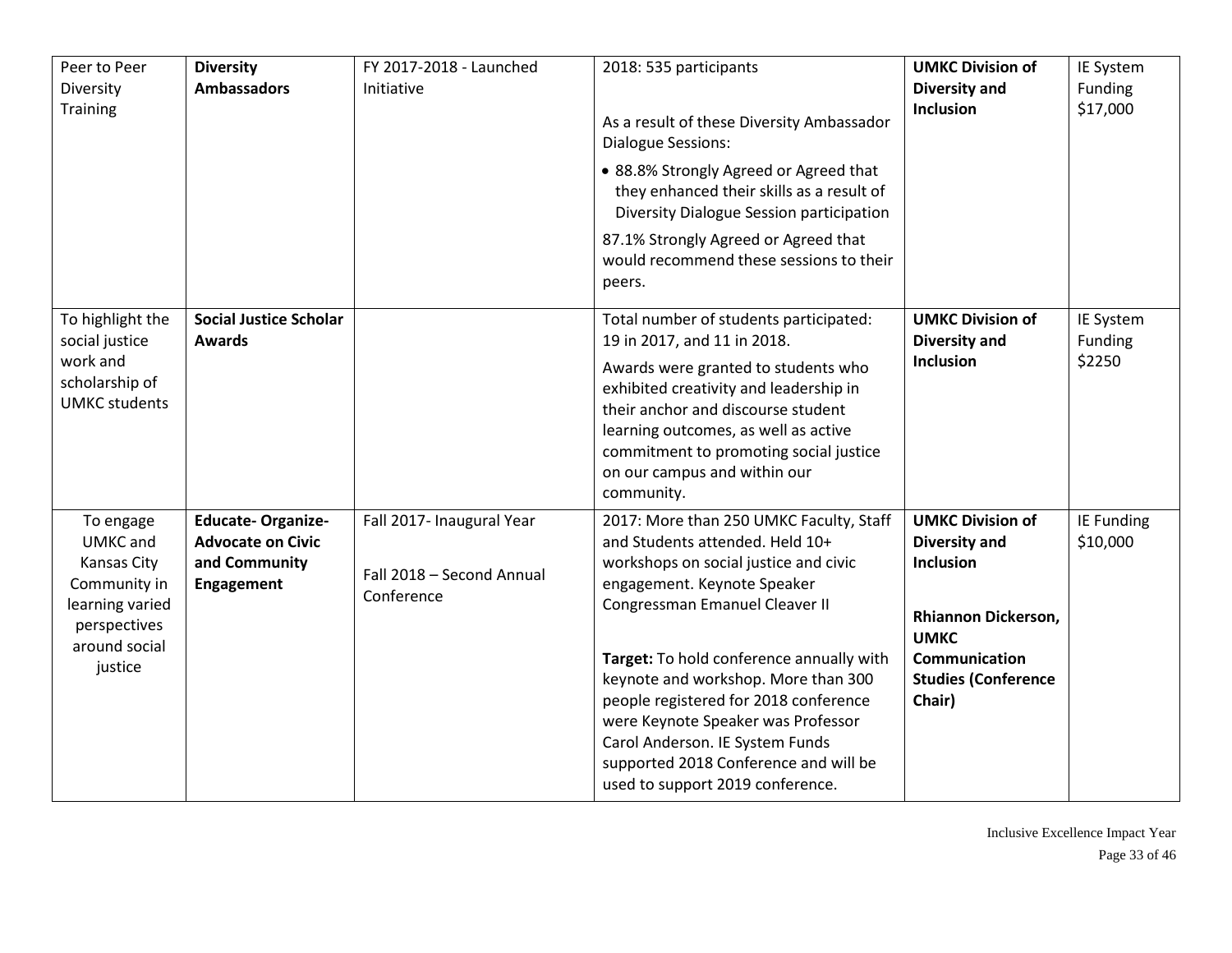| Goal                                                                                        | <b>Initiative with timeline</b>                                                                                                                                                                                     | <b>Completed action items</b>                                                                                                                                                                                                                                    | <b>Metrics (baseline and current)</b>                                                                                                                                                                                                                           | Person<br>Responsible                                                                            | <b>Expenditures</b><br>(note if using IE<br>funding from<br>System) |
|---------------------------------------------------------------------------------------------|---------------------------------------------------------------------------------------------------------------------------------------------------------------------------------------------------------------------|------------------------------------------------------------------------------------------------------------------------------------------------------------------------------------------------------------------------------------------------------------------|-----------------------------------------------------------------------------------------------------------------------------------------------------------------------------------------------------------------------------------------------------------------|--------------------------------------------------------------------------------------------------|---------------------------------------------------------------------|
| Increase the<br>multicultural<br>competencies<br>and capacities<br>of faculty and<br>staff. | <b>Training - Embrace</b><br>Diversity,<br>Communicating<br>respectfully in a<br>Diverse World, The<br><b>Science of Unconscious</b><br>Bias, Crucial<br>Conversations, and<br>customized trainings as<br>requested |                                                                                                                                                                                                                                                                  | 2018 Attendees: 1119<br>As a result of these trainings,<br>• 87% of participants agreed or strongly<br>agreed that they enhanced their skills or<br>strategies related to the training<br>• 89.5% of participants would recommend<br>these trainings to others. | <b>UMKC Division</b><br>of Diversity and<br><b>Inclusion</b>                                     |                                                                     |
| Increase the<br>multicultural<br>competencies<br>and capacities<br>of faculty               | <b>Faculty Led Dialogue</b><br><b>Groups</b><br><b>Timeframe: Ongoing</b>                                                                                                                                           | FY 2017-2018<br>Completed one year of Faculty<br>Diversity Dialogues with over 250<br>participants<br>8 sessions were offered<br>throughout the year on topics<br>such as bias, recruiting URM<br>Faculty, classroom climate, and<br>gender in higher education. | Inaugural year FY 2017-2018<br>F2018 - Proposed Sessions on<br>International Faculty, MU Protests and<br>URM faculty and students                                                                                                                               | <b>Division of</b><br>Diversity and<br>Inclusion/<br>Professor Steven<br>Dilks/Faculty<br>Senate | IE System<br>Funding<br>\$15,000                                    |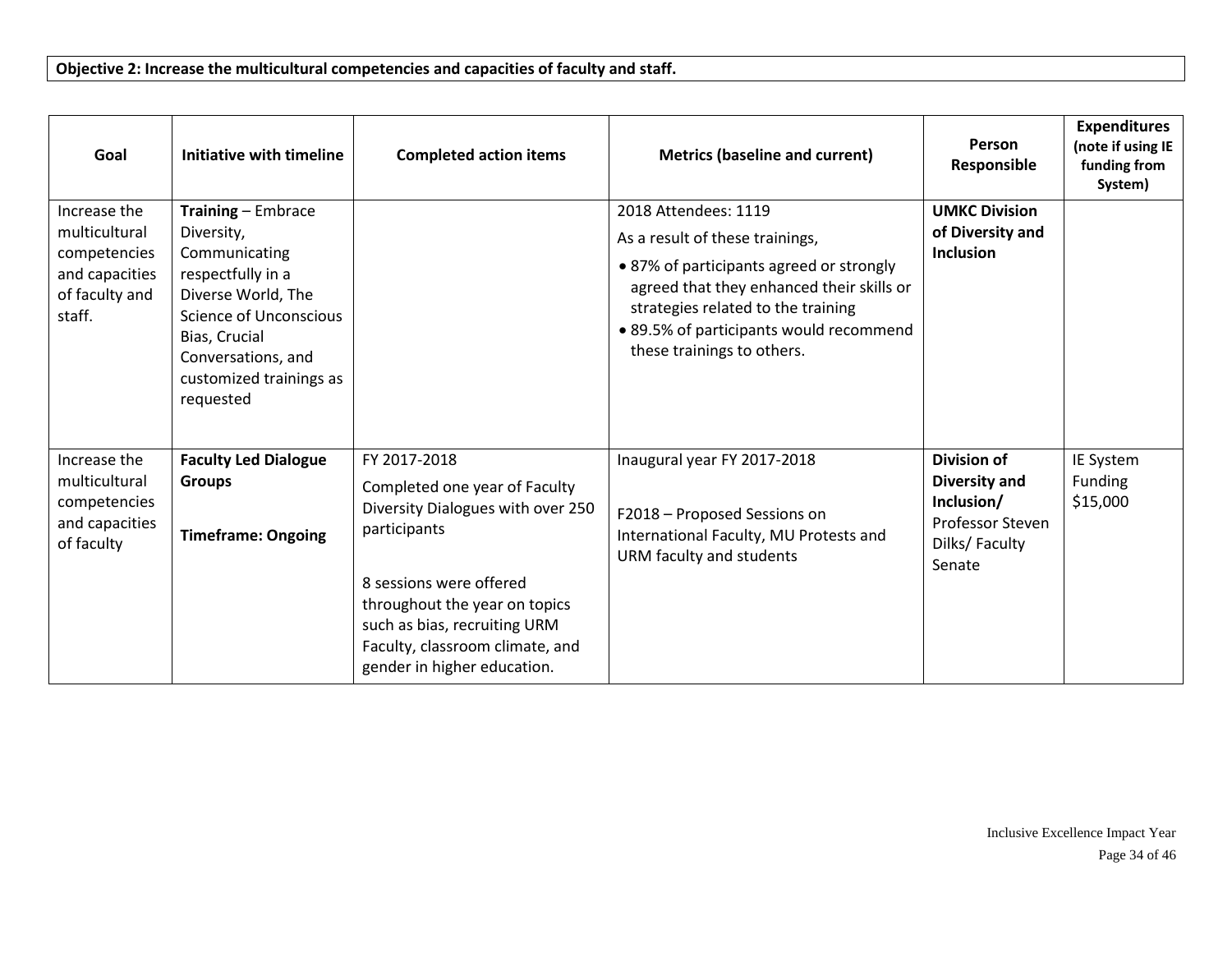### **Institutional Infrastructure**

**Goal: Create and sustain an institutional infrastructure that effectively supports progress in achieving diversity goals in the University Strategic Plan.**

**Objective 1: Sustain and increase university-wide efforts designed to amplify the potential to secure gifts, grants, and opportunities to advance the goals outlined in this framework.**

| Goal                                                                                                    | Initiative with<br>timeline                                                                                                                 | <b>Completed action items</b>                                                                                            | <b>Metrics (baseline and current)</b>                                                                                                                                                                                                  | <b>Person Responsible</b>                                            | <b>Expenditures</b><br>(note if using IE<br>funding from<br>System) |
|---------------------------------------------------------------------------------------------------------|---------------------------------------------------------------------------------------------------------------------------------------------|--------------------------------------------------------------------------------------------------------------------------|----------------------------------------------------------------------------------------------------------------------------------------------------------------------------------------------------------------------------------------|----------------------------------------------------------------------|---------------------------------------------------------------------|
| Increase<br>Friends of the<br>Library                                                                   | FOL affiliation<br>numbers. Ongoing.                                                                                                        | FY18: of 278 who have<br>identified 7% are from<br>underrepresented groups                                               | <b>Success Targets: Increase % of URM affiliates</b>                                                                                                                                                                                   | <b>UMKC Library</b><br>Advancement<br>Director.                      |                                                                     |
| affiliation by<br>people of                                                                             |                                                                                                                                             |                                                                                                                          | % of self-identified affiliates.<br>FY17: 8.36%                                                                                                                                                                                        | Dean of Libraries                                                    |                                                                     |
| color<br>Ensure<br>Friends of the<br>Library Board<br>has a diverse<br>membership                       | FOL Board diversity.<br>Ongoing                                                                                                             | FY18: 53%                                                                                                                | FY18: 7%<br>Success Targets: Increase and maintain % of<br><b>URM</b> affiliates<br>FY14: 33%<br>FY15: 33%<br>FY16: 46%<br>FY17: 40%<br>FY18: 53%                                                                                      | <b>UMKC Library</b><br>Advancement<br>Director.<br>Dean of Libraries |                                                                     |
| Meet with<br>advisors in<br>diverse high<br>schools to<br>identify the<br>most effective<br>recruitment | <b>Measurement of</b><br><b>Success: The number</b><br>of targeted<br>recruitment<br>strategies that are<br>developed and<br>implemented at | The following recruitment<br>strategies/pipeline<br>programs have been<br>established:<br>CJC - Wyandotte High<br>School | Hosted on-campus field trips for nearly 500<br>students from diverse high schools.<br>Highlighted CAS departments by collaborating<br>with faculty, current CAS students, provided<br>campus tour and CAS recruitment<br>presentation. | <b>UMKC College of</b><br><b>Arts and Sciences -</b><br>recruiter    |                                                                     |

Inclusive Excellence Impact Year Page 35 of 46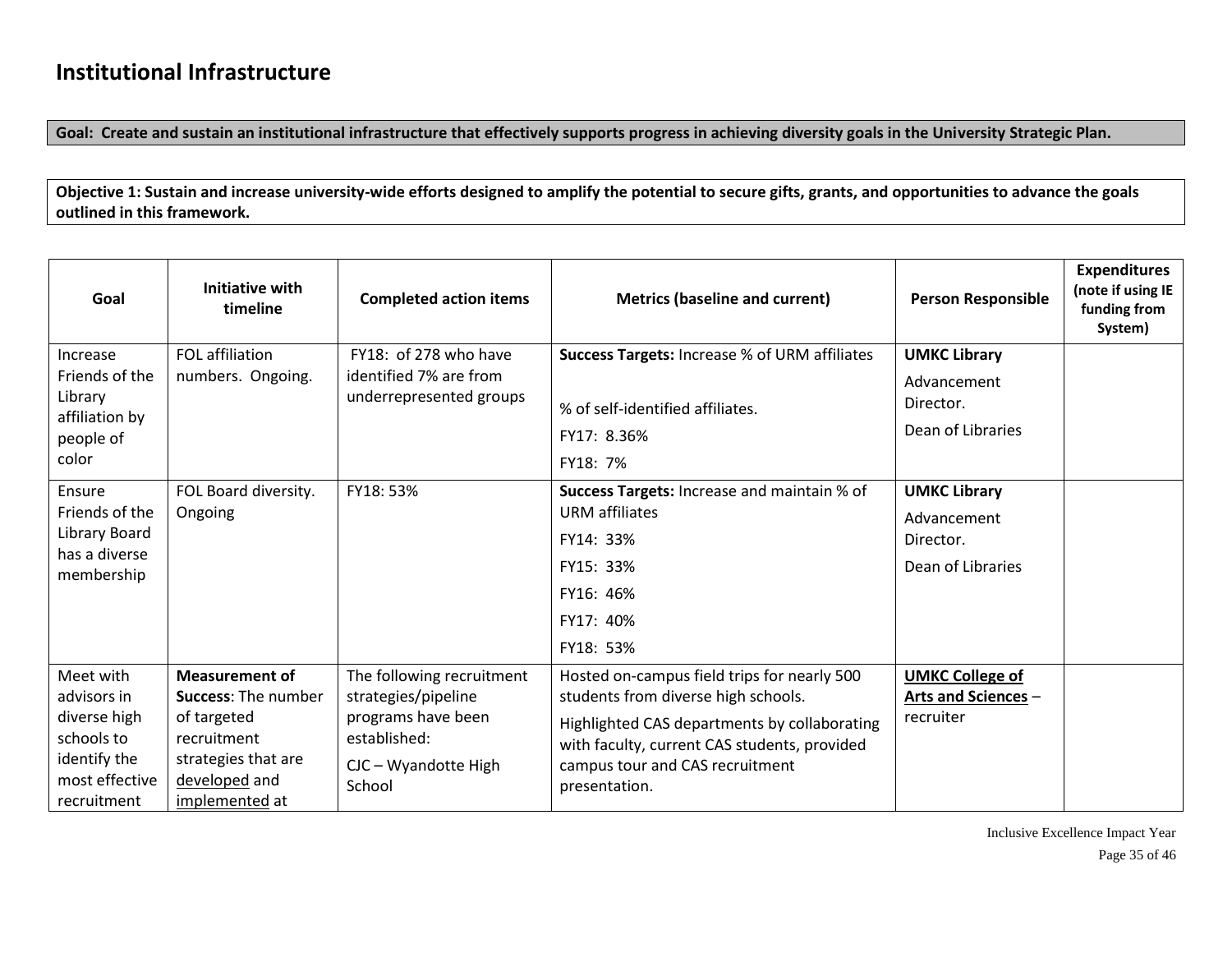| strategies for<br>their study<br>body to<br>facilitate and<br>support their<br>postsecondary<br>transition to<br><b>UMKC</b> | diverse regional high<br>schools. | AUPD - Argentine Middle<br>School (KCK)<br>Prep KC-Collaboration<br>with KCK, KCMO, and<br>Hickman Mills school<br>districts to host 8 annual<br>on-campus visits,<br>highlighting CJC, AUPD,<br><b>Communication Studies and</b><br>Studio Art.<br>PREP-KC includes six school<br>districts that are made up<br>of 46 percent low-income<br>students and 47 percent<br>students of color<br>Long term planning for a<br>partnership with the<br>Kauffman School begun | Success Target: To conduct a needs<br>assessment with faculty/staff at two high<br>schools, develop tailored recruitment plans<br>that addresses the unique needs of their study<br>bodies, and pilot the recruitment plans in the<br>two schools this in the 2017-2018.<br>Longer-term (i.e., in the following 3-5 years)<br>measurements of success will include the<br>number of students recruited/school. Future<br>measurements of success will be based on an<br>evaluation of our baseline number of<br>students/school and increases in the number<br>of students recruited per school over time. | <b>UMKC College of</b><br><b>Arts and Sciences</b><br><b>Dashboard</b> |  |
|------------------------------------------------------------------------------------------------------------------------------|-----------------------------------|------------------------------------------------------------------------------------------------------------------------------------------------------------------------------------------------------------------------------------------------------------------------------------------------------------------------------------------------------------------------------------------------------------------------------------------------------------------------|------------------------------------------------------------------------------------------------------------------------------------------------------------------------------------------------------------------------------------------------------------------------------------------------------------------------------------------------------------------------------------------------------------------------------------------------------------------------------------------------------------------------------------------------------------------------------------------------------------|------------------------------------------------------------------------|--|
|                                                                                                                              |                                   | FA2018                                                                                                                                                                                                                                                                                                                                                                                                                                                                 |                                                                                                                                                                                                                                                                                                                                                                                                                                                                                                                                                                                                            |                                                                        |  |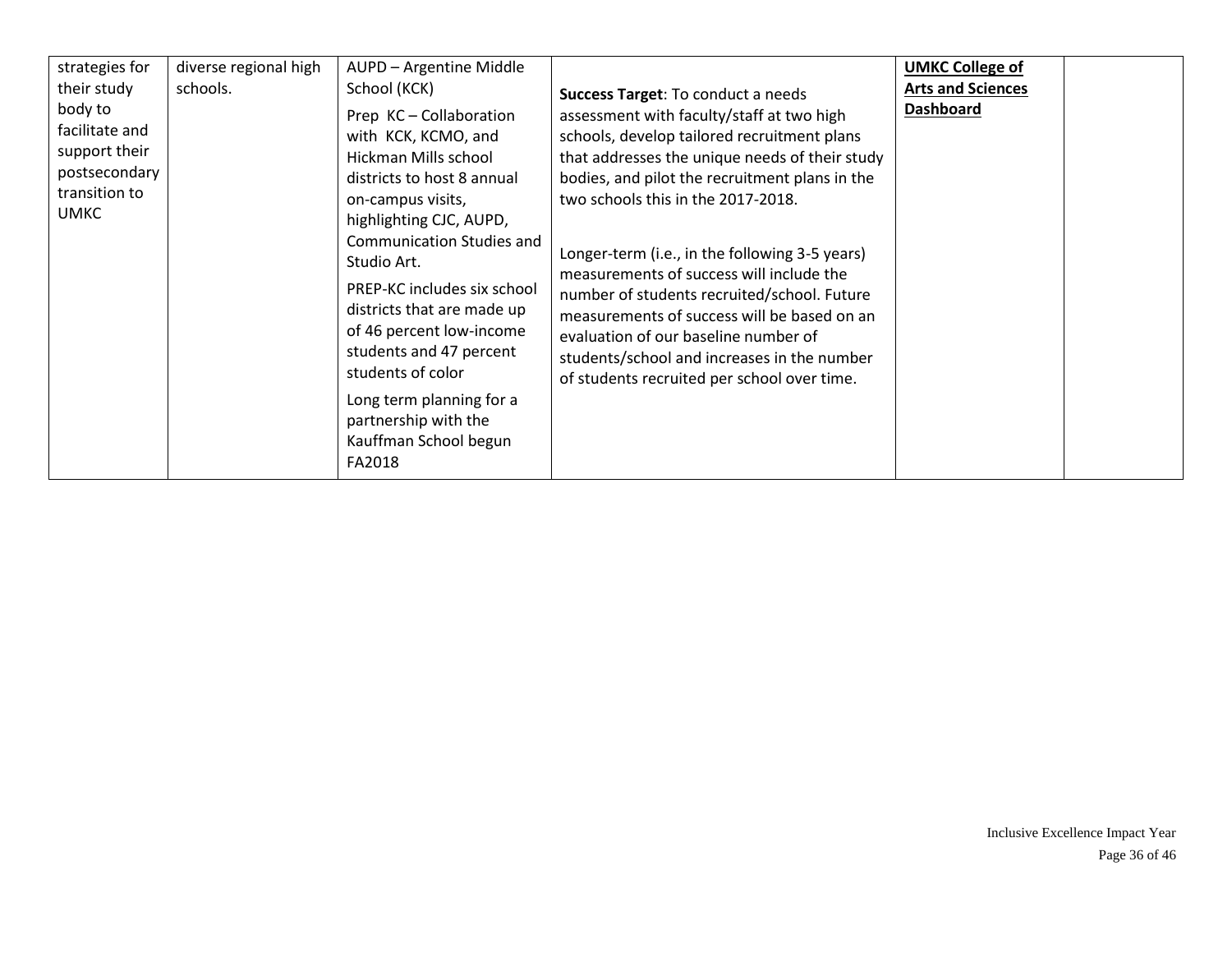## **Community Engagement**

**Goal: Leverage the University's mission as a statewide system of institutions to improve outcomes and reduce disparities for historically underrepresented and underserved populations in Missouri and in global outreach efforts.**

**Objective 1: Increase outreach to historically and underserved/diverse populations throughout Missouri**

| Goal                                                                                | <b>Initiative with</b><br>timeline       | <b>Completed action items</b>           | <b>Metrics (baseline and current)</b>                                                                                                                                                                                                                                                                                             | Person<br><b>Responsible</b> | <b>Expenditures</b><br>(note if using<br>IE funding<br>from System) |
|-------------------------------------------------------------------------------------|------------------------------------------|-----------------------------------------|-----------------------------------------------------------------------------------------------------------------------------------------------------------------------------------------------------------------------------------------------------------------------------------------------------------------------------------|------------------------------|---------------------------------------------------------------------|
| To engage                                                                           | <b>Pride Lecture</b>                     | 2017 Pride Lecture:                     | <b>Pride Lecture</b>                                                                                                                                                                                                                                                                                                              | <b>UMKC Division of</b>      |                                                                     |
| <b>UMKC</b> and<br>Kansas City                                                      | <b>Series</b>                            | Staceyann Chin                          | 2017: 217 Registrants                                                                                                                                                                                                                                                                                                             | Diversity and<br>Inclusion   |                                                                     |
| Community in<br>learning varied<br>perspectives                                     | <b>Martin Luther</b><br>King Jr. Lecture | 2017 Pride Lecture: Sister<br>Souljah   | As a result of this lecture, participants strongly<br>agreed or agreed the lecture:                                                                                                                                                                                                                                               |                              |                                                                     |
| <b>Series</b><br>around social<br>justice<br><b>Chavez Lecture</b><br><b>Series</b> |                                          | 2017 Pride Lecture: Christine<br>Chávez | • 100% of participants strongly agreed or agreed<br>that this lecture helped them recognize the<br>value of LGBTQIA community at UMKC,<br>• Increased their understanding of sexual<br>orientation and gender identity (96.42%)<br>• Empowered participants to be more aware of<br>LGBTQIA issues (96.55%)<br>Timeframe: Annually |                              |                                                                     |
|                                                                                     |                                          |                                         | <b>King Lecture</b>                                                                                                                                                                                                                                                                                                               |                              |                                                                     |
|                                                                                     |                                          |                                         | 2017: 1177                                                                                                                                                                                                                                                                                                                        |                              |                                                                     |
|                                                                                     |                                          |                                         | As a result of this lecture, participants strongly<br>agreed or agreed the lecture:                                                                                                                                                                                                                                               |                              |                                                                     |
|                                                                                     |                                          |                                         | • Motivated participants to take action to<br>change attitudes, behaviors, policies, and/or                                                                                                                                                                                                                                       |                              |                                                                     |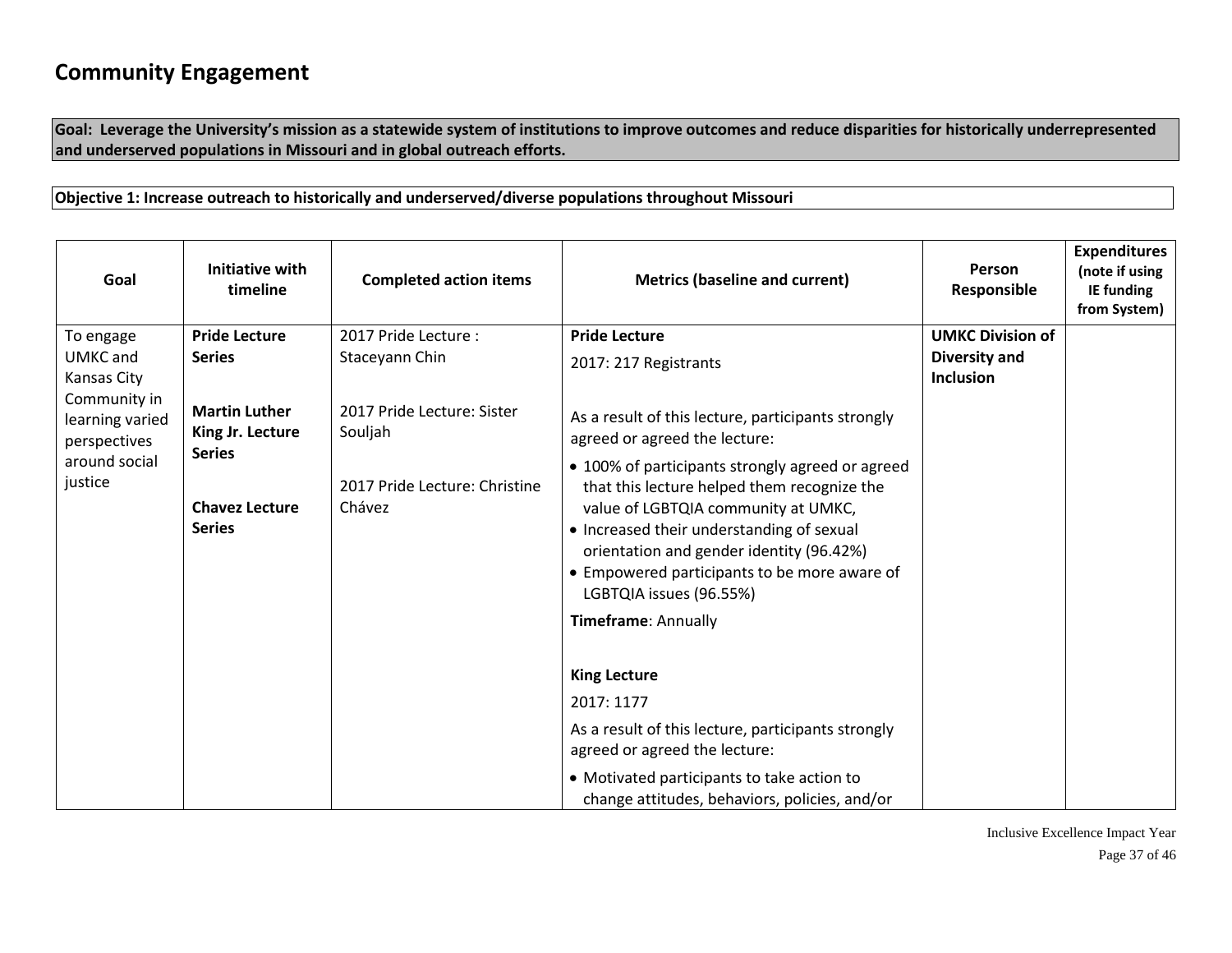|                                                                                                                                                        |                                                                                                                                      |                                                                                                                         | systems to create a more equitable society<br>(95.93%)<br>• Committed to having dialogues about issues<br>raised during this lecture with their<br>communities (96.85%)<br>Timeframe: Annually                                                                                                                                                                                                                                                                                 |                                                                             |     |
|--------------------------------------------------------------------------------------------------------------------------------------------------------|--------------------------------------------------------------------------------------------------------------------------------------|-------------------------------------------------------------------------------------------------------------------------|--------------------------------------------------------------------------------------------------------------------------------------------------------------------------------------------------------------------------------------------------------------------------------------------------------------------------------------------------------------------------------------------------------------------------------------------------------------------------------|-----------------------------------------------------------------------------|-----|
|                                                                                                                                                        |                                                                                                                                      |                                                                                                                         | Chávez Lecture<br>2017: 171 registrants<br>97.14% agreed or strongly agreed that<br>$\bullet$<br>this event encouraged them to advocate<br>for civil rights in a way in which they are<br>passionate.<br>97.15% agreed or strongly agreed that<br>$\bullet$<br>this event provided an opportunity to<br>explore the historic and current day<br>contributions of the Latinx community<br>Timeframe: Annually                                                                   |                                                                             |     |
| Serve the<br>community<br>through in-<br>house<br>counselor<br>training<br>agency, the<br>Community<br>Counseling and<br>Assessment<br>Services (CCAS) | Maintain the<br>general<br>percentage of<br>clients who fall<br>below the poverty<br>line and who<br>identify as people<br>of color. | Continue to operate CCAS<br>which serves low-income<br>clients from diverse<br>backgrounds on a sliding scale<br>basis. | <b>Success Target:</b><br>Continue to provide services to community for<br>roughly the same total number of clients from<br>year to year.<br>In the 2016-17 year, clients accessed services,<br>with 38% of clients falling below the poverty line<br>and 27% of clients identifying as people of color.<br>In the 2017-18 year, 226 clients accessed<br>services, with 35% of clients falling below the<br>poverty line and 29% of clients identifying as<br>people of color. | <b>UMKC School of</b><br><b>Education</b><br>Julie Kohlhart,<br>Chris Brown | N/A |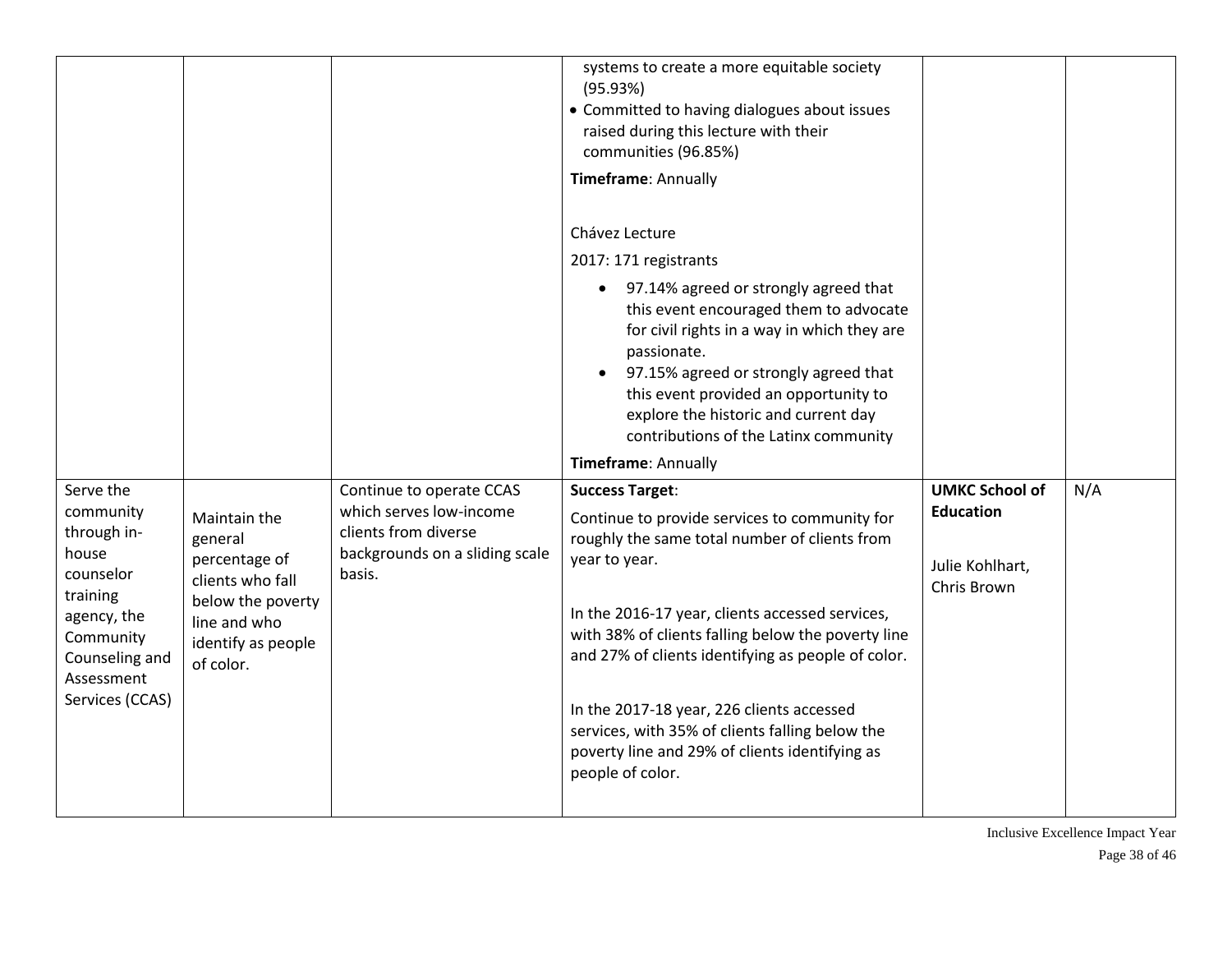| Increase the<br>number of<br>community<br>participants in<br>the annual<br>African-<br>American Read-<br>In (AARI).                                                                                                               | African-American<br>Read-In. Ongoing                 | Counts are total attendees.<br>No count of community<br>participation collected<br>through 2018.<br>FY 2015: 38 attendees<br>FY 2016: 60 attendees<br>FY 2017: 45 attendees<br>FY 2018: 66 attendees                                                                                                                                                                                                                                     | <b>Success Target:</b><br>Increase participation by 10% annually                                         | <b>UMKC Library</b><br><b>AARI Planning</b><br>Team.                                 |
|-----------------------------------------------------------------------------------------------------------------------------------------------------------------------------------------------------------------------------------|------------------------------------------------------|------------------------------------------------------------------------------------------------------------------------------------------------------------------------------------------------------------------------------------------------------------------------------------------------------------------------------------------------------------------------------------------------------------------------------------------|----------------------------------------------------------------------------------------------------------|--------------------------------------------------------------------------------------|
| Increase the<br>number of<br>community<br>participants in<br>the annual<br>Celebrating<br>International<br>Students.                                                                                                              | Celebrating<br>International<br>Students.<br>Ongoing | Counts are total attendees.<br>No count of community<br>participation collected<br>through 2018.<br>2014: China-60 attendees<br>2015: India-75 attendees<br>2016: Saudi Arabia--250<br>attendees<br>2017: Vietnam--150 attendees<br>2018: Africa-65                                                                                                                                                                                      | <b>Success Target:</b><br>Increase participation by 10% annually                                         | <b>UMKC Library</b><br>Celebrating Int'l<br><b>Students Planning</b><br>Team.        |
| Over 50% of all<br>programs<br>sponsored by<br>the Library or<br>the Friends of<br>the Library in a<br>year will reflect<br>topics that<br>increase multi-<br>cultural<br>awareness<br>and/or address<br>aspects of<br>diversity. | Library programs.<br>Ongoing.                        | FY18: Programs (FY18 total=9;<br>diversity = $78%$ of programs<br>were D & I related):<br>African-American Read-In<br>$\bullet$<br>Social Justice Book<br>$\bullet$<br>Discussion<br><b>Celebrating Int'l Students</b><br><b>Celebration of Self:</b><br><b>Women Creating Identity</b><br>with Beads, Brushes, and<br>Dung<br>Conversations about Cuba<br>$\bullet$<br>Reaction or Riot?<br>Understanding 1968 in<br><b>Kansas City</b> | <b>Success Target:</b><br>Maintain # of programs, 9 total and continue to<br>track attendance at events. | <b>UMKC Library</b><br>Libraries:<br>Advancement<br>and Special<br>Collections staff |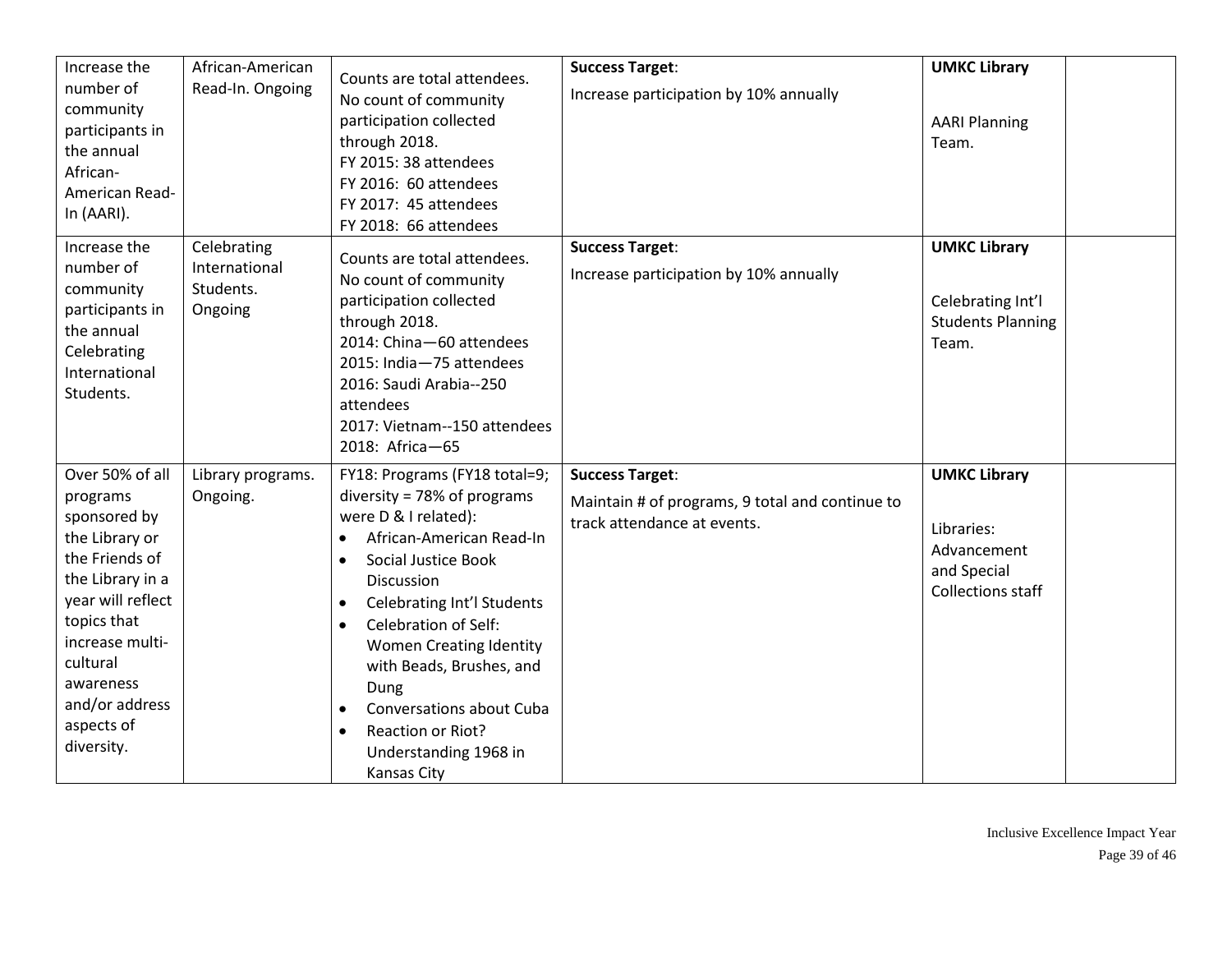|                                                                                                    |                                                                                                                                                                                                                                                                               | Film screening of the<br>$\bullet$<br>documentary, Chavela                                                                                                                                                                                                                                                                                                      |                                                                                                                                                                                                                                                          |                                                                                                                                                         |  |
|----------------------------------------------------------------------------------------------------|-------------------------------------------------------------------------------------------------------------------------------------------------------------------------------------------------------------------------------------------------------------------------------|-----------------------------------------------------------------------------------------------------------------------------------------------------------------------------------------------------------------------------------------------------------------------------------------------------------------------------------------------------------------|----------------------------------------------------------------------------------------------------------------------------------------------------------------------------------------------------------------------------------------------------------|---------------------------------------------------------------------------------------------------------------------------------------------------------|--|
| Enhance<br>diversity and<br>inclusion<br>climate by<br>focusing on<br>advisory board<br>diversity. | Identify and solicit<br>potential advisory<br>board members<br>with business and<br>civic organizations<br>from<br>underrepresented<br>groups. Identify<br>and solicit 2<br>advisory board<br>members from<br>underrepresented<br>groups per year<br>over the next 3<br>years | Three c-suite executives from<br>underrepresented groups<br>have been asked to<br>participate on our advisory<br>board. Issues critical to<br>advisory board diversity has<br>been discussed within<br>advisory board meetings.<br>Issues relating advisory board<br>size addressed to allow efforts<br>to recruit new members from<br>underrepresented groups. | Current advisory board racial composition: 16%<br>non-white (9% African-American, 3% Hispanic,<br>4% distributed across multiple categories).<br>Success Target: Work to achieve 20%<br>underrepresented board members and<br>volunteers within 3 years. | <b>UMKC Bloch</b><br>School of<br><b>Business</b><br>Leadership Team,<br>Department<br>Chairs, Advisory<br><b>Board Leaders</b>                         |  |
| Increase the<br>diversity of the<br>Chancellor-<br>level diversity<br>councils.                    | African-American<br><b>Leaders Council</b><br>(AALC),<br><b>Hispanic Advisory</b><br>Board (HAB),<br><b>Chancellor's LGBT</b><br>Council<br><b>Time line:</b><br>Ongoing                                                                                                      | The AALC and HAB are both<br>very representative of the<br>populations they serve.<br>However, the LGBT Council<br>can improve its diversity.<br>Last year, five new members<br>were added to the LGBT<br>Council - one White, one<br>Hispanic, and three African<br>American.                                                                                  | Success Target: Continue to track, enhance and<br>maintain diversity of council<br>2017<br><b>70% LGBT</b><br>93% White<br>6% African-American<br>3% Hispanic<br>37% Women<br>60% Men<br>3% Transgender<br>2018<br>68% LGBT                              | <b>UMKC</b><br>Advancement<br>Curt Crespino, VC<br>for<br>Advancement/Joe<br>Constantino,<br>Director and<br>Special Asst. to<br>the Vice<br>Chancellor |  |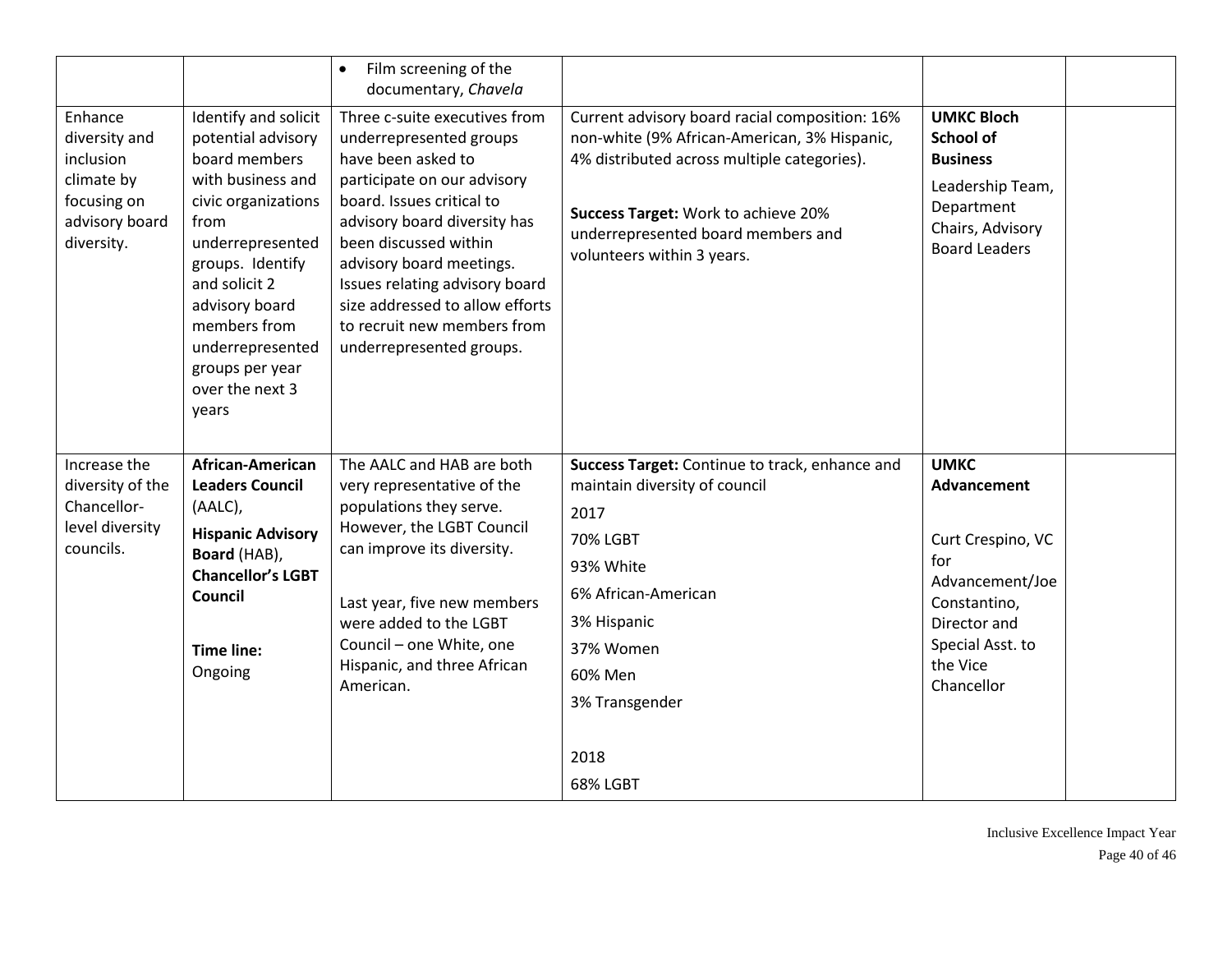|                                                                                                      |                                                        |                                                                                                                                                                                                                       | 80% White                                                                                                                                                                                                                                                                          |                                                                                       |  |
|------------------------------------------------------------------------------------------------------|--------------------------------------------------------|-----------------------------------------------------------------------------------------------------------------------------------------------------------------------------------------------------------------------|------------------------------------------------------------------------------------------------------------------------------------------------------------------------------------------------------------------------------------------------------------------------------------|---------------------------------------------------------------------------------------|--|
|                                                                                                      |                                                        |                                                                                                                                                                                                                       | 14% African-American                                                                                                                                                                                                                                                               |                                                                                       |  |
|                                                                                                      |                                                        |                                                                                                                                                                                                                       | 6% Hispanic                                                                                                                                                                                                                                                                        |                                                                                       |  |
|                                                                                                      |                                                        |                                                                                                                                                                                                                       | 48% Women                                                                                                                                                                                                                                                                          |                                                                                       |  |
|                                                                                                      |                                                        |                                                                                                                                                                                                                       | 46% Men                                                                                                                                                                                                                                                                            |                                                                                       |  |
|                                                                                                      |                                                        |                                                                                                                                                                                                                       | 6% Transgender                                                                                                                                                                                                                                                                     |                                                                                       |  |
|                                                                                                      |                                                        |                                                                                                                                                                                                                       |                                                                                                                                                                                                                                                                                    |                                                                                       |  |
| Increase<br>number of<br>faculty, staff,<br>and students<br>participating in<br>training from<br>768 | Safe Space<br>Training and<br>LGBTQIA 101<br>Workshops | Requested data from new<br><b>UMKC</b> admissions application<br>on number of students who<br>answered yes on the LGBTQIA<br>self-identity question to better<br>scale programs and services<br>for LGBTQIA Students. | Success Target: Continue to provide and track<br>trainings<br><b>Participation:</b>                                                                                                                                                                                                | <b>UMKC Student</b><br><b>Affairs</b><br><b>LGBTQIA</b><br>Programs and<br>Resources: |  |
| participants<br>(2017-2018) to<br>850 (2018-<br>2019).                                               |                                                        |                                                                                                                                                                                                                       | 2015-2016<br>• Provided 14 Safe Space trainings for 167<br>participants<br>• Provided 21 LGBTQIA 101 Workshops and<br>Classroom Visits to 706 Participants                                                                                                                         | Kari Jo<br>Freudigmann,<br>Assist. Director<br>Todd Wells,                            |  |
|                                                                                                      |                                                        |                                                                                                                                                                                                                       | 2016-2017<br>• Provided nine Safe Space trainings for 122<br>participants<br>• Provided 23 LGBTQIA 101 Workshops and<br>Classroom Visits to 616 Participants<br>2017-2018<br>• Provided 11 Safe Space trainings for 177<br>participants<br>• Provided 19 LGBTQIA 101 Workshops and | Director, OSI                                                                         |  |
|                                                                                                      |                                                        |                                                                                                                                                                                                                       | Classroom visits to 591 participants.                                                                                                                                                                                                                                              |                                                                                       |  |

Inclusive Excellence Impact Year Page 41 of 46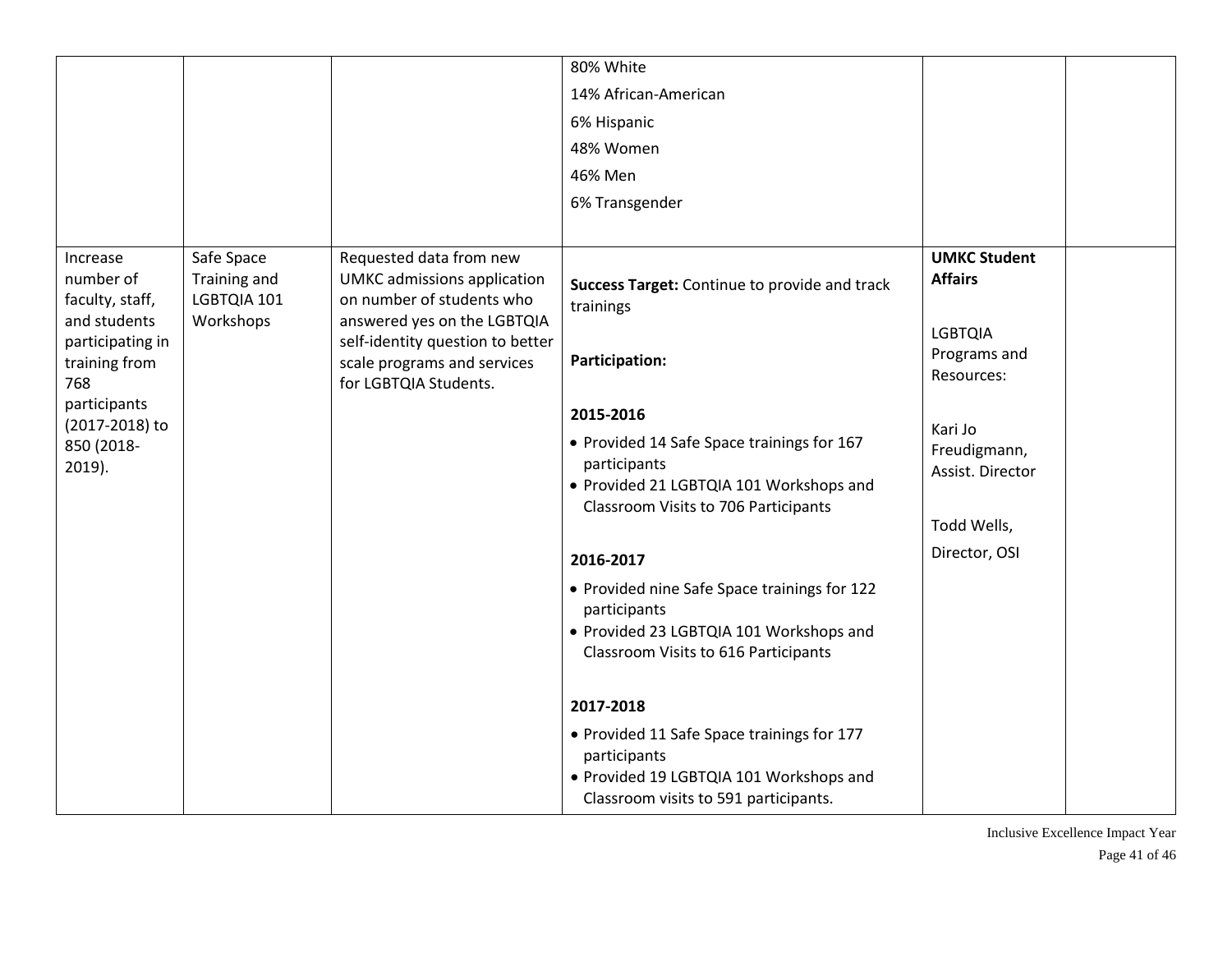| To support      | Continue           | Ongoing FY19 | Success Target: New format has launched and | <b>UMKC Marketing</b> |  |
|-----------------|--------------------|--------------|---------------------------------------------|-----------------------|--|
| distribution of | quarterly e-       |              | will continue.                              | and                   |  |
| Diversity and   | newsletter for the |              |                                             | Communication         |  |
| Inclusion       | Division of        |              |                                             | MCOM working          |  |
| efforts to      | Diversity and      |              |                                             | with D&I              |  |
| internal and    | Inclusion to be    |              |                                             |                       |  |
| external        | sent to internal   |              |                                             |                       |  |
| constituents    | and external       |              |                                             |                       |  |
|                 | audiences.         |              |                                             |                       |  |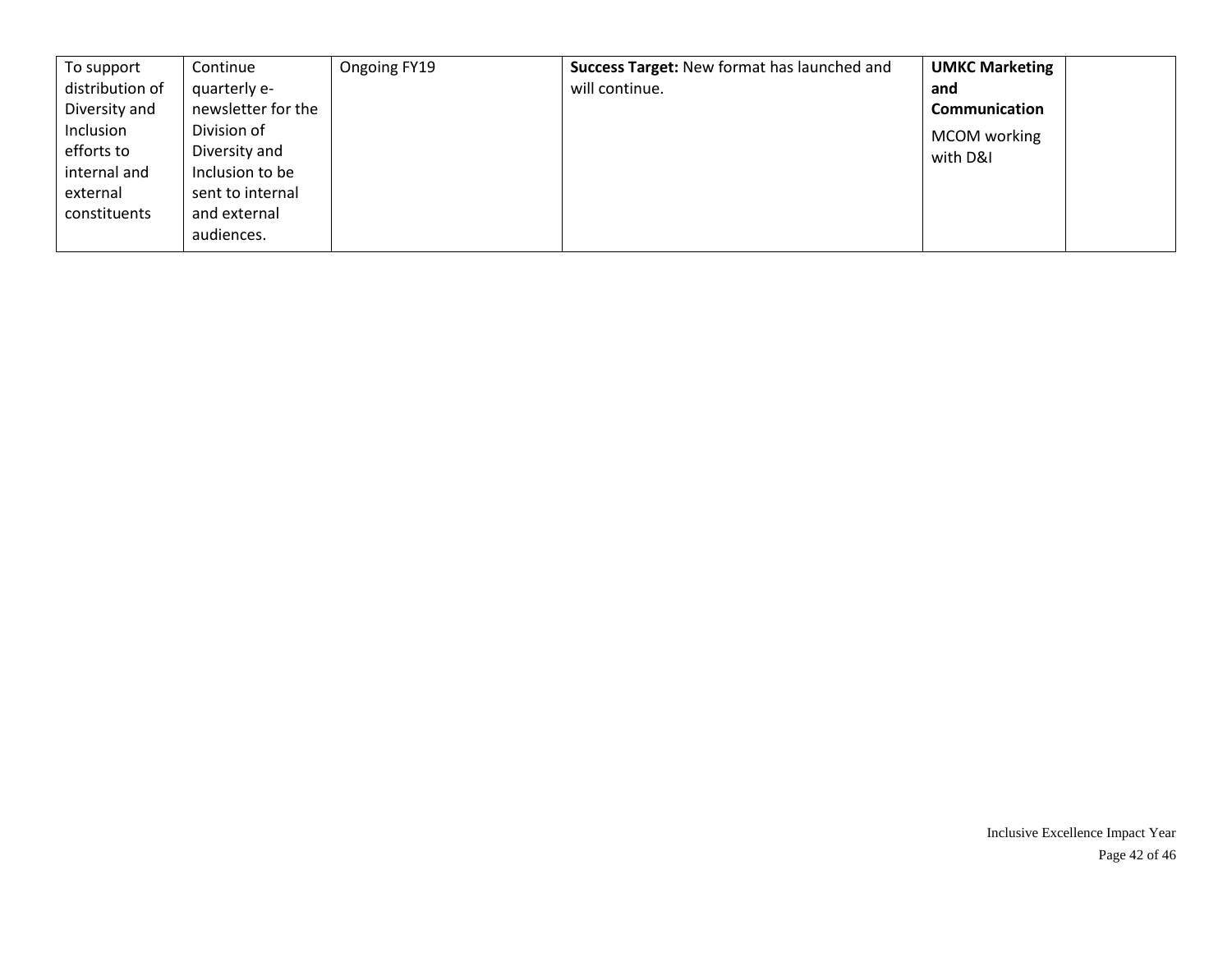| Engage diverse                                              | Continue work to                                                              | <b>Mentor Makers connected</b>                               | <b>Success Target: To have continually increasing</b>     | <b>UMKC School of</b> | \$100 |
|-------------------------------------------------------------|-------------------------------------------------------------------------------|--------------------------------------------------------------|-----------------------------------------------------------|-----------------------|-------|
| populations in                                              | expand access for                                                             | SCE students and women in                                    | significant and meaningful interactions with              | <b>Computing and</b>  |       |
| STEM.                                                       | female students                                                               | the STEM community from                                      | female HS students through 2022                           | <b>Engineering</b>    |       |
|                                                             | through                                                                       | Central Exchange.                                            | To have a population of 28% women in SCE                  | Various SCE staff     |       |
| <b>Expand access</b><br>for female                          | partnerships.                                                                 | Girls in Tech Hour of Code was<br>held in December 2017 with | by 2022                                                   |                       |       |
| students to                                                 | <b>Measurement of</b>                                                         | Grandview Middle School.                                     | Mentor Makers: first event-eight students; 10             |                       |       |
| stem fields                                                 | Success:                                                                      |                                                              | mentors.                                                  |                       |       |
| through<br>partnerships<br>with KC STEM,<br>including Girls | Increased female<br>enrollments in<br>SCE.                                    |                                                              | Girls in Tech-11 SCE students and alumni<br>participated. |                       |       |
| in Tech and                                                 |                                                                               |                                                              | Data for underrepresented students in                     |                       |       |
| Mentor                                                      | <b>Measure:</b>                                                               |                                                              | SCE/undergraduate:                                        |                       |       |
| Makers.                                                     | -By number of                                                                 |                                                              | F15:27%                                                   |                       |       |
|                                                             | female students                                                               |                                                              | F16: 29%                                                  |                       |       |
|                                                             | contacted through                                                             |                                                              | F17: 31%                                                  |                       |       |
|                                                             | various<br>interactions with                                                  |                                                              | F18: 34%                                                  |                       |       |
|                                                             | SCE in a given year                                                           |                                                              |                                                           |                       |       |
|                                                             | -By number or                                                                 |                                                              | Data for women in SCE/all students:                       |                       |       |
|                                                             | percentage of<br>women coming to                                              |                                                              | F15:23%                                                   |                       |       |
|                                                             | SCE each year                                                                 |                                                              | F16: 23%                                                  |                       |       |
|                                                             |                                                                               |                                                              | F17:22%                                                   |                       |       |
|                                                             | Note: Over 500<br>high school girls<br>are involved with<br>these initiatives |                                                              | F18: 22%                                                  |                       |       |
|                                                             | and many SCE                                                                  |                                                              |                                                           |                       |       |
|                                                             | faculty and<br>students serve as                                              |                                                              |                                                           |                       |       |
|                                                             | mentors and                                                                   |                                                              |                                                           |                       |       |
|                                                             | leaders                                                                       |                                                              |                                                           |                       |       |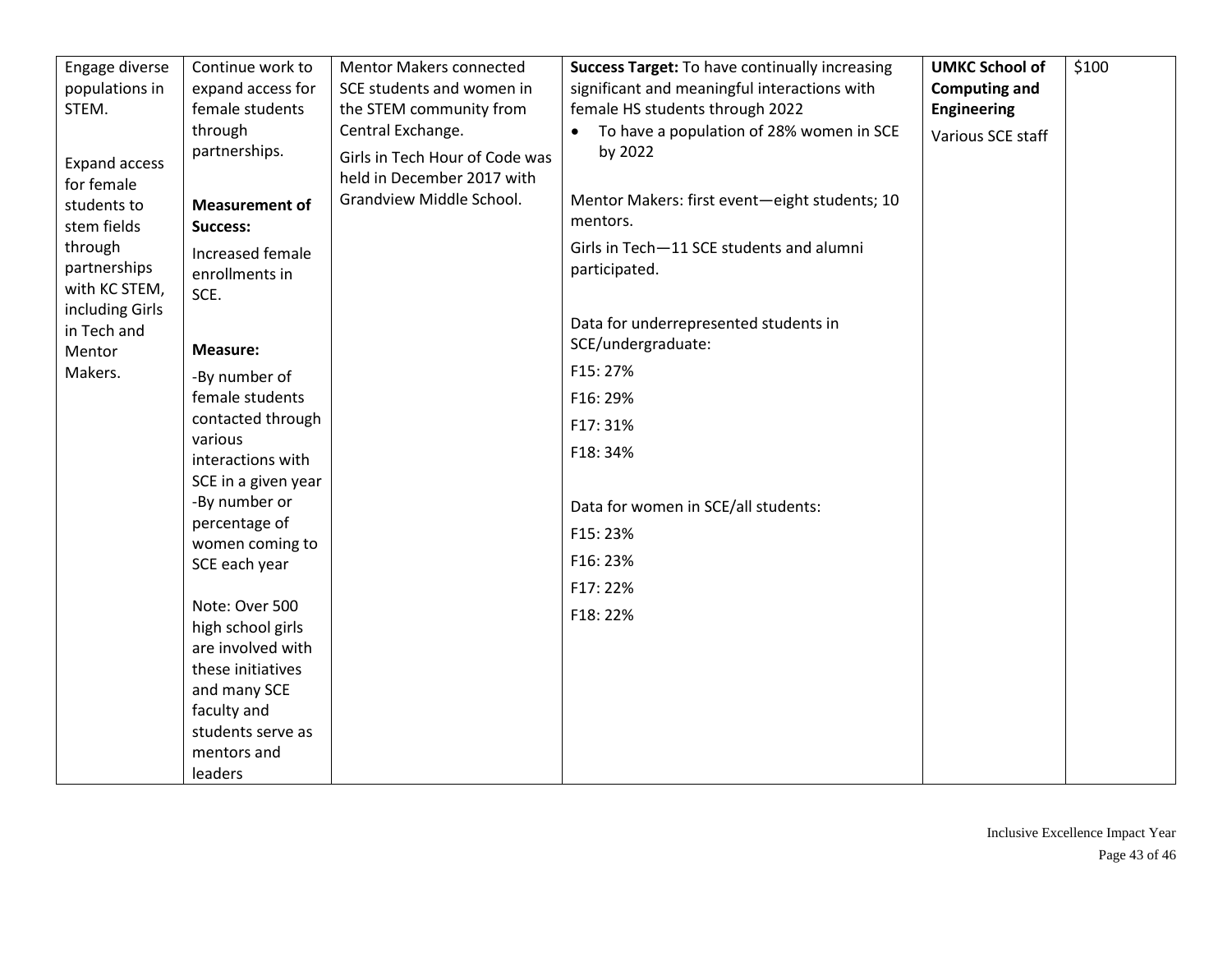| Serve as a<br>leader in STEM<br>education in<br>the<br>metropolitan<br>area. | KC STEM Alliance,<br>a part of SCE,<br>indirectly impacts<br>more than 70,000<br>K-12 students in<br>the metro area<br>with STEM<br>education or co-<br>curricular<br>activities. | Continued support received<br>through Kauffman Foundation<br>and industry partners at \$1.1<br>million per year. | F17: 60,000 students reached<br>F18: 70,000 students reached<br>Total domestic undergraduate population:<br>F15:793<br>F16: 893<br>F17: 910<br>F18: 945                                                                                                                                                                                                                                                                                                                                                       | <b>UMKC School of</b><br><b>Computing and</b><br><b>Engineering</b><br>Martha McCabe |  |
|------------------------------------------------------------------------------|-----------------------------------------------------------------------------------------------------------------------------------------------------------------------------------|------------------------------------------------------------------------------------------------------------------|---------------------------------------------------------------------------------------------------------------------------------------------------------------------------------------------------------------------------------------------------------------------------------------------------------------------------------------------------------------------------------------------------------------------------------------------------------------------------------------------------------------|--------------------------------------------------------------------------------------|--|
|                                                                              | <b>Measurement of</b><br>Success:<br>Increased<br>domestic student<br>enrollment with<br>stable or<br>increased<br>percentages of<br>women and<br>underrepresented<br>students    |                                                                                                                  | <b>Success Target:</b><br>• To incrementally increase our HS (classroom)<br>visits by 20% each year until 2022<br>• To have 1750 domestic undergraduates in SCE<br>by 2022 (The growth will accelerate after our<br>new Engineering Education and Research<br>Center is built.)<br>To have a population of 28% women in<br>(undergraduate and graduate programs) SCE<br>by 2022 (AY 16-17 - 23%)<br>To have a population of 33% underrepresented<br>undergraduate students in SCE by 2022 (AY 16-<br>17-28%). |                                                                                      |  |
| Community<br>Engagement                                                      | <b>Women of Color</b><br>Leadership<br>Conference                                                                                                                                 | <b>Conference Occurs Yearly</b>                                                                                  | 2018 Attendees: 393<br>As a result of this conference, participants<br>strongly agree or agree that:<br>Beneficial and met their needs (88.12%)<br>Learned new skills (84.62%)<br>$\bullet$<br>Timeframe: Annually                                                                                                                                                                                                                                                                                            | <b>UMKC Division of</b><br><b>Diversity and</b><br><b>Inclusion</b>                  |  |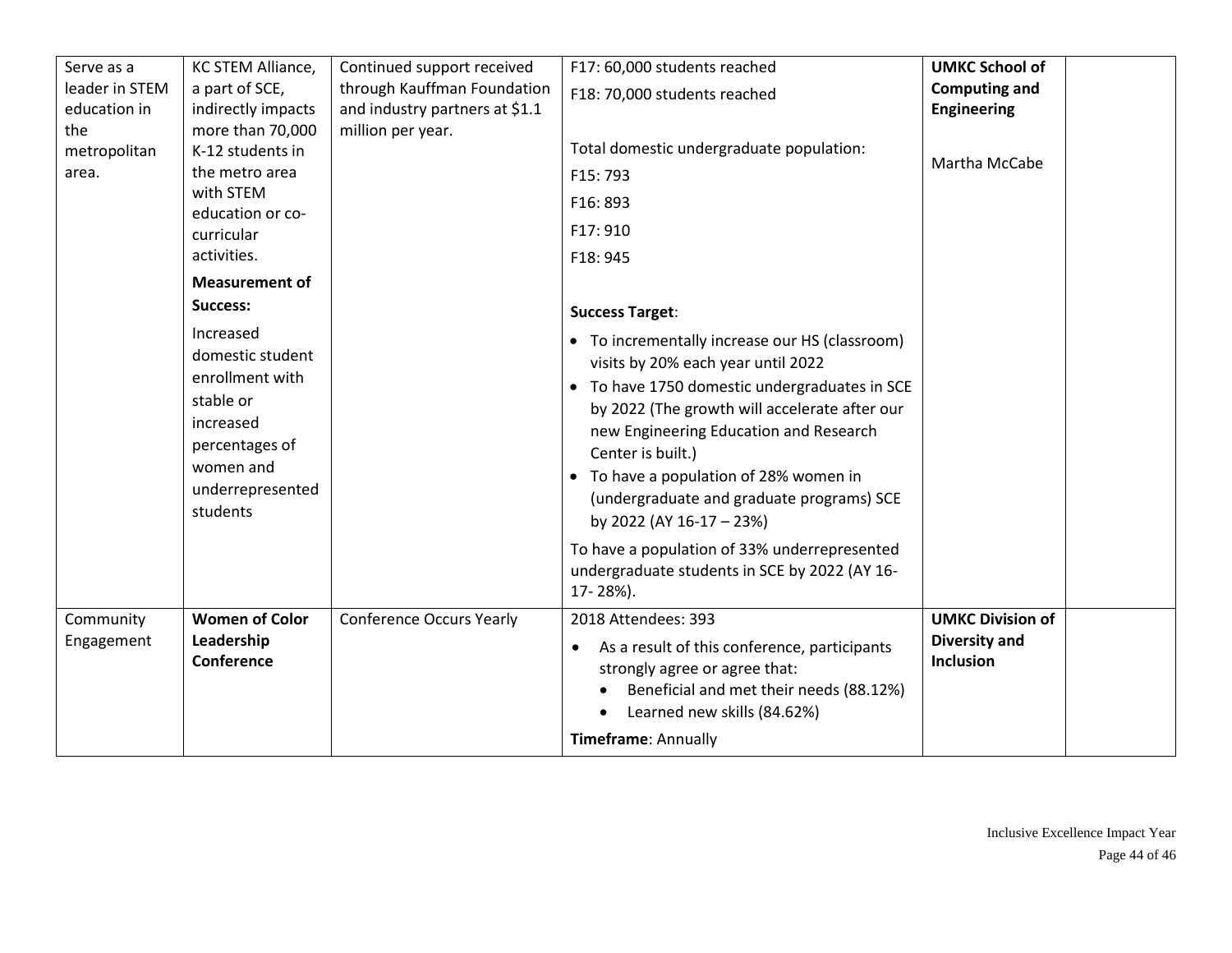| Community<br>Engagement | <b>Women of Color -</b><br><b>High school</b><br>Collegiate<br><b>Connection Day</b> | <b>Conference Occurs Yearly</b> | 2018 Attendees: 313 attendees, 24 schools<br>As a result of this conference, participants<br>strongly agree or agree that:<br>Improved their leadership skills (93.44%)<br>Strengthened their belief and<br>$\bullet$<br>understanding of themselves (96.72%) | <b>UMKC Division of</b><br>Diversity and<br><b>Inclusion</b> |  |
|-------------------------|--------------------------------------------------------------------------------------|---------------------------------|---------------------------------------------------------------------------------------------------------------------------------------------------------------------------------------------------------------------------------------------------------------|--------------------------------------------------------------|--|
|                         |                                                                                      |                                 | <b>Timeframe: Annually</b>                                                                                                                                                                                                                                    |                                                              |  |

**Objective 2: Provide leadership in inclusion, diversity, and equity in throughout state** 

| Goal                                                                                                                                                                                                                               | Initiative with<br>timeline                                                                                                                                                                                 | <b>Completed action items</b>                                                                                                                                                                                                                                                                                                                                                                                                             | <b>Metrics (baseline and current)</b>                                                                                                                                                                                                                                                                                                                                                                                                                       | Person<br>Responsible                                                                                                              | <b>Expenditures</b><br>(note if using IE<br>funding from<br>System) |
|------------------------------------------------------------------------------------------------------------------------------------------------------------------------------------------------------------------------------------|-------------------------------------------------------------------------------------------------------------------------------------------------------------------------------------------------------------|-------------------------------------------------------------------------------------------------------------------------------------------------------------------------------------------------------------------------------------------------------------------------------------------------------------------------------------------------------------------------------------------------------------------------------------------|-------------------------------------------------------------------------------------------------------------------------------------------------------------------------------------------------------------------------------------------------------------------------------------------------------------------------------------------------------------------------------------------------------------------------------------------------------------|------------------------------------------------------------------------------------------------------------------------------------|---------------------------------------------------------------------|
| Continue to demonstrate<br>leadership and economic<br>impact by consistent,<br>strong performance within<br>the UM System in MBE,<br>WBE, DBE and SDVE<br>supplier diversity<br>participation rates for<br>design and construction | Initiative: UMKC<br>consistently<br>exhibits leadership<br>among other UM<br>campuses in<br>supplier diversity<br>(MBE, WBE, DBE<br>and SDVE)<br>participation rates.<br>Timeline: On-going<br>through FY19 | UMKC FY18 Design and<br><b>Construction Activity Including</b><br><b>Supplier Diversity Participation:</b><br>Design:<br><b>Total Dollar Amount of AE</b><br>Contracts: \$1,997,988<br>Total MBE (Percentage):<br>\$457,020 (22.9%)<br>Total SVDE (Percentage):<br>\$13,000(0.7%)<br>Total Other BE (Percentage):<br>\$149,600 (7.5%)<br>Construction:<br><b>Total Dollar Amount of</b><br><b>Construction Contracts:</b><br>\$24,120,961 | <b>Success Target: Continue to</b><br>exhibit leadership and<br>economic impact by consistent<br>strong performance within the<br>UM System in this area in FY19.<br><b>UMKC's Supplier Diversity</b><br>Participation guidelines per<br>construction project value are<br>as follows:<br>High profile projects: 25%MBE /<br>10% WBE, Veteran, and DBE /<br>3% SDVE<br>Projects greater than \$500,000:<br>15% MBE / 10% WBE, Veteran,<br>and DBE / 3% SDVE | <b>UMKC Finance</b><br>and<br>Administration<br>Chad Bristow,<br>Randy Shingleton<br>and Campus<br><b>Facilities</b><br>Management |                                                                     |

Inclusive Excellence Impact Year Page 45 of 46